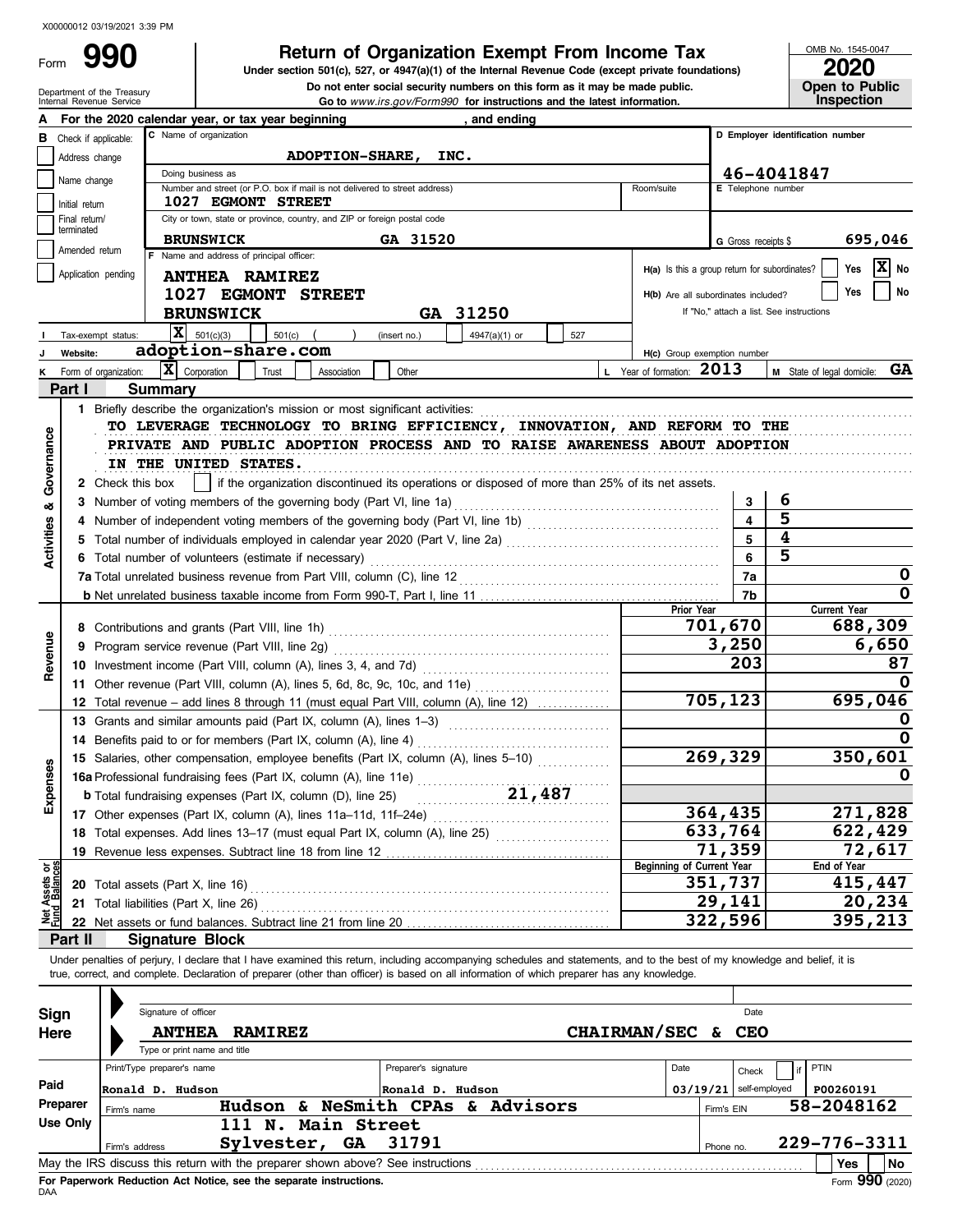|                                                | Form 990 (2020) <b>ADOPTION-SHARE, INC.</b>                                                                                                                                                                                                                                                                     |                                        | 46-4041847  | Page 2                      |
|------------------------------------------------|-----------------------------------------------------------------------------------------------------------------------------------------------------------------------------------------------------------------------------------------------------------------------------------------------------------------|----------------------------------------|-------------|-----------------------------|
| Part III                                       | <b>Statement of Program Service Accomplishments</b>                                                                                                                                                                                                                                                             |                                        |             |                             |
| 1 Briefly describe the organization's mission: |                                                                                                                                                                                                                                                                                                                 |                                        |             |                             |
| IN THE UNITED STATES.                          | TO LEVERAGE TECHNOLOGY TO BRING EFFICIENCY, INNOVATION, AND REFORM TO THE<br>PRIVATE AND PUBLIC ADOPTION PROCESS AND TO RAISE AWARENESS ABOUT ADOPTION                                                                                                                                                          |                                        |             |                             |
| prior Form 990 or 990-EZ?                      | 2 Did the organization undertake any significant program services during the year which were not listed on the                                                                                                                                                                                                  |                                        |             | Yes $X$ No                  |
| 3<br>services?                                 | If "Yes," describe these new services on Schedule O.<br>Did the organization cease conducting, or make significant changes in how it conducts, any program                                                                                                                                                      |                                        |             | Yes $\boxed{\mathbf{X}}$ No |
| 4                                              | If "Yes," describe these changes on Schedule O.<br>Describe the organization's program service accomplishments for each of its three largest program services, as measured by<br>expenses. Section 501(c)(3) and 501(c)(4) organizations are required to report the amount of grants and allocations to others, |                                        |             |                             |
|                                                | the total expenses, and revenue, if any, for each program service reported.                                                                                                                                                                                                                                     |                                        |             |                             |
| 4a (Code:<br>IN THE UNITED STATES.             | ) (Expenses \$<br>TO LEVERAGE TECHNOLOGY TO BRING EFFICIENCY, INNOVATION, AND REFORM TO THE<br>PRIVATE AND PUBLIC ADOPTION PROCESS AND TO RAISE AWARENESS ABOUT ADOPTION                                                                                                                                        | <b>568, 951</b> including grants of \$ |             | 6,650<br>) (Revenue \$      |
|                                                |                                                                                                                                                                                                                                                                                                                 |                                        |             |                             |
|                                                |                                                                                                                                                                                                                                                                                                                 |                                        |             |                             |
|                                                |                                                                                                                                                                                                                                                                                                                 |                                        |             |                             |
|                                                |                                                                                                                                                                                                                                                                                                                 |                                        |             |                             |
| 4b (Code:                                      | $\sum_{i=1}^{n}$ (Expenses \$                                                                                                                                                                                                                                                                                   |                                        |             | ) (Revenue \$               |
| N/A                                            |                                                                                                                                                                                                                                                                                                                 |                                        |             |                             |
|                                                |                                                                                                                                                                                                                                                                                                                 |                                        |             |                             |
|                                                |                                                                                                                                                                                                                                                                                                                 |                                        |             |                             |
|                                                |                                                                                                                                                                                                                                                                                                                 |                                        |             |                             |
|                                                |                                                                                                                                                                                                                                                                                                                 |                                        |             |                             |
|                                                |                                                                                                                                                                                                                                                                                                                 |                                        |             |                             |
| 4c (Code:<br>N/A                               | ) (Expenses \$                                                                                                                                                                                                                                                                                                  | including grants of \$                 |             | ) (Revenue \$               |
|                                                |                                                                                                                                                                                                                                                                                                                 |                                        |             |                             |
|                                                |                                                                                                                                                                                                                                                                                                                 |                                        |             |                             |
|                                                |                                                                                                                                                                                                                                                                                                                 |                                        |             |                             |
|                                                |                                                                                                                                                                                                                                                                                                                 |                                        |             |                             |
|                                                |                                                                                                                                                                                                                                                                                                                 |                                        |             |                             |
|                                                |                                                                                                                                                                                                                                                                                                                 |                                        |             |                             |
| (Expenses \$                                   | 4d Other program services (Describe on Schedule O.)<br>including grants of \$                                                                                                                                                                                                                                   |                                        | (Revenue \$ |                             |
| 4e Total program service expenses              |                                                                                                                                                                                                                                                                                                                 | 568,951                                |             |                             |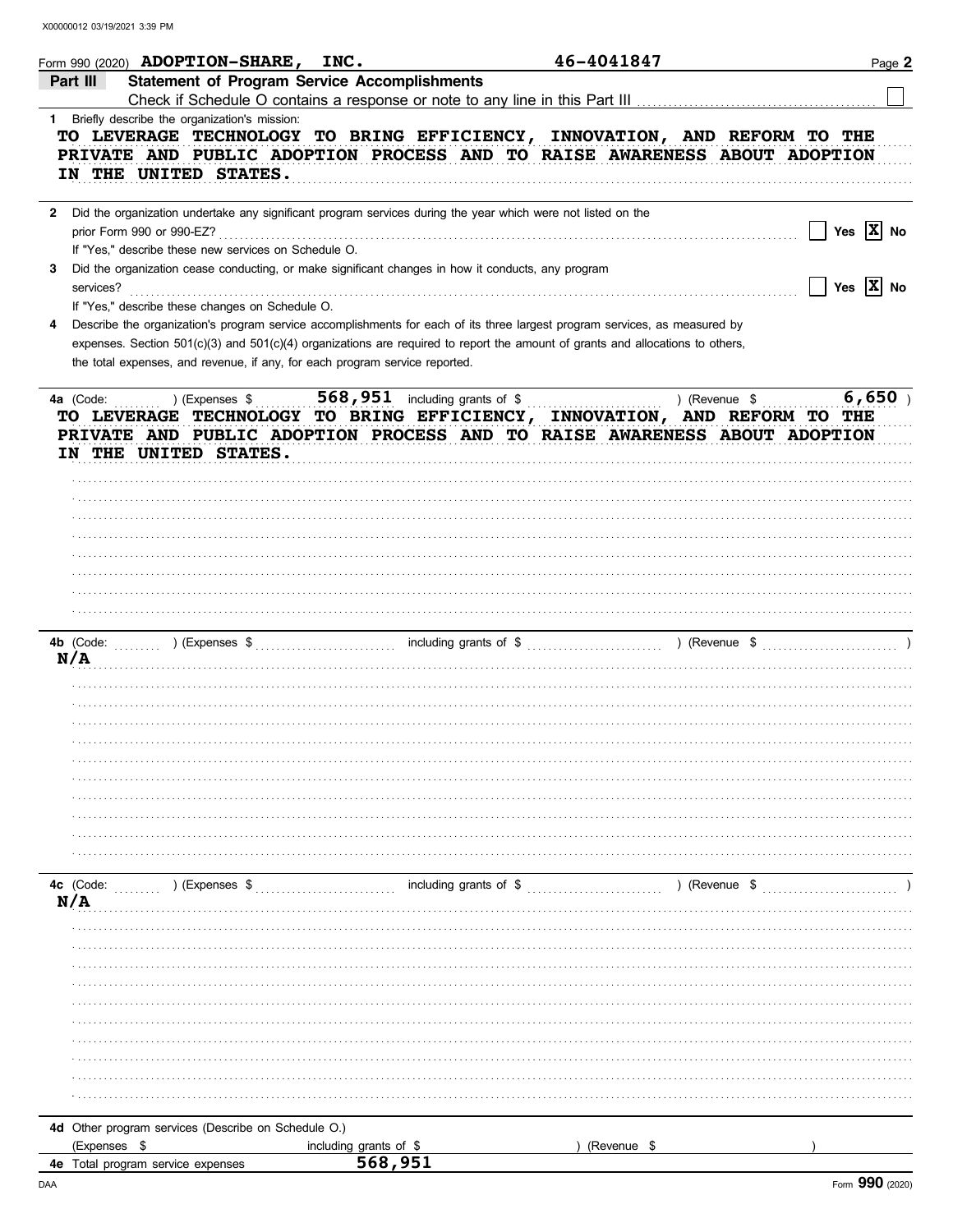## **Part IV Checklist of Required Schedules Form 990 (2020) ADOPTION-SHARE, INC.** 46-4041847 Page 3

| 46-4041847 |  |  |  |
|------------|--|--|--|
|------------|--|--|--|

|     |                                                                                                                                                                                                                                |                 | Yes | No          |
|-----|--------------------------------------------------------------------------------------------------------------------------------------------------------------------------------------------------------------------------------|-----------------|-----|-------------|
| 1.  | Is the organization described in section $501(c)(3)$ or $4947(a)(1)$ (other than a private foundation)? If "Yes,"                                                                                                              |                 |     |             |
|     | complete Schedule A                                                                                                                                                                                                            | 1               | X   |             |
| 2   | Is the organization required to complete Schedule B, Schedule of Contributors (see instructions)?                                                                                                                              | $\mathbf{2}$    | X   |             |
| 3   | Did the organization engage in direct or indirect political campaign activities on behalf of or in opposition to                                                                                                               |                 |     |             |
|     | candidates for public office? If "Yes," complete Schedule C, Part I                                                                                                                                                            | 3               |     | X           |
| 4   | Section 501(c)(3) organizations. Did the organization engage in lobbying activities, or have a section 501(h)                                                                                                                  |                 |     |             |
|     | election in effect during the tax year? If "Yes," complete Schedule C, Part II                                                                                                                                                 | 4               |     | X           |
| 5   | Is the organization a section $501(c)(4)$ , $501(c)(5)$ , or $501(c)(6)$ organization that receives membership dues,                                                                                                           |                 |     |             |
|     | assessments, or similar amounts as defined in Revenue Procedure 98-19? If "Yes," complete Schedule C, Part III                                                                                                                 | 5               |     | X           |
| 6   | Did the organization maintain any donor advised funds or any similar funds or accounts for which donors                                                                                                                        |                 |     |             |
|     | have the right to provide advice on the distribution or investment of amounts in such funds or accounts? If                                                                                                                    |                 |     |             |
|     | "Yes," complete Schedule D, Part I                                                                                                                                                                                             | 6               |     | X           |
| 7   | Did the organization receive or hold a conservation easement, including easements to preserve open space,                                                                                                                      |                 |     |             |
|     | the environment, historic land areas, or historic structures? If "Yes," complete Schedule D, Part II                                                                                                                           | 7               |     | X           |
| 8   | Did the organization maintain collections of works of art, historical treasures, or other similar assets? If "Yes,"                                                                                                            |                 |     |             |
|     | complete Schedule D, Part III                                                                                                                                                                                                  | 8               |     | X           |
| 9   | Did the organization report an amount in Part X, line 21, for escrow or custodial account liability, serve as a                                                                                                                |                 |     |             |
|     | custodian for amounts not listed in Part X; or provide credit counseling, debt management, credit repair, or                                                                                                                   |                 |     |             |
|     | debt negotiation services? If "Yes," complete Schedule D, Part IV                                                                                                                                                              | 9               |     | X           |
| 10  | Did the organization, directly or through a related organization, hold assets in donor-restricted endowments                                                                                                                   |                 |     | X           |
| 11  | or in quasi endowments? If "Yes," complete Schedule D, Part V<br>If the organization's answer to any of the following questions is "Yes," then complete Schedule D, Parts VI,                                                  | 10              |     |             |
|     | VII, VIII, IX, or X as applicable.                                                                                                                                                                                             |                 |     |             |
| a   | Did the organization report an amount for land, buildings, and equipment in Part X, line 10? If "Yes,"                                                                                                                         |                 |     |             |
|     | complete Schedule D, Part VI                                                                                                                                                                                                   | 11a             | X   |             |
|     | <b>b</b> Did the organization report an amount for investments—other securities in Part X, line 12, that is 5% or more                                                                                                         |                 |     |             |
|     | of its total assets reported in Part X, line 16? If "Yes," complete Schedule D, Part VII                                                                                                                                       | 11b             |     | X           |
| C   | Did the organization report an amount for investments—program related in Part X, line 13, that is 5% or more                                                                                                                   |                 |     |             |
|     | of its total assets reported in Part X, line 16? If "Yes," complete Schedule D, Part VIII [[[[[[[[[[[[[[[[[[[[                                                                                                                 | 11c             |     | X           |
| d   | Did the organization report an amount for other assets in Part X, line 15, that is 5% or more of its total assets                                                                                                              |                 |     |             |
|     | reported in Part X, line 16? If "Yes," complete Schedule D, Part IX                                                                                                                                                            | 11d             |     | X           |
| е   | Did the organization report an amount for other liabilities in Part X, line 25? If "Yes," complete Schedule D, Part X                                                                                                          | 11e             | X   |             |
| f.  | Did the organization's separate or consolidated financial statements for the tax year include a footnote that addresses                                                                                                        |                 |     |             |
|     | the organization's liability for uncertain tax positions under FIN 48 (ASC 740)? If "Yes," complete Schedule D, Part X                                                                                                         | 11f             |     | X           |
| 12a | Did the organization obtain separate, independent audited financial statements for the tax year? If "Yes," complete                                                                                                            |                 |     |             |
|     | Schedule D, Parts XI and XII electron contract the contract of the Contract of the Contract of the Contract of Contract of the Contract of Contract of Contract of Contract of Contract of Contract of Contract of Contract of | 12a             | X   |             |
| b   | Was the organization included in consolidated, independent audited financial statements for the tax year? If                                                                                                                   |                 |     |             |
|     | "Yes," and if the organization answered "No" to line 12a, then completing Schedule D, Parts XI and XII is optional                                                                                                             | 12 <sub>b</sub> |     | X           |
| 13  | Is the organization a school described in section 170(b)(1)(A)(ii)? If "Yes," complete Schedule E                                                                                                                              | 13              |     | $\mathbf x$ |
| 14a |                                                                                                                                                                                                                                | 14a             |     | X           |
| b   | Did the organization have aggregate revenues or expenses of more than \$10,000 from grantmaking,                                                                                                                               |                 |     |             |
|     | fundraising, business, investment, and program service activities outside the United States, or aggregate<br>foreign investments valued at \$100,000 or more? If "Yes," complete Schedule F, Parts I and IV [[[[[[[[[[[[[[[    | 14b             |     | X           |
| 15  | Did the organization report on Part IX, column (A), line 3, more than \$5,000 of grants or other assistance to or                                                                                                              |                 |     |             |
|     | for any foreign organization? If "Yes," complete Schedule F, Parts II and IV                                                                                                                                                   | 15              |     | X           |
| 16  | Did the organization report on Part IX, column (A), line 3, more than \$5,000 of aggregate grants or other                                                                                                                     |                 |     |             |
|     | assistance to or for foreign individuals? If "Yes," complete Schedule F, Parts III and IV                                                                                                                                      | 16              |     | X           |
| 17  | Did the organization report a total of more than \$15,000 of expenses for professional fundraising services on                                                                                                                 |                 |     |             |
|     |                                                                                                                                                                                                                                | 17              |     | X           |
| 18  | Did the organization report more than \$15,000 total of fundraising event gross income and contributions on                                                                                                                    |                 |     |             |
|     | Part VIII, lines 1c and 8a? If "Yes," complete Schedule G, Part II                                                                                                                                                             | 18              |     | X           |
| 19  | Did the organization report more than \$15,000 of gross income from gaming activities on Part VIII, line 9a?                                                                                                                   |                 |     |             |
|     |                                                                                                                                                                                                                                | 19              |     | X           |
| 20a |                                                                                                                                                                                                                                | 20a             |     | X           |
| b   |                                                                                                                                                                                                                                | 20b             |     |             |
| 21  | Did the organization report more than \$5,000 of grants or other assistance to any domestic organization or                                                                                                                    |                 |     |             |
|     |                                                                                                                                                                                                                                | 21              |     | X           |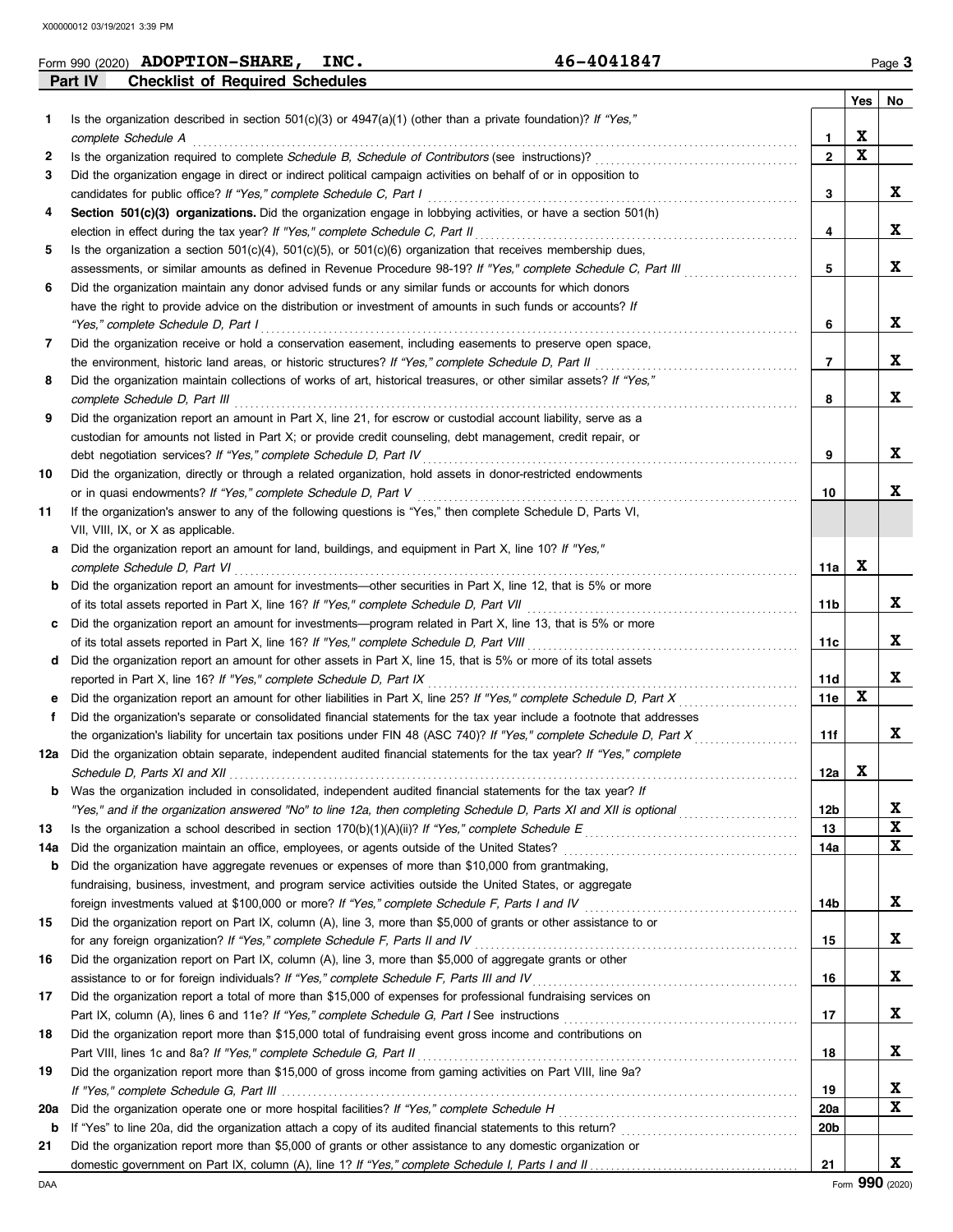|     | Part IV<br><b>Checklist of Required Schedules (continued)</b>                                                      |            |                 |             |
|-----|--------------------------------------------------------------------------------------------------------------------|------------|-----------------|-------------|
|     |                                                                                                                    |            | Yes             | No          |
| 22  | Did the organization report more than \$5,000 of grants or other assistance to or for domestic individuals on      |            |                 |             |
|     | Part IX, column (A), line 2? If "Yes," complete Schedule I, Parts I and III                                        | 22         |                 | X           |
| 23  | Did the organization answer "Yes" to Part VII, Section A, line 3, 4, or 5 about compensation of the                |            |                 |             |
|     | organization's current and former officers, directors, trustees, key employees, and highest compensated            |            |                 |             |
|     | employees? If "Yes," complete Schedule J                                                                           | 23         |                 | X           |
| 24a | Did the organization have a tax-exempt bond issue with an outstanding principal amount of more than                |            |                 |             |
|     | \$100,000 as of the last day of the year, that was issued after December 31, 2002? If "Yes," answer lines 24b      |            |                 |             |
|     | through 24d and complete Schedule K. If "No," go to line 25a                                                       | 24a        |                 | X           |
| b   | Did the organization invest any proceeds of tax-exempt bonds beyond a temporary period exception?                  | 24b        |                 |             |
|     | Did the organization maintain an escrow account other than a refunding escrow at any time during the year          |            |                 |             |
| c   | to defease any tax-exempt bonds?                                                                                   | 24с        |                 |             |
|     |                                                                                                                    | 24d        |                 |             |
| d   |                                                                                                                    |            |                 |             |
| 25а | Section 501(c)(3), 501(c)(4), and 501(c)(29) organizations. Did the organization engage in an excess benefit       |            |                 |             |
|     | transaction with a disqualified person during the year? If "Yes," complete Schedule L, Part I                      | 25a        |                 | X           |
| b   | Is the organization aware that it engaged in an excess benefit transaction with a disqualified person in a prior   |            |                 |             |
|     | year, and that the transaction has not been reported on any of the organization's prior Forms 990 or 990-EZ?       |            |                 |             |
|     | If "Yes," complete Schedule L, Part I                                                                              | 25b        |                 | X           |
| 26  | Did the organization report any amount on Part X, line 5 or 22, for receivables from or payables to any current    |            |                 |             |
|     | or former officer, director, trustee, key employee, creator or founder, substantial contributor, or 35%            |            |                 |             |
|     | controlled entity or family member of any of these persons? If "Yes," complete Schedule L, Part II                 | 26         |                 | X           |
| 27  | Did the organization provide a grant or other assistance to any current or former officer, director, trustee, key  |            |                 |             |
|     | employee, creator or founder, substantial contributor or employee thereof, a grant selection committee             |            |                 |             |
|     | member, or to a 35% controlled entity (including an employee thereof) or family member of any of these             |            |                 |             |
|     | persons? If "Yes," complete Schedule L, Part III                                                                   | 27         |                 | X           |
| 28  | Was the organization a party to a business transaction with one of the following parties (see Schedule L, Part     |            |                 |             |
|     | IV instructions, for applicable filing thresholds, conditions, and exceptions):                                    |            |                 |             |
| а   | A current or former officer, director, trustee, key employee, creator or founder, or substantial contributor? If   |            |                 |             |
|     | "Yes," complete Schedule L, Part IV                                                                                | 28a        |                 | X           |
| b   | A family member of any individual described in line 28a? If "Yes," complete Schedule L, Part IV [[[[[[[[[[[[[      | 28b        |                 | X           |
| с   | A 35% controlled entity of one or more individuals and/or organizations described in lines 28a or 28b? If          |            |                 |             |
|     | "Yes," complete Schedule L, Part IV                                                                                | 28c        |                 | X           |
| 29  |                                                                                                                    | 29         |                 | X           |
| 30  | Did the organization receive contributions of art, historical treasures, or other similar assets, or qualified     |            |                 |             |
|     |                                                                                                                    |            |                 | X           |
|     | conservation contributions? If "Yes," complete Schedule M                                                          | 30         |                 | X           |
| 31  | Did the organization liquidate, terminate, or dissolve and cease operations? If "Yes," complete Schedule N, Part I | 31         |                 |             |
|     | Did the organization sell, exchange, dispose of, or transfer more than 25% of its net assets? If "Yes,"            |            |                 |             |
|     | complete Schedule N, Part II                                                                                       | 32         |                 | X           |
| 33  | Did the organization own 100% of an entity disregarded as separate from the organization under Regulations         |            |                 |             |
|     | sections 301.7701-2 and 301.7701-3? If "Yes," complete Schedule R, Part I                                          | 33         |                 | X           |
| 34  | Was the organization related to any tax-exempt or taxable entity? If "Yes," complete Schedule R, Part II, III,     |            |                 |             |
|     | or IV, and Part V, line 1                                                                                          | 34         |                 | X           |
| 35a | Did the organization have a controlled entity within the meaning of section 512(b)(13)?                            | <b>35a</b> |                 | $\mathbf x$ |
| b   | If "Yes" to line 35a, did the organization receive any payment from or engage in any transaction with a            |            |                 |             |
|     | controlled entity within the meaning of section 512(b)(13)? If "Yes," complete Schedule R, Part V, line 2          | 35b        |                 |             |
| 36  | Section 501(c)(3) organizations. Did the organization make any transfers to an exempt non-charitable               |            |                 |             |
|     | related organization? If "Yes," complete Schedule R, Part V, line 2                                                | 36         |                 | X           |
| 37  | Did the organization conduct more than 5% of its activities through an entity that is not a related organization   |            |                 |             |
|     | and that is treated as a partnership for federal income tax purposes? If "Yes," complete Schedule R, Part VI       | 37         |                 | X           |
| 38  | Did the organization complete Schedule O and provide explanations in Schedule O for Part VI, lines 11b and         |            |                 |             |
|     | 19? Note: All Form 990 filers are required to complete Schedule O.                                                 | 38         | X               |             |
|     | Statements Regarding Other IRS Filings and Tax Compliance<br>Part V                                                |            |                 |             |
|     | Check if Schedule O contains a response or note to any line in this Part V                                         |            |                 |             |
|     |                                                                                                                    |            | Yes             | No          |
| 1a  | 15<br>Enter the number reported in Box 3 of Form 1096. Enter -0- if not applicable<br>1a                           |            |                 |             |
|     | $\mathbf 0$<br>1 <sub>b</sub>                                                                                      |            |                 |             |
| b   | Enter the number of Forms W-2G included in line 1a. Enter -0- if not applicable                                    |            |                 |             |
| c   | Did the organization comply with backup withholding rules for reportable payments to vendors and                   |            | X               |             |
|     |                                                                                                                    | 1c         |                 |             |
| DAA |                                                                                                                    |            | Form 990 (2020) |             |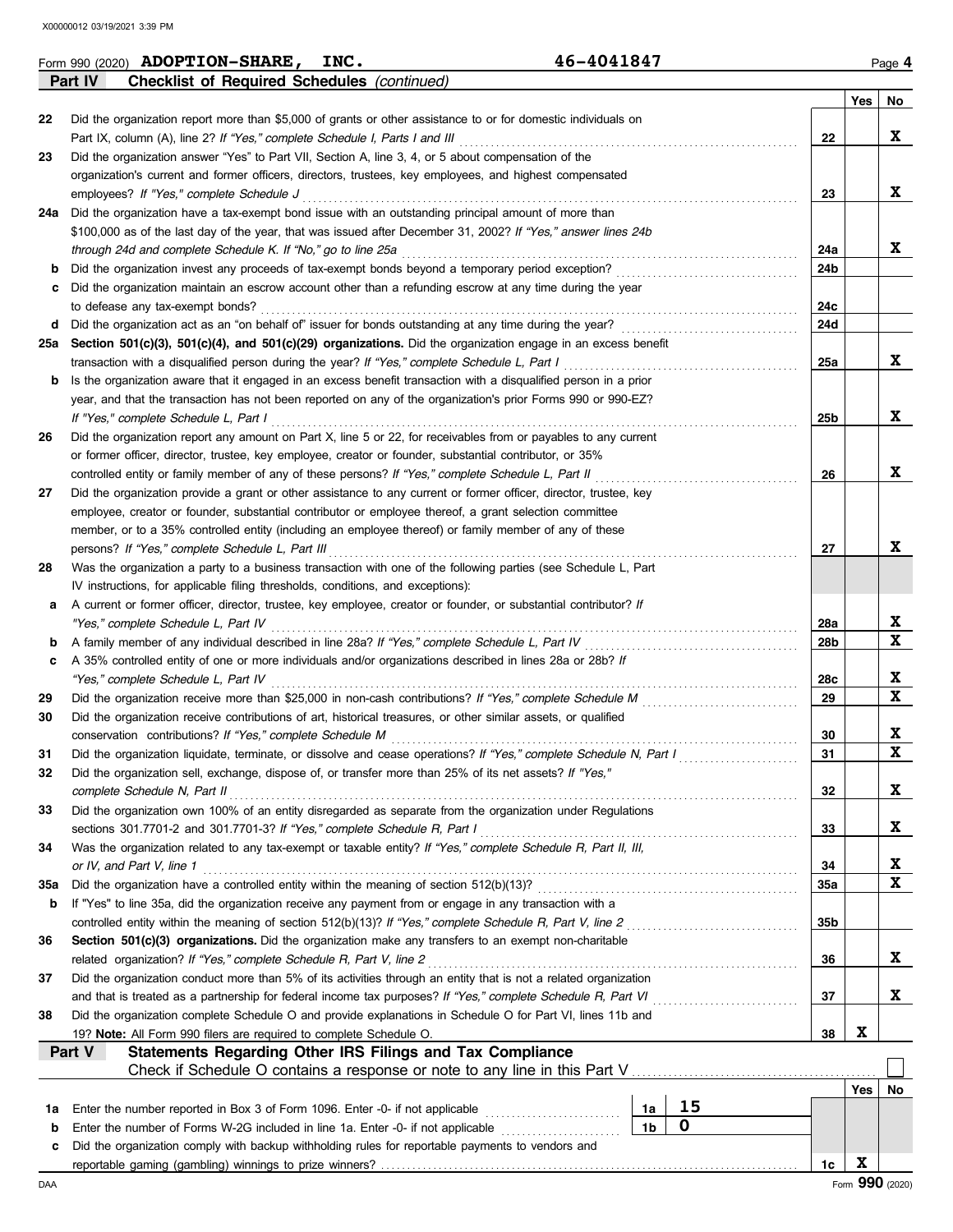|        | 46-4041847<br>Form 990 (2020) <b>ADOPTION-SHARE, INC.</b>                                                                                                                                                                       |                |             | Page 5      |
|--------|---------------------------------------------------------------------------------------------------------------------------------------------------------------------------------------------------------------------------------|----------------|-------------|-------------|
|        | Statements Regarding Other IRS Filings and Tax Compliance (continued)<br>Part V                                                                                                                                                 |                |             |             |
|        |                                                                                                                                                                                                                                 |                | Yes         | No          |
| 2a     | Enter the number of employees reported on Form W-3, Transmittal of Wage and Tax                                                                                                                                                 |                |             |             |
|        | 4<br>2a<br>Statements, filed for the calendar year ending with or within the year covered by this return                                                                                                                        |                |             |             |
| b      | If at least one is reported on line 2a, did the organization file all required federal employment tax returns?                                                                                                                  | 2 <sub>b</sub> | $\mathbf x$ |             |
|        | Note: If the sum of lines 1a and 2a is greater than 250, you may be required to e-file (see instructions)                                                                                                                       |                |             |             |
| За     | Did the organization have unrelated business gross income of \$1,000 or more during the year?                                                                                                                                   | За             |             | X           |
| b      | If "Yes," has it filed a Form 990-T for this year? If "No" to line 3b, provide an explanation on Schedule O                                                                                                                     | 3 <sub>b</sub> |             |             |
| 4a     | At any time during the calendar year, did the organization have an interest in, or a signature or other authority over,                                                                                                         |                |             |             |
|        | a financial account in a foreign country (such as a bank account, securities account, or other financial account)?                                                                                                              | 4a             |             | X           |
| b      | If "Yes," enter the name of the foreign country                                                                                                                                                                                 |                |             |             |
|        | See instructions for filing requirements for FinCEN Form 114, Report of Foreign Bank and Financial Accounts (FBAR).                                                                                                             |                |             |             |
| 5а     |                                                                                                                                                                                                                                 | 5a             |             | X           |
| b      |                                                                                                                                                                                                                                 | 5 <sub>b</sub> |             | $\mathbf x$ |
| c      | If "Yes" to line 5a or 5b, did the organization file Form 8886-T?                                                                                                                                                               | 5c             |             |             |
| 6а     | Does the organization have annual gross receipts that are normally greater than \$100,000, and did the                                                                                                                          |                |             |             |
|        | organization solicit any contributions that were not tax deductible as charitable contributions?                                                                                                                                | 6a             |             | X           |
| b      | If "Yes," did the organization include with every solicitation an express statement that such contributions or                                                                                                                  |                |             |             |
|        | gifts were not tax deductible?                                                                                                                                                                                                  | 6b             |             |             |
| 7      | Organizations that may receive deductible contributions under section 170(c).                                                                                                                                                   |                |             |             |
| а      | Did the organization receive a payment in excess of \$75 made partly as a contribution and partly for goods                                                                                                                     |                |             |             |
|        | and services provided to the payor?                                                                                                                                                                                             | 7a             |             |             |
| b      |                                                                                                                                                                                                                                 | 7b             |             |             |
| c      | Did the organization sell, exchange, or otherwise dispose of tangible personal property for which it was                                                                                                                        |                |             |             |
|        | 7d                                                                                                                                                                                                                              | 7c             |             |             |
| d      |                                                                                                                                                                                                                                 | 7е             |             |             |
| е<br>Ť | Did the organization receive any funds, directly or indirectly, to pay premiums on a personal benefit contract?<br>Did the organization, during the year, pay premiums, directly or indirectly, on a personal benefit contract? | 7f             |             |             |
| g      |                                                                                                                                                                                                                                 | 7g             |             |             |
| h      | If the organization received a contribution of cars, boats, airplanes, or other vehicles, did the organization file a Form 1098-C?                                                                                              | 7h             |             |             |
| 8      | Sponsoring organizations maintaining donor advised funds. Did a donor advised fund maintained by the                                                                                                                            |                |             |             |
|        | sponsoring organization have excess business holdings at any time during the year?                                                                                                                                              | 8              |             |             |
| 9      | Sponsoring organizations maintaining donor advised funds.                                                                                                                                                                       |                |             |             |
| а      |                                                                                                                                                                                                                                 | 9a             |             |             |
| b      | Did the sponsoring organization make a distribution to a donor, donor advisor, or related person?                                                                                                                               | 9b             |             |             |
| 10     | Section 501(c)(7) organizations. Enter:                                                                                                                                                                                         |                |             |             |
| а      | 10a                                                                                                                                                                                                                             |                |             |             |
| b      | 10 <sub>b</sub><br>Gross receipts, included on Form 990, Part VIII, line 12, for public use of club facilities                                                                                                                  |                |             |             |
| 11     | Section 501(c)(12) organizations. Enter:                                                                                                                                                                                        |                |             |             |
| а      | Gross income from members or shareholders<br>11a                                                                                                                                                                                |                |             |             |
| b      | Gross income from other sources (Do not net amounts due or paid to other sources                                                                                                                                                |                |             |             |
|        | against amounts due or received from them.)<br>11b                                                                                                                                                                              |                |             |             |
| 12a    | Section 4947(a)(1) non-exempt charitable trusts. Is the organization filing Form 990 in lieu of Form 1041?                                                                                                                      | 12a            |             |             |
| b      | If "Yes," enter the amount of tax-exempt interest received or accrued during the year<br>  12b                                                                                                                                  |                |             |             |
| 13     | Section 501(c)(29) qualified nonprofit health insurance issuers.                                                                                                                                                                |                |             |             |
| а      | Is the organization licensed to issue qualified health plans in more than one state?                                                                                                                                            | 13a            |             |             |
|        | Note: See the instructions for additional information the organization must report on Schedule O.                                                                                                                               |                |             |             |
| b      | Enter the amount of reserves the organization is required to maintain by the states in which                                                                                                                                    |                |             |             |
|        | 13 <sub>b</sub>                                                                                                                                                                                                                 |                |             |             |
| c      | 13c<br>Enter the amount of reserves on hand                                                                                                                                                                                     |                |             |             |
| 14a    |                                                                                                                                                                                                                                 | 14a            |             | $\mathbf x$ |
| b      |                                                                                                                                                                                                                                 | 14b            |             |             |
| 15     | Is the organization subject to the section 4960 tax on payment(s) of more than \$1,000,000 in remuneration or                                                                                                                   |                |             |             |
|        | excess parachute payment(s) during the year?                                                                                                                                                                                    | 15             |             | X           |
|        | If "Yes," see instructions and file Form 4720, Schedule N.                                                                                                                                                                      |                |             |             |
| 16     | Is the organization an educational institution subject to the section 4968 excise tax on net investment income?                                                                                                                 | 16             |             | X           |
|        | If "Yes," complete Form 4720, Schedule O.                                                                                                                                                                                       |                |             |             |

|  |  |  | 5-4041847 |  |  |
|--|--|--|-----------|--|--|
|  |  |  |           |  |  |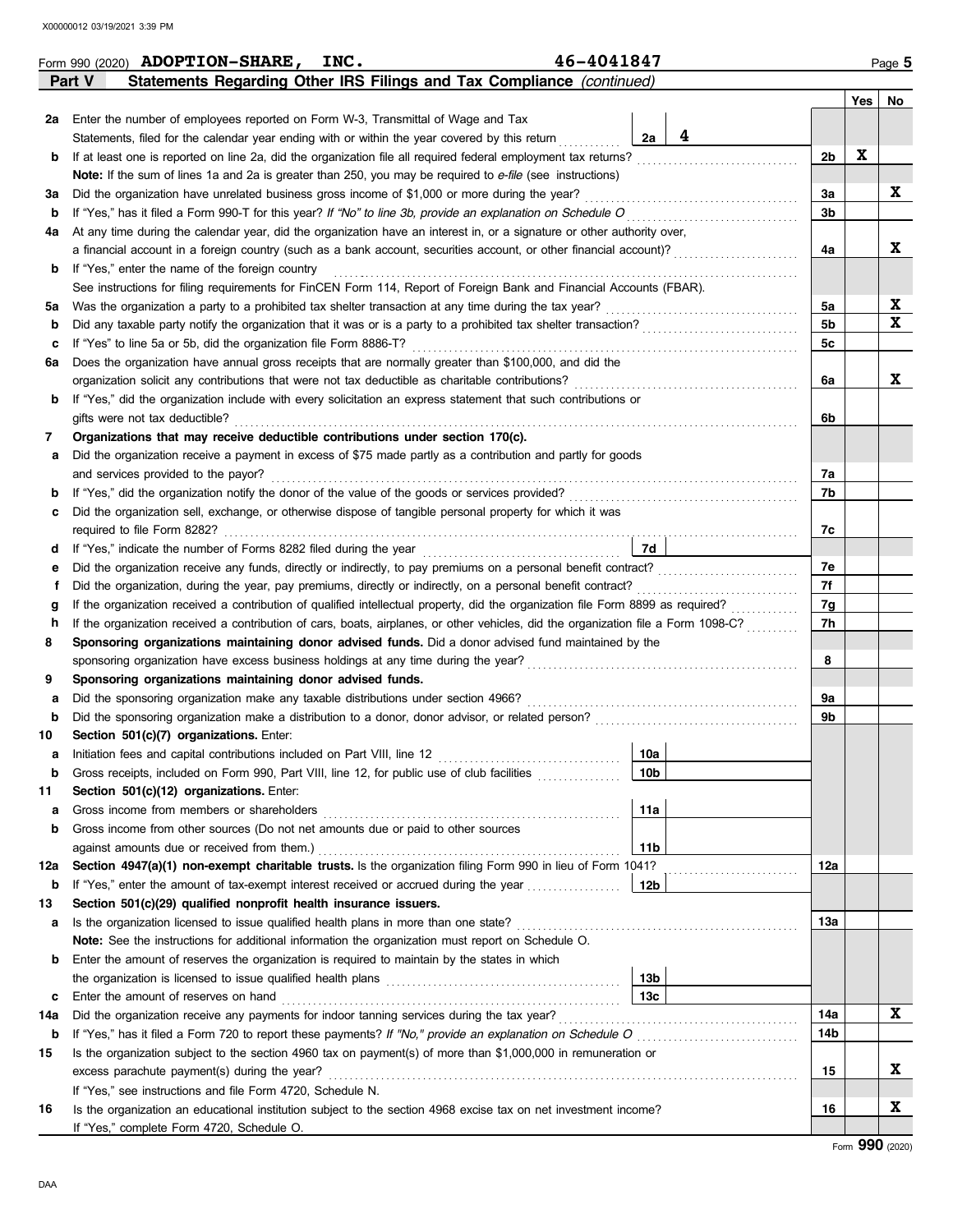|             | 46-4041847<br>Form 990 $(2020)$ <b>ADOPTION-SHARE,</b><br>INC.                                                                      |          |    |   |              |     |             | Page 6       |
|-------------|-------------------------------------------------------------------------------------------------------------------------------------|----------|----|---|--------------|-----|-------------|--------------|
|             | Part VI<br>Governance, Management, and Disclosure For each "Yes" response to lines 2 through 7b below, and for a "No"               |          |    |   |              |     |             |              |
|             | response to line 8a, 8b, or 10b below, describe the circumstances, processes, or changes on Schedule O. See instructions.           |          |    |   |              |     |             |              |
|             |                                                                                                                                     |          |    |   |              |     |             | $\mathbf{x}$ |
|             | Section A. Governing Body and Management                                                                                            |          |    |   |              |     |             |              |
|             |                                                                                                                                     |          |    |   |              |     | Yes         | No           |
| 1a          | Enter the number of voting members of the governing body at the end of the tax year                                                 |          | 1a | 6 |              |     |             |              |
|             | If there are material differences in voting rights among members of the governing body, or                                          |          |    |   |              |     |             |              |
|             | if the governing body delegated broad authority to an executive committee or similar                                                |          |    |   |              |     |             |              |
|             | committee, explain on Schedule O.                                                                                                   |          |    |   |              |     |             |              |
| b           | Enter the number of voting members included on line 1a, above, who are independent                                                  |          | 1b | 5 |              |     |             |              |
| 2           | Did any officer, director, trustee, or key employee have a family relationship or a business relationship with                      |          |    |   |              |     |             |              |
|             | any other officer, director, trustee, or key employee?                                                                              |          |    |   |              | 2   | X           |              |
| 3           | Did the organization delegate control over management duties customarily performed by or under the direct                           |          |    |   |              |     |             |              |
|             |                                                                                                                                     |          |    |   |              | 3   |             | X            |
|             | supervision of officers, directors, trustees, or key employees to a management company or other person?                             |          |    |   |              | 4   |             | $\mathbf x$  |
| 4           | Did the organization make any significant changes to its governing documents since the prior Form 990 was filed?                    |          |    |   |              | 5   |             | $\mathbf x$  |
| 5           | Did the organization become aware during the year of a significant diversion of the organization's assets?                          |          |    |   |              |     |             | X            |
| 6           | Did the organization have members or stockholders?                                                                                  |          |    |   |              | 6   |             |              |
| 7а          | Did the organization have members, stockholders, or other persons who had the power to elect or appoint                             |          |    |   |              |     |             |              |
|             | one or more members of the governing body?                                                                                          |          |    |   |              | 7a  |             | X            |
| b           | Are any governance decisions of the organization reserved to (or subject to approval by) members,                                   |          |    |   |              |     |             |              |
|             | stockholders, or persons other than the governing body?                                                                             |          |    |   |              | 7b  |             | X            |
| 8           | Did the organization contemporaneously document the meetings held or written actions undertaken during the year by the following:   |          |    |   |              |     |             |              |
| а           | The governing body?                                                                                                                 |          |    |   |              | 8а  | X           |              |
| $\mathbf b$ | Each committee with authority to act on behalf of the governing body?                                                               |          |    |   |              | 8b  | X           |              |
| 9           | Is there any officer, director, trustee, or key employee listed in Part VII, Section A, who cannot be reached at                    |          |    |   |              |     |             |              |
|             |                                                                                                                                     |          |    |   |              | 9   |             | X            |
|             | <b>Section B. Policies</b> (This Section B requests information about policies not required by the Internal Revenue Code.)          |          |    |   |              |     |             |              |
|             |                                                                                                                                     |          |    |   |              |     | Yes         | No           |
| 10a         | Did the organization have local chapters, branches, or affiliates?                                                                  |          |    |   |              | 10a |             | X            |
| b           | If "Yes," did the organization have written policies and procedures governing the activities of such chapters,                      |          |    |   |              |     |             |              |
|             | affiliates, and branches to ensure their operations are consistent with the organization's exempt purposes?                         |          |    |   |              | 10b |             |              |
| 11a         | Has the organization provided a complete copy of this Form 990 to all members of its governing body before filing the form?         |          |    |   |              | 11a | X           |              |
| b           | Describe in Schedule O the process, if any, used by the organization to review this Form 990.                                       |          |    |   |              |     |             |              |
| 12a         | Did the organization have a written conflict of interest policy? If "No," go to line 13                                             |          |    |   |              | 12a | X           |              |
| b           | Were officers, directors, or trustees, and key employees required to disclose annually interests that could give rise to conflicts? |          |    |   |              | 12b | $\mathbf x$ |              |
|             | Did the organization regularly and consistently monitor and enforce compliance with the policy? If "Yes,"                           |          |    |   |              |     |             |              |
|             | describe in Schedule O how this was done                                                                                            |          |    |   |              | 12c | X           |              |
|             |                                                                                                                                     |          |    |   |              |     | X           |              |
| 13          | Did the organization have a written whistleblower policy?                                                                           |          |    |   |              | 13  | X           |              |
| 14          | Did the organization have a written document retention and destruction policy?                                                      |          |    |   |              | 14  |             |              |
| 15          | Did the process for determining compensation of the following persons include a review and approval by                              |          |    |   |              |     |             |              |
|             | independent persons, comparability data, and contemporaneous substantiation of the deliberation and decision?                       |          |    |   |              |     |             |              |
| а           | The organization's CEO, Executive Director, or top management official                                                              |          |    |   |              | 15a | X           |              |
| b           | Other officers or key employees of the organization                                                                                 |          |    |   |              | 15b | X           |              |
|             | If "Yes" to line 15a or 15b, describe the process in Schedule O (see instructions).                                                 |          |    |   |              |     |             |              |
| 16a         | Did the organization invest in, contribute assets to, or participate in a joint venture or similar arrangement                      |          |    |   |              |     |             |              |
|             | with a taxable entity during the year?                                                                                              |          |    |   |              | 16a |             | X            |
| b           | If "Yes," did the organization follow a written policy or procedure requiring the organization to evaluate its                      |          |    |   |              |     |             |              |
|             | participation in joint venture arrangements under applicable federal tax law, and take steps to safeguard the                       |          |    |   |              |     |             |              |
|             |                                                                                                                                     |          |    |   |              | 16b |             |              |
|             | <b>Section C. Disclosure</b>                                                                                                        |          |    |   |              |     |             |              |
| 17          | List the states with which a copy of this Form 990 is required to be filed<br>GA, FL, TN, VA                                        |          |    |   |              |     |             |              |
| 18          | Section 6104 requires an organization to make its Forms 1023 (1024 or 1024-A, if applicable), 990, and 990-T (Section 501(c)        |          |    |   |              |     |             |              |
|             | (3) sonly) available for public inspection. Indicate how you made these available. Check all that apply.                            |          |    |   |              |     |             |              |
|             | $ \mathbf{X} $ Upon request<br>Another's website<br>Own website<br>Other (explain on Schedule O)                                    |          |    |   |              |     |             |              |
| 19          | Describe on Schedule O whether (and if so, how) the organization made its governing documents, conflict of interest policy, and     |          |    |   |              |     |             |              |
|             | financial statements available to the public during the tax year.                                                                   |          |    |   |              |     |             |              |
| 20          | State the name, address, and telephone number of the person who possesses the organization's books and records                      |          |    |   |              |     |             |              |
|             | <b>1027 EGMONT STREET</b><br><b>ANTHEA RAMIREZ</b>                                                                                  |          |    |   |              |     |             |              |
|             | <b>BRUNSWICK</b>                                                                                                                    | GA 31520 |    |   | 888-637-6524 |     |             |              |
|             |                                                                                                                                     |          |    |   |              |     |             |              |

DAA Form **990** (2020)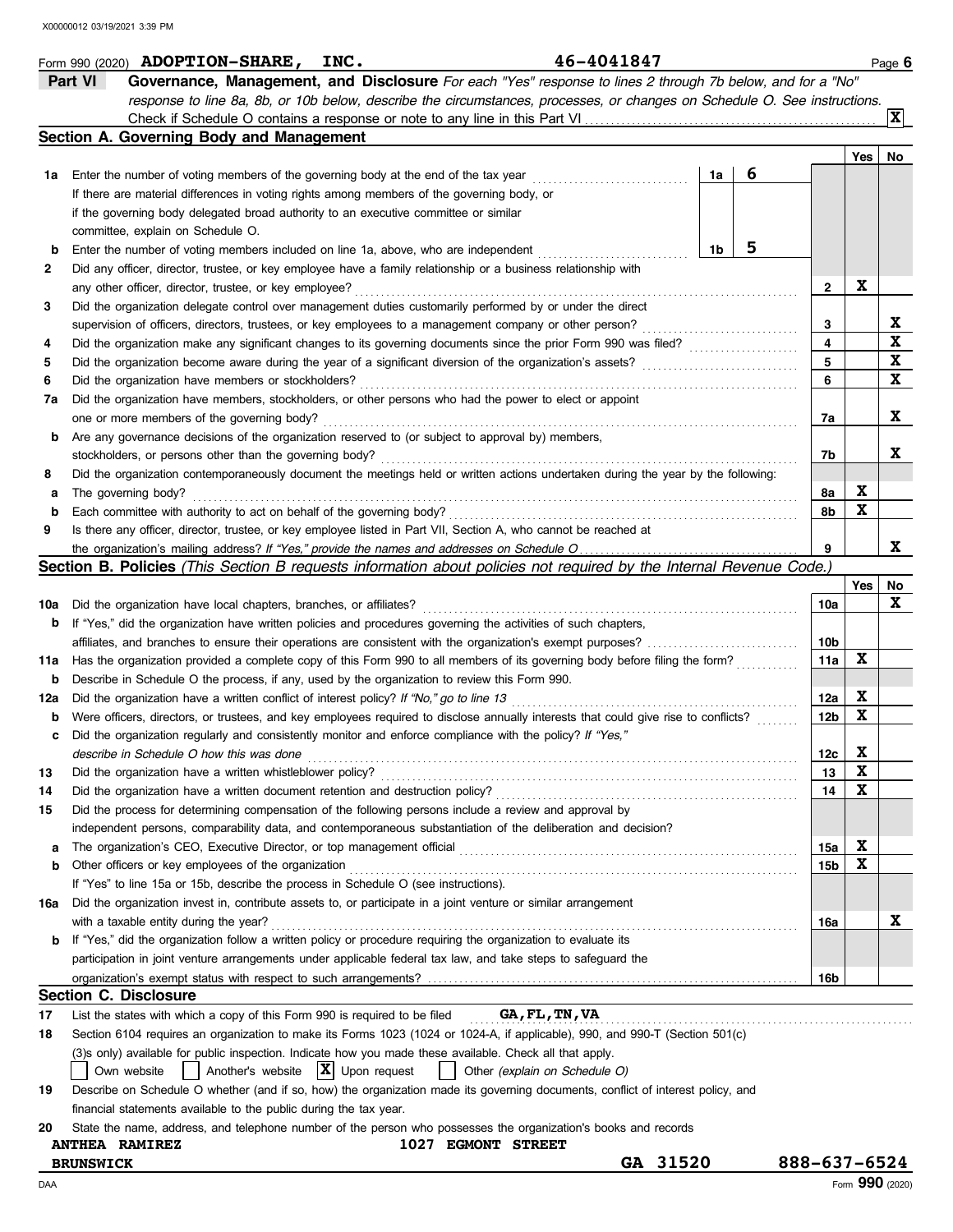|                          | Form 990 (2020) <b>ADOPTION-SHARE,</b>                                                                                                                                                                                                     | INC. | 46-4041847                                                                                                                                                                                                                                                  | Page 7 |  |  |  |  |
|--------------------------|--------------------------------------------------------------------------------------------------------------------------------------------------------------------------------------------------------------------------------------------|------|-------------------------------------------------------------------------------------------------------------------------------------------------------------------------------------------------------------------------------------------------------------|--------|--|--|--|--|
| <b>Part VII</b>          |                                                                                                                                                                                                                                            |      | Compensation of Officers, Directors, Trustees, Key Employees, Highest Compensated Employees, and                                                                                                                                                            |        |  |  |  |  |
|                          | Independent Contractors                                                                                                                                                                                                                    |      |                                                                                                                                                                                                                                                             |        |  |  |  |  |
|                          |                                                                                                                                                                                                                                            |      | Check if Schedule O contains a response or note to any line in this Part VII                                                                                                                                                                                |        |  |  |  |  |
| Section A.               |                                                                                                                                                                                                                                            |      | Officers, Directors, Trustees, Key Employees, and Highest Compensated Employees                                                                                                                                                                             |        |  |  |  |  |
| organization's tax year. |                                                                                                                                                                                                                                            |      | 1a Complete this table for all persons required to be listed. Report compensation for the calendar year ending with or within the                                                                                                                           |        |  |  |  |  |
|                          | • List all of the organization's <b>current</b> officers, directors, trustees (whether individuals or organizations), regardless of amount of<br>compensation. Enter -0- in columns $(D)$ , $(E)$ , and $(F)$ if no compensation was paid. |      |                                                                                                                                                                                                                                                             |        |  |  |  |  |
|                          | • List all of the organization's current key employees, if any. See instructions for definition of "key employee."                                                                                                                         |      |                                                                                                                                                                                                                                                             |        |  |  |  |  |
|                          |                                                                                                                                                                                                                                            |      | • List the organization's five current highest compensated employees (other than an officer, director, trustee, or key employee)<br>who received reportable compensation (Box 5 of Form W-2 and/or Box 7 of Form 1099-MISC) of more than \$100,000 from the |        |  |  |  |  |

organization and any related organizations. • List all of the organization's **former** officers, key employees, and highest compensated employees who received more than<br>00,000 of reportable compensation from the organization and any related organizations \$100,000 of reportable compensation from the organization and any related organizations.

List all of the organization's **former directors or trustees** that received, in the capacity as a former director or trustee of the organization, more than \$10,000 of reportable compensation from the organization and any related organizations. See instructions for the order in which to list the persons above. **•**

Check this box if neither the organization nor any related organization compensated any current officer, director, or trustee.

| (A)<br>Name and title               | (B)<br>Average<br>hours<br>per week<br>(list any<br>hours for |                                   |                       |                           | (C)<br>Position | (do not check more than one<br>box, unless person is both an<br>officer and a director/trustee) |               | (D)<br>Reportable<br>compensation<br>from the<br>organization<br>(W-2/1099-MISC) | (E)<br>Reportable<br>compensation<br>from related<br>organizations<br>(W-2/1099-MISC) | (F)<br>Estimated amount<br>of other<br>compensation<br>from the<br>organization and |
|-------------------------------------|---------------------------------------------------------------|-----------------------------------|-----------------------|---------------------------|-----------------|-------------------------------------------------------------------------------------------------|---------------|----------------------------------------------------------------------------------|---------------------------------------------------------------------------------------|-------------------------------------------------------------------------------------|
|                                     | related<br>organizations<br>below<br>dotted line)             | Individual trustee<br>or director | Institutional trustee | <b>Officer</b>            | Key employee    | Highest compensated<br>employee                                                                 | <b>Former</b> |                                                                                  |                                                                                       | related organizations                                                               |
| $(1)$ ANTHEA RAMIREZ                | 60.00                                                         |                                   |                       |                           |                 |                                                                                                 |               |                                                                                  |                                                                                       |                                                                                     |
| CHAIRMAN/SEC & CEO                  | 0.00                                                          | $\boldsymbol{\mathrm{X}}$         |                       | $\boldsymbol{\mathrm{X}}$ |                 |                                                                                                 |               | 95,833                                                                           | $\mathbf 0$                                                                           | 0                                                                                   |
| (2) CARLOS GARCIA                   | 0.50                                                          |                                   |                       |                           |                 |                                                                                                 |               |                                                                                  |                                                                                       |                                                                                     |
| <b>DIRECTOR</b>                     | 0.00                                                          | $\boldsymbol{\mathrm{X}}$         |                       |                           |                 |                                                                                                 |               | 0                                                                                | $\mathbf 0$                                                                           | $\pmb{0}$                                                                           |
| (3) GIAN GONZAGA                    |                                                               |                                   |                       |                           |                 |                                                                                                 |               |                                                                                  |                                                                                       |                                                                                     |
|                                     | 0.50                                                          |                                   |                       |                           |                 |                                                                                                 |               |                                                                                  |                                                                                       |                                                                                     |
| <b>DIRECTOR</b>                     | 0.00                                                          | $\mathbf x$                       |                       |                           |                 |                                                                                                 |               | 0                                                                                | 0                                                                                     | $\mathbf 0$                                                                         |
| (4) MONICA LAVIN                    |                                                               |                                   |                       |                           |                 |                                                                                                 |               |                                                                                  |                                                                                       |                                                                                     |
|                                     | 0.50                                                          |                                   |                       |                           |                 |                                                                                                 |               |                                                                                  |                                                                                       |                                                                                     |
| <b>DIRECTOR</b><br>(5) PARKER LAVIN | 0.00                                                          | $\mathbf x$                       |                       |                           |                 |                                                                                                 |               | 0                                                                                | $\mathbf 0$                                                                           | $\mathbf 0$                                                                         |
|                                     | 0.50                                                          |                                   |                       |                           |                 |                                                                                                 |               |                                                                                  |                                                                                       |                                                                                     |
| <b>DIRECTOR</b>                     | 0.00                                                          | $\boldsymbol{\mathrm{X}}$         |                       |                           |                 |                                                                                                 |               | 0                                                                                | 0                                                                                     | $\mathbf 0$                                                                         |
| <b>MUCCHETTI</b><br>(6) STEPHEN     |                                                               |                                   |                       |                           |                 |                                                                                                 |               |                                                                                  |                                                                                       |                                                                                     |
|                                     | 0.50                                                          |                                   |                       |                           |                 |                                                                                                 |               |                                                                                  |                                                                                       |                                                                                     |
| <b>DIRECTOR</b>                     | 0.00                                                          | $\mathbf X$                       |                       |                           |                 |                                                                                                 |               | 0                                                                                | 0                                                                                     | $\mathbf 0$                                                                         |
| (7)                                 |                                                               |                                   |                       |                           |                 |                                                                                                 |               |                                                                                  |                                                                                       |                                                                                     |
|                                     |                                                               |                                   |                       |                           |                 |                                                                                                 |               |                                                                                  |                                                                                       |                                                                                     |
| (8)                                 |                                                               |                                   |                       |                           |                 |                                                                                                 |               |                                                                                  |                                                                                       |                                                                                     |
|                                     |                                                               |                                   |                       |                           |                 |                                                                                                 |               |                                                                                  |                                                                                       |                                                                                     |
| (9)                                 |                                                               |                                   |                       |                           |                 |                                                                                                 |               |                                                                                  |                                                                                       |                                                                                     |
|                                     |                                                               |                                   |                       |                           |                 |                                                                                                 |               |                                                                                  |                                                                                       |                                                                                     |
| (10)                                |                                                               |                                   |                       |                           |                 |                                                                                                 |               |                                                                                  |                                                                                       |                                                                                     |
|                                     |                                                               |                                   |                       |                           |                 |                                                                                                 |               |                                                                                  |                                                                                       |                                                                                     |
| (11)                                |                                                               |                                   |                       |                           |                 |                                                                                                 |               |                                                                                  |                                                                                       |                                                                                     |
|                                     |                                                               |                                   |                       |                           |                 |                                                                                                 |               |                                                                                  |                                                                                       |                                                                                     |

Form **990** (2020)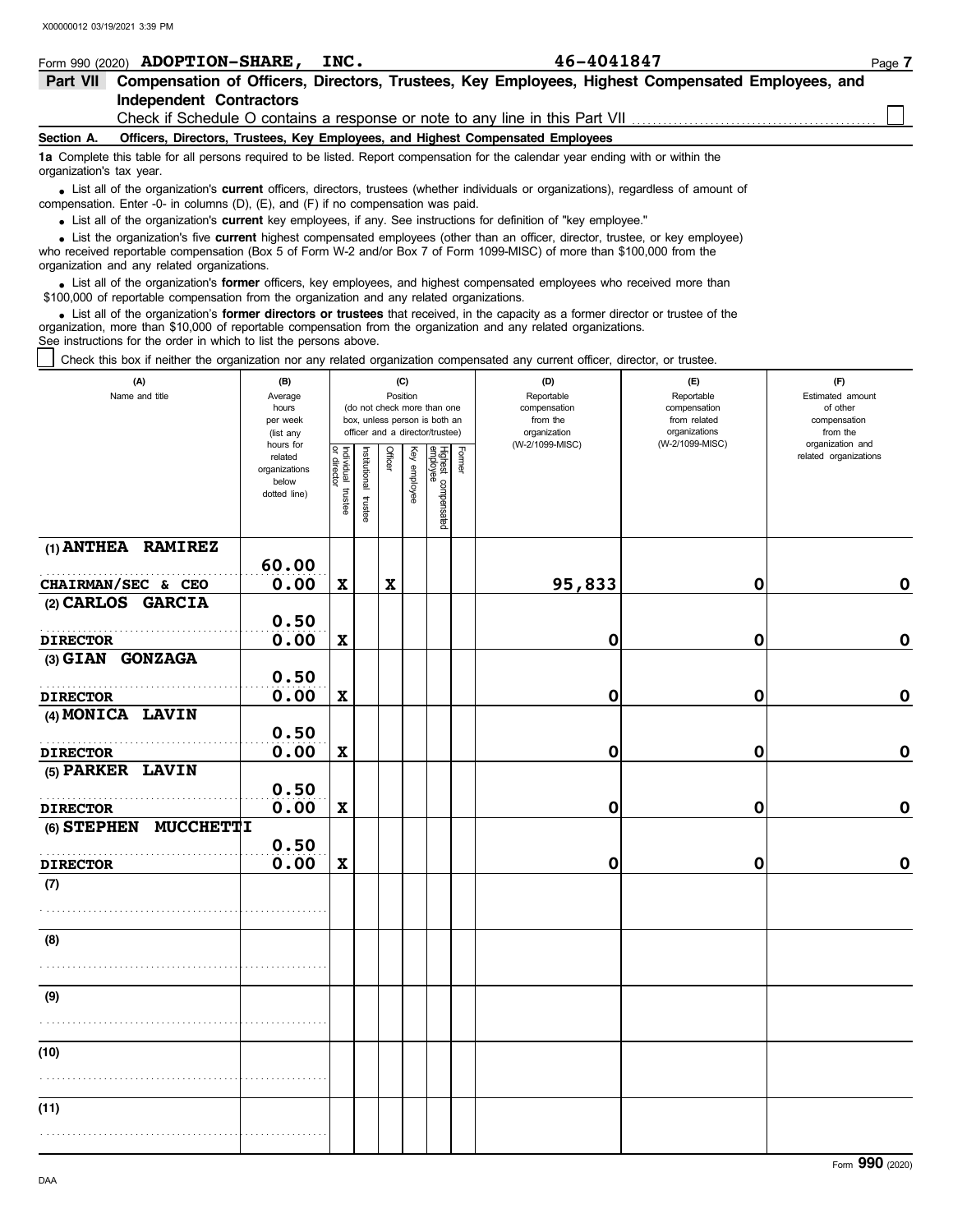|              | X00000012 03/19/2021 3:39 PM<br><b>ADOPTION-SHARE,</b><br>Form 990 (2020)<br>Part VII                                                                                                                                                                                                                                                                                                                                                |                                                                | INC.                              |                         |         |                 |                                                                                                 |        | 46-4041847<br>Section A. Officers, Directors, Trustees, Key Employees, and Highest Compensated Employees (continued) |                                                                    |  |                                                                 |                       | Page 8 |
|--------------|--------------------------------------------------------------------------------------------------------------------------------------------------------------------------------------------------------------------------------------------------------------------------------------------------------------------------------------------------------------------------------------------------------------------------------------|----------------------------------------------------------------|-----------------------------------|-------------------------|---------|-----------------|-------------------------------------------------------------------------------------------------|--------|----------------------------------------------------------------------------------------------------------------------|--------------------------------------------------------------------|--|-----------------------------------------------------------------|-----------------------|--------|
|              | (A)<br>Name and title                                                                                                                                                                                                                                                                                                                                                                                                                | (B)<br>Average<br>hours<br>per week<br>(list any               |                                   |                         |         | (C)<br>Position | (do not check more than one<br>box, unless person is both an<br>officer and a director/trustee) |        | (D)<br>Reportable<br>compensation<br>from the<br>organization                                                        | (E)<br>Reportable<br>compensation<br>from related<br>organizations |  | (F)<br>Estimated amount<br>of other<br>compensation<br>from the |                       |        |
|              |                                                                                                                                                                                                                                                                                                                                                                                                                                      | hours for<br>related<br>organizations<br>below<br>dotted line) | Individual trustee<br>or director | nstitutional<br>trustee | Officer | Key employee    | Highest compensated<br>employee                                                                 | Former | (W-2/1099-MISC)                                                                                                      | (W-2/1099-MISC)                                                    |  | organization and                                                | related organizations |        |
|              |                                                                                                                                                                                                                                                                                                                                                                                                                                      |                                                                |                                   |                         |         |                 |                                                                                                 |        |                                                                                                                      |                                                                    |  |                                                                 |                       |        |
|              |                                                                                                                                                                                                                                                                                                                                                                                                                                      |                                                                |                                   |                         |         |                 |                                                                                                 |        |                                                                                                                      |                                                                    |  |                                                                 |                       |        |
|              |                                                                                                                                                                                                                                                                                                                                                                                                                                      |                                                                |                                   |                         |         |                 |                                                                                                 |        |                                                                                                                      |                                                                    |  |                                                                 |                       |        |
|              |                                                                                                                                                                                                                                                                                                                                                                                                                                      |                                                                |                                   |                         |         |                 |                                                                                                 |        |                                                                                                                      |                                                                    |  |                                                                 |                       |        |
|              |                                                                                                                                                                                                                                                                                                                                                                                                                                      |                                                                |                                   |                         |         |                 |                                                                                                 |        |                                                                                                                      |                                                                    |  |                                                                 |                       |        |
|              |                                                                                                                                                                                                                                                                                                                                                                                                                                      |                                                                |                                   |                         |         |                 |                                                                                                 |        |                                                                                                                      |                                                                    |  |                                                                 |                       |        |
|              |                                                                                                                                                                                                                                                                                                                                                                                                                                      |                                                                |                                   |                         |         |                 |                                                                                                 |        |                                                                                                                      |                                                                    |  |                                                                 |                       |        |
|              |                                                                                                                                                                                                                                                                                                                                                                                                                                      |                                                                |                                   |                         |         |                 |                                                                                                 |        |                                                                                                                      |                                                                    |  |                                                                 |                       |        |
| 1b<br>c      | Subtotal<br><b>Total from continuation sheets to Part VII, Section A</b>                                                                                                                                                                                                                                                                                                                                                             |                                                                |                                   |                         |         |                 |                                                                                                 |        | 95,833                                                                                                               |                                                                    |  |                                                                 |                       |        |
| d            |                                                                                                                                                                                                                                                                                                                                                                                                                                      |                                                                |                                   |                         |         |                 |                                                                                                 |        | 95,833                                                                                                               |                                                                    |  |                                                                 |                       |        |
| $\mathbf{2}$ | Total number of individuals (including but not limited to those listed above) who received more than \$100,000 of<br>reportable compensation from the organization                                                                                                                                                                                                                                                                   |                                                                |                                   | O                       |         |                 |                                                                                                 |        |                                                                                                                      |                                                                    |  |                                                                 |                       |        |
|              |                                                                                                                                                                                                                                                                                                                                                                                                                                      |                                                                |                                   |                         |         |                 |                                                                                                 |        |                                                                                                                      |                                                                    |  |                                                                 | Yes                   | No     |
| 3            | Did the organization list any former officer, director, trustee, key employee, or highest compensated                                                                                                                                                                                                                                                                                                                                |                                                                |                                   |                         |         |                 |                                                                                                 |        |                                                                                                                      |                                                                    |  | 3                                                               |                       | X      |
| 4            | employee on line 1a? If "Yes," complete Schedule J for such individual manufactured content to the 1at of the term of the term of the employee on line 1a? If "Yes," complete Schedule J for such individual<br>For any individual listed on line 1a, is the sum of reportable compensation and other compensation from the<br>organization and related organizations greater than \$150,000? If "Yes," complete Schedule J for such |                                                                |                                   |                         |         |                 |                                                                                                 |        |                                                                                                                      |                                                                    |  | 4                                                               |                       | x      |
| 5            | Did any person listed on line 1a receive or accrue compensation from any unrelated organization or individual                                                                                                                                                                                                                                                                                                                        |                                                                |                                   |                         |         |                 |                                                                                                 |        |                                                                                                                      |                                                                    |  |                                                                 |                       |        |
|              |                                                                                                                                                                                                                                                                                                                                                                                                                                      |                                                                |                                   |                         |         |                 |                                                                                                 |        |                                                                                                                      |                                                                    |  | 5                                                               |                       | X      |
| 1            | Section B. Independent Contractors<br>Complete this table for your five highest compensated independent contractors that received more than \$100,000 of                                                                                                                                                                                                                                                                             |                                                                |                                   |                         |         |                 |                                                                                                 |        |                                                                                                                      |                                                                    |  |                                                                 |                       |        |
|              | compensation from the organization. Report compensation for the calendar year ending with or within the organization's tax year.                                                                                                                                                                                                                                                                                                     | (A)<br>Name and business address                               |                                   |                         |         |                 |                                                                                                 |        |                                                                                                                      | (B)<br>Description of services                                     |  |                                                                 | (C)<br>Compensation   |        |
|              |                                                                                                                                                                                                                                                                                                                                                                                                                                      |                                                                |                                   |                         |         |                 |                                                                                                 |        |                                                                                                                      |                                                                    |  |                                                                 |                       |        |
|              |                                                                                                                                                                                                                                                                                                                                                                                                                                      |                                                                |                                   |                         |         |                 |                                                                                                 |        |                                                                                                                      |                                                                    |  |                                                                 |                       |        |
|              |                                                                                                                                                                                                                                                                                                                                                                                                                                      |                                                                |                                   |                         |         |                 |                                                                                                 |        |                                                                                                                      |                                                                    |  |                                                                 |                       |        |
|              |                                                                                                                                                                                                                                                                                                                                                                                                                                      |                                                                |                                   |                         |         |                 |                                                                                                 |        |                                                                                                                      |                                                                    |  |                                                                 |                       |        |
|              |                                                                                                                                                                                                                                                                                                                                                                                                                                      |                                                                |                                   |                         |         |                 |                                                                                                 |        |                                                                                                                      |                                                                    |  |                                                                 |                       |        |
| 2            | Total number of independent contractors (including but not limited to those listed above) who<br>received more than \$100,000 of compensation from the organization                                                                                                                                                                                                                                                                  |                                                                |                                   |                         |         |                 |                                                                                                 |        |                                                                                                                      | 0                                                                  |  |                                                                 |                       |        |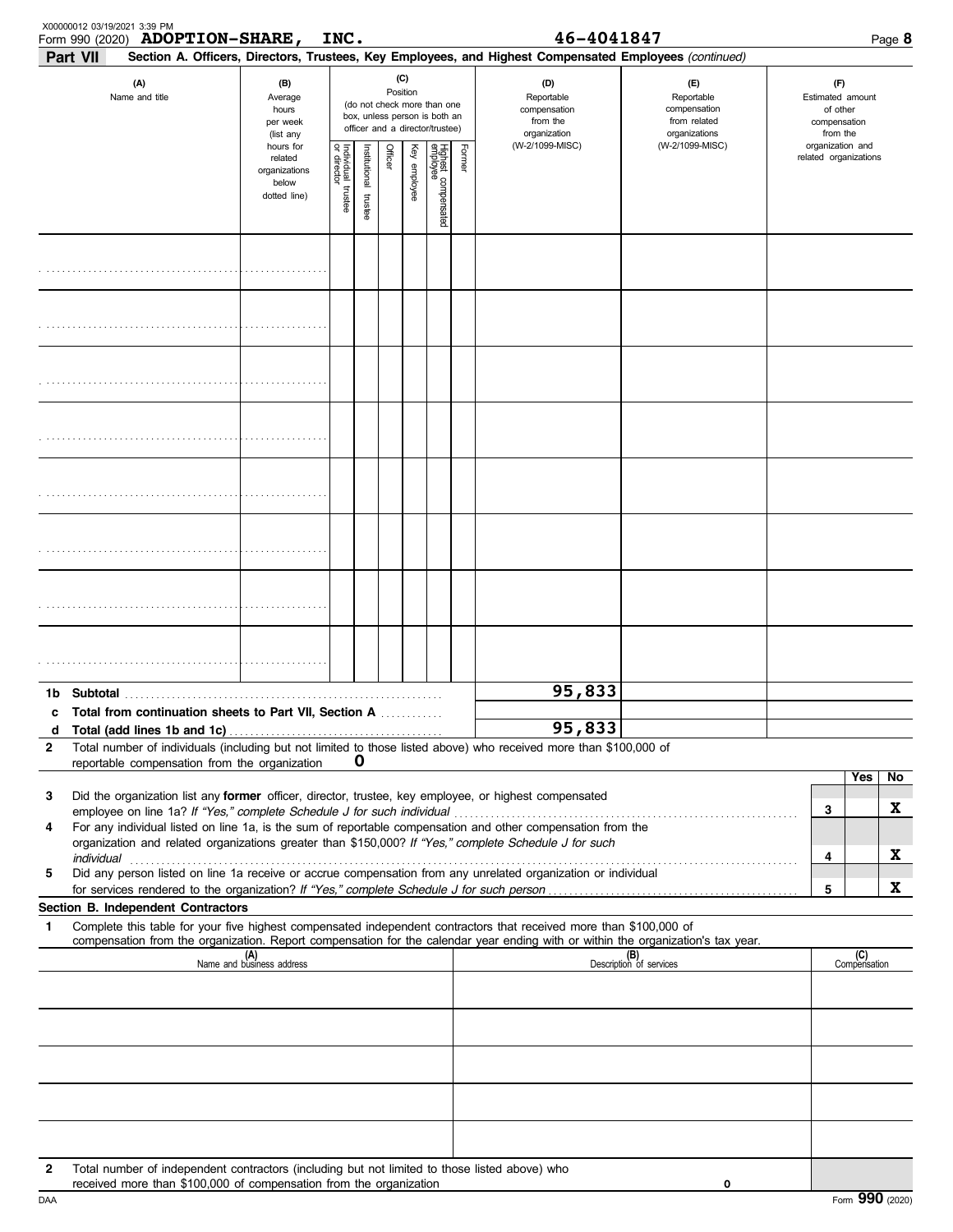# **Form 990 (2020) ADOPTION-SHARE, INC.** 46-4041847 Page 9 **Part VIII Statement of Revenue**<br>Chack if Schoolule Q sen

|                                                                  | Fail VIII |                                           | <b>JIAICHICHI UI NGVCHUC</b>                            |                 |                      |                      |                                              |                               |                                                               |
|------------------------------------------------------------------|-----------|-------------------------------------------|---------------------------------------------------------|-----------------|----------------------|----------------------|----------------------------------------------|-------------------------------|---------------------------------------------------------------|
|                                                                  |           |                                           |                                                         |                 |                      | (A)<br>Total revenue | (B)<br>Related or exempt<br>function revenue | Unrelated<br>business revenue | (D)<br>Revenue excluded<br>from tax under<br>sections 512-514 |
|                                                                  |           |                                           | 1a Federated campaigns                                  | 1a              |                      |                      |                                              |                               |                                                               |
| <b>Contributions, Gifts, Grants</b><br>and Other Similar Amounts |           |                                           | <b>b</b> Membership dues                                | 1 <sub>b</sub>  |                      |                      |                                              |                               |                                                               |
|                                                                  |           |                                           | c Fundraising events                                    | 1 <sub>c</sub>  |                      |                      |                                              |                               |                                                               |
|                                                                  |           | d Related organizations                   | . <b>.</b> .                                            | 1 <sub>d</sub>  |                      |                      |                                              |                               |                                                               |
|                                                                  |           | e Government grants (contributions)       |                                                         | 1e              | 51,904               |                      |                                              |                               |                                                               |
|                                                                  |           | f All other contributions, gifts, grants, |                                                         |                 |                      |                      |                                              |                               |                                                               |
|                                                                  |           |                                           | and similar amounts not included above                  | 1f              | 636,405              |                      |                                              |                               |                                                               |
|                                                                  |           |                                           | <b>g</b> Noncash contributions included in lines 1a-1f  | $1g$ \$         |                      |                      |                                              |                               |                                                               |
|                                                                  |           |                                           |                                                         |                 |                      | 688,309              |                                              |                               |                                                               |
|                                                                  |           |                                           |                                                         |                 | <b>Business Code</b> |                      |                                              |                               |                                                               |
|                                                                  | 2a        | WEB SUBSCRIPTION SERVICE                  |                                                         |                 | 519130               | 6,650                | 6,650                                        |                               |                                                               |
| Program Service<br>Revenue                                       | b         |                                           |                                                         |                 |                      |                      |                                              |                               |                                                               |
|                                                                  | c         |                                           |                                                         |                 |                      |                      |                                              |                               |                                                               |
|                                                                  | d         |                                           |                                                         |                 |                      |                      |                                              |                               |                                                               |
|                                                                  | е         |                                           |                                                         |                 |                      |                      |                                              |                               |                                                               |
|                                                                  |           |                                           | f All other program service revenue                     |                 |                      |                      |                                              |                               |                                                               |
|                                                                  |           |                                           |                                                         |                 |                      | 6,650                |                                              |                               |                                                               |
|                                                                  |           |                                           | 3 Investment income (including dividends, interest, and |                 |                      |                      |                                              |                               |                                                               |
|                                                                  |           | other similar amounts)                    |                                                         |                 |                      | 87                   | 87                                           |                               |                                                               |
|                                                                  | 4         |                                           | Income from investment of tax-exempt bond proceeds      |                 | .                    |                      |                                              |                               |                                                               |
|                                                                  | 5         |                                           |                                                         |                 |                      |                      |                                              |                               |                                                               |
|                                                                  |           |                                           | (i) Real                                                |                 | (ii) Personal        |                      |                                              |                               |                                                               |
|                                                                  |           | 6a Gross rents                            | 6a                                                      |                 |                      |                      |                                              |                               |                                                               |
|                                                                  |           | <b>b</b> Less: rental expenses            | 6b                                                      |                 |                      |                      |                                              |                               |                                                               |
|                                                                  |           | <b>C</b> Rental inc. or (loss)            | 6с                                                      |                 |                      |                      |                                              |                               |                                                               |
|                                                                  |           | <b>7a</b> Gross amount from               |                                                         |                 |                      |                      |                                              |                               |                                                               |
|                                                                  |           | sales of assets                           | (i) Securities                                          |                 | (ii) Other           |                      |                                              |                               |                                                               |
|                                                                  |           | other than inventory                      | 7а                                                      |                 |                      |                      |                                              |                               |                                                               |
|                                                                  |           | <b>b</b> Less: cost or other              |                                                         |                 |                      |                      |                                              |                               |                                                               |
|                                                                  |           | basis and sales exps.                     | 7b                                                      |                 |                      |                      |                                              |                               |                                                               |
| <b>Other Revenue</b>                                             |           | c Gain or (loss)                          | 7c                                                      |                 |                      |                      |                                              |                               |                                                               |
|                                                                  |           |                                           |                                                         |                 |                      |                      |                                              |                               |                                                               |
|                                                                  |           | 8a Gross income from fundraising events   |                                                         |                 |                      |                      |                                              |                               |                                                               |
|                                                                  |           | (not including \$                         |                                                         |                 |                      |                      |                                              |                               |                                                               |
|                                                                  |           | of contributions reported on line 1c).    |                                                         |                 |                      |                      |                                              |                               |                                                               |
|                                                                  |           | See Part IV, line 18                      | .                                                       | 8a              |                      |                      |                                              |                               |                                                               |
|                                                                  |           | <b>b</b> Less: direct expenses            |                                                         | 8b              |                      |                      |                                              |                               |                                                               |
|                                                                  |           |                                           | c Net income or (loss) from fundraising events          |                 |                      |                      |                                              |                               |                                                               |
|                                                                  |           | 9a Gross income from gaming activities.   |                                                         |                 |                      |                      |                                              |                               |                                                               |
|                                                                  |           | See Part IV, line 19                      | .                                                       | 9а              |                      |                      |                                              |                               |                                                               |
|                                                                  |           | <b>b</b> Less: direct expenses            |                                                         | 9 <sub>b</sub>  |                      |                      |                                              |                               |                                                               |
|                                                                  |           |                                           | c Net income or (loss) from gaming activities           |                 |                      |                      |                                              |                               |                                                               |
|                                                                  |           | 10a Gross sales of inventory, less        |                                                         |                 |                      |                      |                                              |                               |                                                               |
|                                                                  |           | returns and allowances                    |                                                         | 10a             |                      |                      |                                              |                               |                                                               |
|                                                                  |           | <b>b</b> Less: cost of goods sold         |                                                         | 10 <sub>b</sub> |                      |                      |                                              |                               |                                                               |
|                                                                  |           |                                           |                                                         |                 | <b>Business Code</b> |                      |                                              |                               |                                                               |
|                                                                  |           |                                           |                                                         |                 |                      |                      |                                              |                               |                                                               |
|                                                                  | 11a       |                                           |                                                         |                 |                      |                      |                                              |                               |                                                               |
| Miscellaneous<br>Revenue                                         | b         |                                           |                                                         |                 |                      |                      |                                              |                               |                                                               |
|                                                                  | c         |                                           |                                                         |                 |                      |                      |                                              |                               |                                                               |
|                                                                  |           |                                           |                                                         |                 |                      |                      |                                              |                               |                                                               |
|                                                                  |           |                                           |                                                         |                 |                      | 695,046              | 6,737                                        | 0                             | 0                                                             |
|                                                                  |           |                                           |                                                         |                 |                      |                      |                                              |                               |                                                               |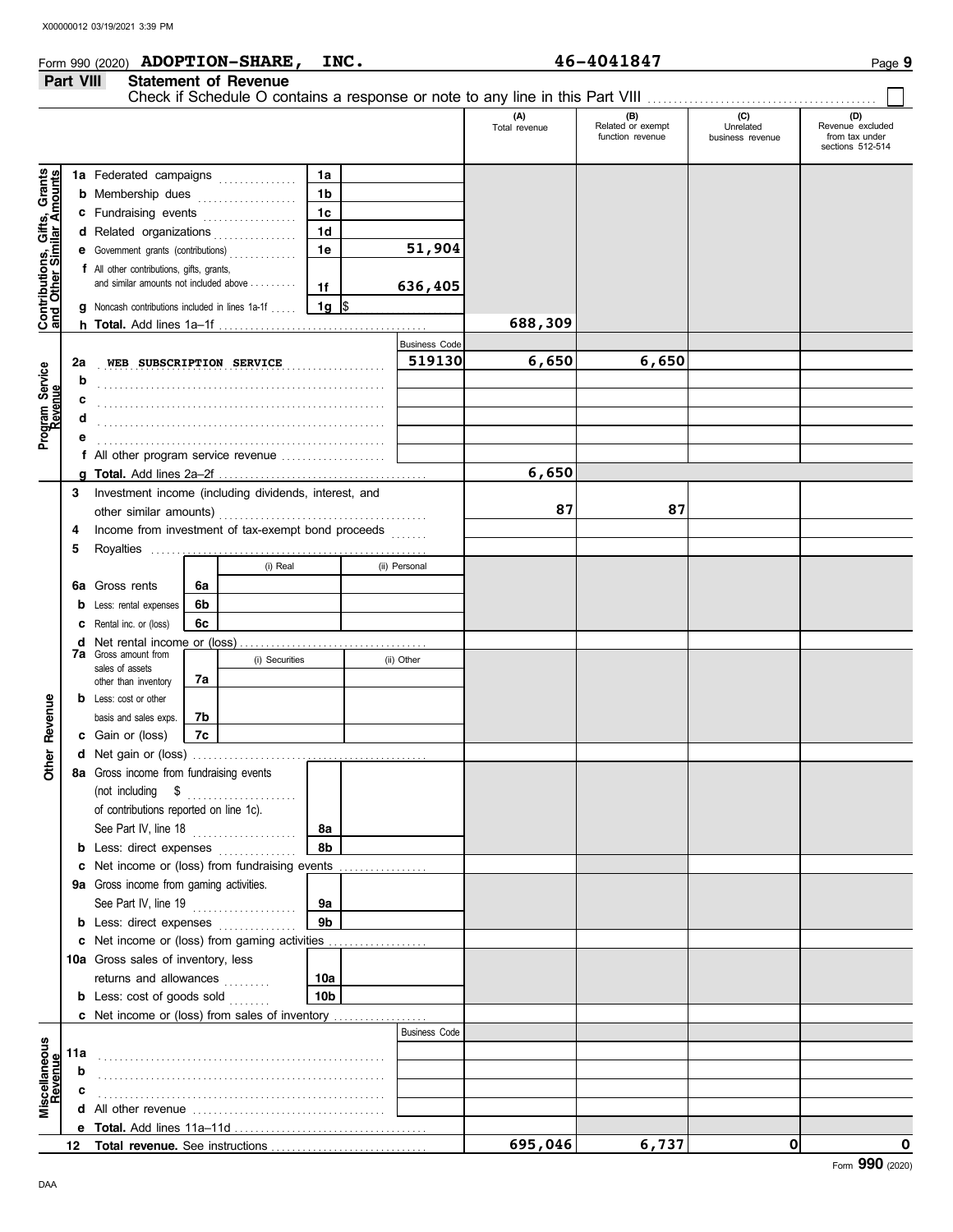### **Part IX Statement of Functional Expenses Form 990 (2020) ADOPTION-SHARE, INC.** 46-4041847 Page 10 *Section 501(c)(3) and 501(c)(4) organizations must complete all columns. All other organizations must complete column (A). Do not include amounts reported on lines 6b, 7b, 8b, 9b, and 10b of Part VIII.* **1 2 3 4** Grants and other assistance to domestic organizations and domestic governments. See Part IV, line 21 . . . . . . . . . . . Grants and other assistance to domestic individuals. See Part IV, line 22 . . . . . . . . . . . . . Grants and other assistance to foreign organizations, foreign governments, and foreign individuals. See Part IV, lines 15 and 16 Benefite paid to or for members **(A) (B) (C) (D)** Management and expenses and general expenses (D)<br>Fundraising expenses Check if Schedule O contains a response or note to any line in this Part IX **X**

| 4 | Benefits paid to or for members                      |  |
|---|------------------------------------------------------|--|
| 5 | Compensation of current officers, directors,         |  |
|   | trustees, and key employees                          |  |
| 6 | Compensation not included above to disqualified      |  |
|   | persons (as defined under section $4958(f)(1)$ ) and |  |
|   | persons described in section 4958(c)(3)(B)           |  |
|   | Other salaries and wages                             |  |

- **8** Other salaries and wages ................... Pension plan accruals and contributions (include section 401(k) and 403(b) employer contributions)
- **9 10 11** Other employee benefits . . . . . . . . . . . . . . . . . . . . . Payroll taxes . . . . . . . . . . . . . . . . . . . . . . . . . . . . . . . . . Fees for services (nonemployees):
- 
- **a** Management . . . . . . . . . . . . . . . . . . . . . . . . . . . . . . . . . **b** Legal . . . . . . . . . . . . . . . . . . . . . . . . . . . . . . . . . . . . . . . . . **e**
	- **d** Lobbying . . . . . . . . . . . . . . . . . . . . . . . . . . . . . . . . . . . . .
- **f** Professional fundraising services. See Part IV, line 17
- **g** Other. (If line 11g amount exceeds 10% of line 25, column Investment management fees ................
	- (A) amount, list line 11g expenses on Schedule O.)

Royalties . . . . . . . . . . . . . . . . . . . . . . . . . . . . . . . . . . . . . Occupancy . . . . . . . . . . . . . . . . . . . . . . . . . . . . . . . . . . . Travel . . . . . . . . . . . . . . . . . . . . . . . . . . . . . . . . . . . . . . . . Payments of travel or entertainment expenses for any federal, state, or local public officials Conferences, conventions, and meetings Interest . . . . . . . . . . . . . . . . . . . . . . . . . . . . . . . . . . . . . . Payments to affiliates . . . . . . . . . . . . . . . . . . . . . . . . Depreciation, depletion, and amortization Insurance Other expenses. Itemize expenses not covered above (List miscellaneous expenses on line 24e. If line 24e amount exceeds 10% of line 25, column (A) amount, list line 24e expenses on Schedule O.)

**12** Advertising and promotion . . . . . . . . . . . . . . . . . . . **13 14** Office expenses . . . . . . . . . . . . . . . . . . . . . . . . . . . . . . Information technology . . . . . . . . . . . . . . . . . . . . . . .

**e** All other expenses . . . . . . . . . . . . . . . . . . . . . . . . . . .

**Total functional expenses.** Add lines 1 through 24e

**Joint costs.** Complete this line only if the

fundraising solicitation. Check here | | if organization reported in column (B) joint costs from a combined educational campaign and

following SOP 98-2 (ASC 958-720)

BANK CHARGES

- **c** Accounting . . . . . . . . . . . . . . . . . . . . . . . . . . . . . . . . . . .
- - -
		-
		-
		-
		-
	-
	-
	-
	- -
		- -
- 
- 
- 
- 
- 
- 
- 
- 
- 
- 
- 
- 
- **9,158 8,288 870**

**POST PLACEMENT SUPPORT 4,072 4,072** 

. . . . . . . . . . . . . . . . . . . . . . . . . . . . . . . . . . . . . . . . . . . . . . . **OTHER EXPENSES 1,072 25 798 249**

**BANK CHARGES 600 181 60 359**

**SHIPPING & DELIVERY 572 13 101** 

- **182,048 182,048**
- 
- 
- 
- 
- 
- 
- **180,945 144,757 18,094 18,094**
	-
	-
- **144,897 144,897**
	-
	-
	- **24,759 21,981 1,394 1,384**
- 
- 

**18,075 16,878 387 810**

**1,045 469 226 350**

**9,598 9,461 51 86**

**410 356 54 622,429 568,951 31,991 21,487**

- 
- 
- 
- 

**37,577 33,934 3,643**

**342 342**

**685 685 1,374 1,146 228**

- -

**5,200 5,200**

> **a b c d**

**25 26**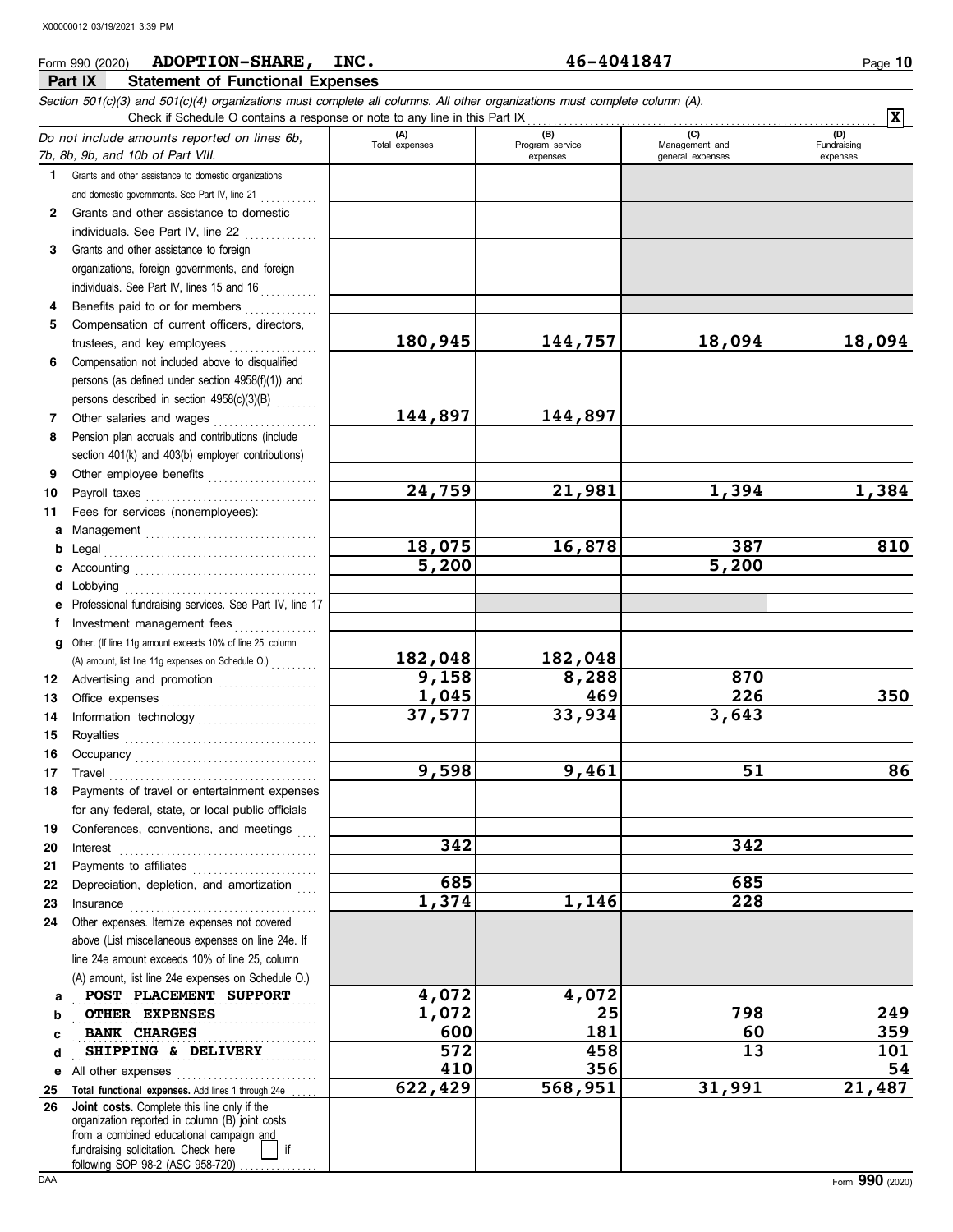|                         | Part X       | ADOPTION-SHARE, INC.<br>Form 990 (2020)<br><b>Balance Sheet</b>                                                                                                                                                                                  |                 |                                                   | 46-4041847        |                | Page 11     |
|-------------------------|--------------|--------------------------------------------------------------------------------------------------------------------------------------------------------------------------------------------------------------------------------------------------|-----------------|---------------------------------------------------|-------------------|----------------|-------------|
|                         |              |                                                                                                                                                                                                                                                  |                 |                                                   |                   |                |             |
|                         |              |                                                                                                                                                                                                                                                  |                 |                                                   | (A)               |                | (B)         |
|                         |              |                                                                                                                                                                                                                                                  |                 |                                                   | Beginning of year |                | End of year |
|                         | 1            | Cash-non-interest-bearing                                                                                                                                                                                                                        |                 |                                                   | 331,382           | $\mathbf{1}$   | 414,202     |
|                         | $\mathbf{2}$ |                                                                                                                                                                                                                                                  |                 |                                                   |                   | $\overline{2}$ |             |
|                         | 3            |                                                                                                                                                                                                                                                  |                 |                                                   | 18,425            | 3              |             |
|                         | 4            | Accounts receivable, net                                                                                                                                                                                                                         |                 |                                                   |                   | 4              |             |
|                         | 5            | Loans and other receivables from any current or former officer, director,                                                                                                                                                                        |                 |                                                   |                   |                |             |
|                         |              | trustee, key employee, creator or founder, substantial contributor, or 35%                                                                                                                                                                       |                 |                                                   |                   |                |             |
|                         |              | controlled entity or family member of any of these persons                                                                                                                                                                                       |                 |                                                   |                   | 5              |             |
|                         | 6            | Loans and other receivables from other disqualified persons (as defined                                                                                                                                                                          |                 |                                                   |                   |                |             |
|                         |              | under section $4958(f)(1)$ ), and persons described in section $4958(c)(3)(B)$                                                                                                                                                                   |                 |                                                   |                   | 6              |             |
| Assets                  | 7            | Notes and loans receivable, net with an architecture of the state of the state of the state of the state of the state of the state of the state of the state of the state of the state of the state of the state of the state                    |                 |                                                   |                   | $\overline{7}$ |             |
|                         | 8            | Inventories for sale or use                                                                                                                                                                                                                      |                 |                                                   |                   | 8              |             |
|                         | 9            | Prepaid expenses and deferred charges                                                                                                                                                                                                            |                 |                                                   |                   | 9              |             |
|                         |              | 10a Land, buildings, and equipment: cost or other                                                                                                                                                                                                |                 |                                                   |                   |                |             |
|                         |              |                                                                                                                                                                                                                                                  |                 | 3,553<br>$\overline{2,308}$                       |                   |                |             |
|                         |              | <b>b</b> Less: accumulated depreciation                                                                                                                                                                                                          | 10 <sub>b</sub> |                                                   | $1,930$ 10c       |                | 1,245       |
|                         | 11           | Investments-publicly traded securities                                                                                                                                                                                                           |                 |                                                   |                   | 11             |             |
|                         | 12           | Investments-other securities. See Part IV, line 11                                                                                                                                                                                               |                 |                                                   |                   | 12             |             |
|                         | 13           |                                                                                                                                                                                                                                                  |                 |                                                   |                   | 13             |             |
|                         | 14           | Intangible assets                                                                                                                                                                                                                                |                 |                                                   |                   | 14<br>15       |             |
|                         | 15           | Other assets. See Part IV, line 11                                                                                                                                                                                                               |                 |                                                   | 351,737           | 16             | 415,447     |
|                         | 16<br>17     |                                                                                                                                                                                                                                                  |                 |                                                   | 20,923            | 17             | 16,488      |
|                         | 18           | Accounts payable and accrued expenses [[11] content content and accrued expenses [[11] content and accrued expenses [[11] content and accrued expenses [[11] content accrued expenses [[11] content accrued expenses [[11] con<br>Grants payable |                 | 18                                                |                   |                |             |
|                         | 19           |                                                                                                                                                                                                                                                  |                 |                                                   |                   | 19             |             |
|                         | 20           | Deferred revenue <b>construction and the construction of the construction of the construction</b><br>Tax-exempt bond liabilities                                                                                                                 |                 |                                                   |                   | 20             |             |
|                         | 21           | Escrow or custodial account liability. Complete Part IV of Schedule D                                                                                                                                                                            |                 |                                                   |                   | 21             |             |
|                         | 22           | Loans and other payables to any current or former officer, director,                                                                                                                                                                             |                 | <u> 1966 - Johann Stoff, Amerikaansk kanton (</u> |                   |                |             |
|                         |              | trustee, key employee, creator or founder, substantial contributor, or 35%                                                                                                                                                                       |                 |                                                   |                   |                |             |
| Liabilities             |              | controlled entity or family member of any of these persons                                                                                                                                                                                       |                 |                                                   |                   | 22             |             |
|                         | 23           | Secured mortgages and notes payable to unrelated third parties [111] [11] Secured mortgages and notes payable to unrelated third parties                                                                                                         |                 |                                                   |                   | 23             |             |
|                         | 24           | Unsecured notes and loans payable to unrelated third parties                                                                                                                                                                                     |                 |                                                   |                   | 24             |             |
|                         | 25           | Other liabilities (including federal income tax, payables to related third                                                                                                                                                                       |                 |                                                   |                   |                |             |
|                         |              | parties, and other liabilities not included on lines 17-24). Complete Part X                                                                                                                                                                     |                 |                                                   |                   |                |             |
|                         |              | of Schedule D                                                                                                                                                                                                                                    |                 |                                                   | 8,218             | 25             | 3,746       |
|                         | 26           |                                                                                                                                                                                                                                                  |                 |                                                   | 29,141            | 26             | 20,234      |
|                         |              | Organizations that follow FASB ASC 958, check here                                                                                                                                                                                               | $\mathbf{x}$    |                                                   |                   |                |             |
|                         |              | and complete lines 27, 28, 32, and 33.                                                                                                                                                                                                           |                 |                                                   |                   |                |             |
|                         | 27           | Net assets without donor restrictions                                                                                                                                                                                                            |                 |                                                   | 322,596           | 27             | 295,033     |
|                         | 28           | Net assets with donor restrictions                                                                                                                                                                                                               |                 |                                                   |                   | 28             | 100,180     |
|                         |              | Organizations that do not follow FASB ASC 958, check here                                                                                                                                                                                        |                 |                                                   |                   |                |             |
|                         |              | and complete lines 29 through 33.                                                                                                                                                                                                                |                 |                                                   |                   |                |             |
|                         | 29           | Capital stock or trust principal, or current funds                                                                                                                                                                                               |                 |                                                   |                   | 29             |             |
| Assets or Fund Balances | 30           |                                                                                                                                                                                                                                                  |                 |                                                   |                   | 30             |             |
|                         | 31           | Retained earnings, endowment, accumulated income, or other funds                                                                                                                                                                                 |                 |                                                   |                   | 31             |             |
| <b>Pet</b>              | 32           | Total net assets or fund balances                                                                                                                                                                                                                |                 |                                                   | 322,596           | 32             | 395,213     |
|                         | 33           |                                                                                                                                                                                                                                                  |                 |                                                   | 351,737           | 33             | 415,447     |

Form **990** (2020)

**33 351,737 415,447**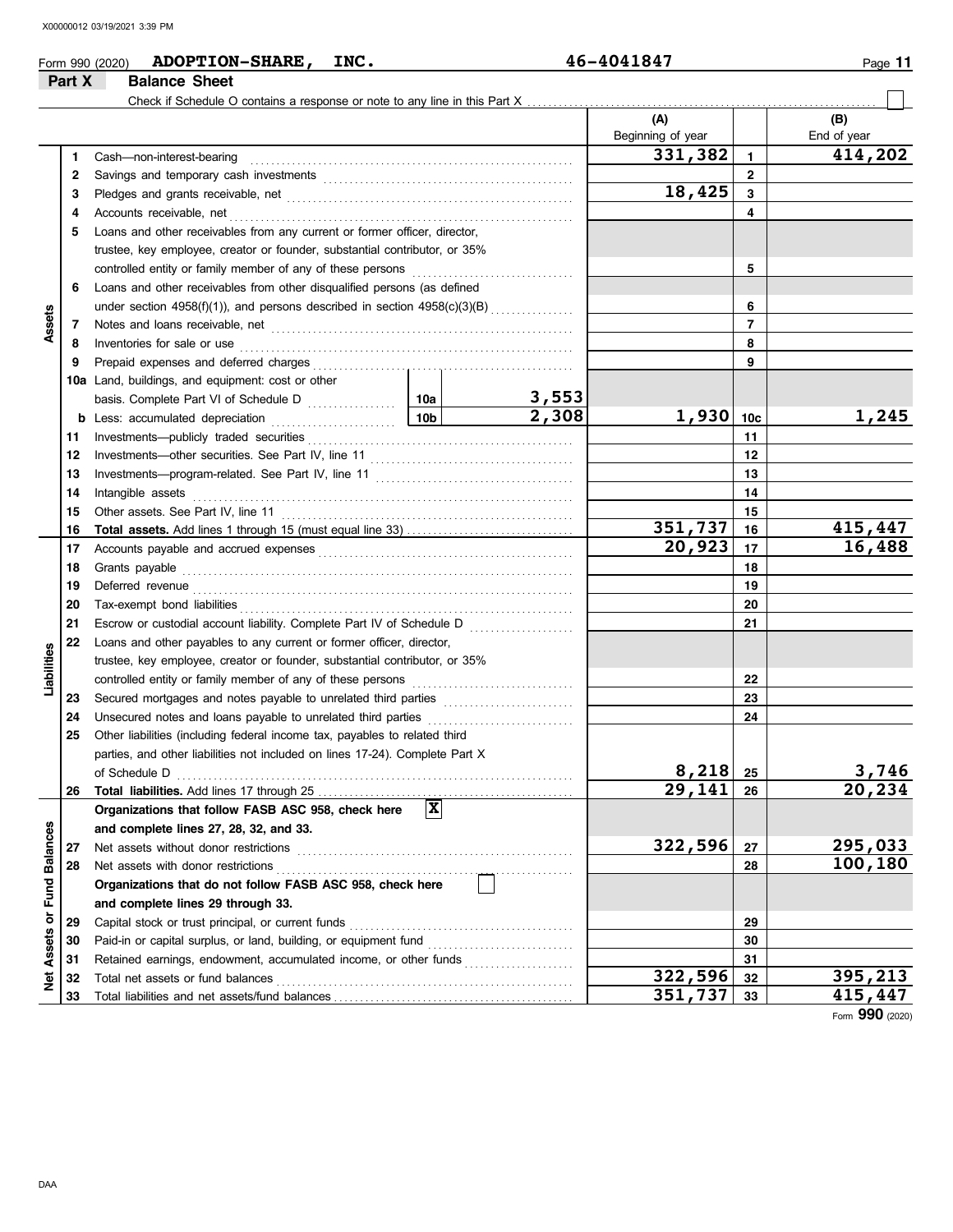|    | 46-4041847<br>Form 990 (2020) <b>ADOPTION-SHARE,</b><br>INC.                                                                                                                                                                         |                         |                |         | Page 12 |
|----|--------------------------------------------------------------------------------------------------------------------------------------------------------------------------------------------------------------------------------------|-------------------------|----------------|---------|---------|
|    | Part XI<br><b>Reconciliation of Net Assets</b>                                                                                                                                                                                       |                         |                |         |         |
|    |                                                                                                                                                                                                                                      |                         |                |         |         |
| 1. |                                                                                                                                                                                                                                      | $\mathbf{1}$            |                |         | 695,046 |
| 2  |                                                                                                                                                                                                                                      | $\mathbf{2}$            |                |         | 622,429 |
| 3  | Revenue less expenses. Subtract line 2 from line 1                                                                                                                                                                                   | 3                       |                |         | 72,617  |
| 4  |                                                                                                                                                                                                                                      | $\overline{\mathbf{4}}$ |                |         | 322,596 |
| 5  |                                                                                                                                                                                                                                      | 5                       |                |         |         |
| 6  | Donated services and use of facilities <b>constant of the constant of the constant of the constant of the constant of the constant of the constant of the constant of the constant of the constant of the constant of the consta</b> | 6                       |                |         |         |
| 7  | Investment expenses                                                                                                                                                                                                                  | $\overline{7}$          |                |         |         |
| 8  | Prior period adjustments                                                                                                                                                                                                             | 8                       |                |         |         |
| 9  |                                                                                                                                                                                                                                      | 9                       |                |         |         |
| 10 | Net assets or fund balances at end of year. Combine lines 3 through 9 (must equal Part X, line                                                                                                                                       |                         |                |         |         |
|    |                                                                                                                                                                                                                                      | 10                      |                | 395,213 |         |
|    | Part XII<br><b>Financial Statements and Reporting</b>                                                                                                                                                                                |                         |                |         |         |
|    |                                                                                                                                                                                                                                      |                         |                |         |         |
|    |                                                                                                                                                                                                                                      |                         |                | Yes     | No      |
| 1. | X <br>Accrual<br>Other<br>Accounting method used to prepare the Form 990:<br>Cash                                                                                                                                                    |                         |                |         |         |
|    | If the organization changed its method of accounting from a prior year or checked "Other," explain in                                                                                                                                |                         |                |         |         |
|    | Schedule O.                                                                                                                                                                                                                          |                         |                |         |         |
|    | 2a Were the organization's financial statements compiled or reviewed by an independent accountant?                                                                                                                                   |                         | 2a             |         | X       |
|    | If "Yes," check a box below to indicate whether the financial statements for the year were compiled or                                                                                                                               |                         |                |         |         |
|    | reviewed on a separate basis, consolidated basis, or both:                                                                                                                                                                           |                         |                |         |         |
|    | Consolidated basis<br>Separate basis<br>Both consolidated and separate basis                                                                                                                                                         |                         |                |         |         |
|    | <b>b</b> Were the organization's financial statements audited by an independent accountant?                                                                                                                                          |                         | 2 <sub>b</sub> | X       |         |
|    | If "Yes," check a box below to indicate whether the financial statements for the year were audited on a                                                                                                                              |                         |                |         |         |
|    | separate basis, consolidated basis, or both:                                                                                                                                                                                         |                         |                |         |         |
|    | Separate basis<br>Consolidated basis<br>Both consolidated and separate basis                                                                                                                                                         |                         |                |         |         |
|    | c If "Yes" to line 2a or 2b, does the organization have a committee that assumes responsibility for oversight of                                                                                                                     |                         |                |         |         |
|    | the audit, review, or compilation of its financial statements and selection of an independent accountant?                                                                                                                            |                         | 2c             | X       |         |
|    | If the organization changed either its oversight process or selection process during the tax year, explain on                                                                                                                        |                         |                |         |         |
|    | Schedule O.                                                                                                                                                                                                                          |                         |                |         |         |
|    | 3a As a result of a federal award, was the organization required to undergo an audit or audits as set forth in the                                                                                                                   |                         |                |         |         |
|    | Single Audit Act and OMB Circular A-133?                                                                                                                                                                                             |                         | За             |         | x       |
|    | <b>b</b> If "Yes," did the organization undergo the required audit or audits? If the organization did not undergo the                                                                                                                |                         |                |         |         |
|    | required audit or audits, explain why on Schedule O and describe any steps taken to undergo such audits                                                                                                                              |                         | 3b             |         |         |

Form **990** (2020)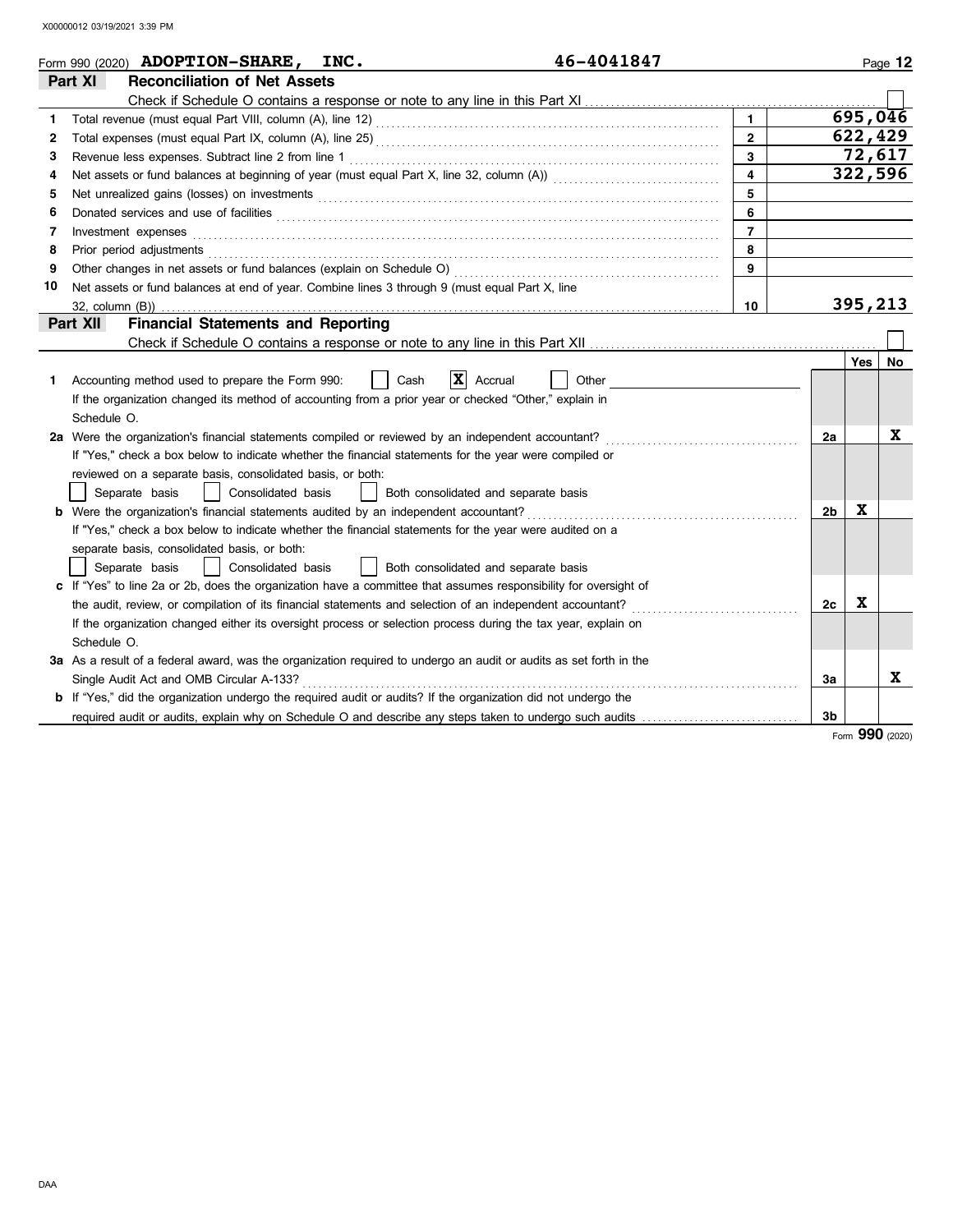Department of the Treasury

**(Form 990 or 990-EZ)**

## **SCHEDULE A Public Charity Status and Public Support**

**Complete if the organization is a section 501(c)(3) organization or a section 4947(a)(1) nonexempt charitable trust.**

 **Attach to Form 990 or Form 990-EZ.**

**2020 Open to Public**

OMB No. 1545-0047

|              |                                                                                                                                            | Internal Revenue Service                                                                                                                                                                                                                                                                                                                                 |  |                                                            | Go to www.irs.gov/Form990 for instructions and the latest information.                                                                                                                                                                                                 |                          |                          |                                        |                                              | Inspection                           |
|--------------|--------------------------------------------------------------------------------------------------------------------------------------------|----------------------------------------------------------------------------------------------------------------------------------------------------------------------------------------------------------------------------------------------------------------------------------------------------------------------------------------------------------|--|------------------------------------------------------------|------------------------------------------------------------------------------------------------------------------------------------------------------------------------------------------------------------------------------------------------------------------------|--------------------------|--------------------------|----------------------------------------|----------------------------------------------|--------------------------------------|
|              |                                                                                                                                            | Name of the organization                                                                                                                                                                                                                                                                                                                                 |  | <b>ADOPTION-SHARE,</b>                                     | INC.                                                                                                                                                                                                                                                                   |                          |                          |                                        | Employer identification number<br>46-4041847 |                                      |
|              | Part I                                                                                                                                     |                                                                                                                                                                                                                                                                                                                                                          |  |                                                            | <b>Reason for Public Charity Status.</b> (All organizations must complete this part.) See instructions.                                                                                                                                                                |                          |                          |                                        |                                              |                                      |
|              |                                                                                                                                            |                                                                                                                                                                                                                                                                                                                                                          |  |                                                            | The organization is not a private foundation because it is: (For lines 1 through 12, check only one box.)                                                                                                                                                              |                          |                          |                                        |                                              |                                      |
| $\mathbf{1}$ |                                                                                                                                            |                                                                                                                                                                                                                                                                                                                                                          |  |                                                            | A church, convention of churches, or association of churches described in section 170(b)(1)(A)(i).                                                                                                                                                                     |                          |                          |                                        |                                              |                                      |
| 2            |                                                                                                                                            |                                                                                                                                                                                                                                                                                                                                                          |  |                                                            | A school described in <b>section 170(b)(1)(A)(ii).</b> (Attach Schedule E (Form 990 or 990-EZ).)                                                                                                                                                                       |                          |                          |                                        |                                              |                                      |
| 3            |                                                                                                                                            |                                                                                                                                                                                                                                                                                                                                                          |  |                                                            | A hospital or a cooperative hospital service organization described in section $170(b)(1)(A)(iii)$ .                                                                                                                                                                   |                          |                          |                                        |                                              |                                      |
|              |                                                                                                                                            | city, and state:                                                                                                                                                                                                                                                                                                                                         |  |                                                            | A medical research organization operated in conjunction with a hospital described in section 170(b)(1)(A)(iii). Enter the hospital's name,                                                                                                                             |                          |                          |                                        |                                              |                                      |
| 5            |                                                                                                                                            |                                                                                                                                                                                                                                                                                                                                                          |  |                                                            | An organization operated for the benefit of a college or university owned or operated by a governmental unit described in                                                                                                                                              |                          |                          |                                        |                                              |                                      |
|              |                                                                                                                                            |                                                                                                                                                                                                                                                                                                                                                          |  | section 170(b)(1)(A)(iv). (Complete Part II.)              |                                                                                                                                                                                                                                                                        |                          |                          |                                        |                                              |                                      |
| 6            |                                                                                                                                            |                                                                                                                                                                                                                                                                                                                                                          |  |                                                            | A federal, state, or local government or governmental unit described in section $170(b)(1)(A)(v)$ .                                                                                                                                                                    |                          |                          |                                        |                                              |                                      |
| 7            | X                                                                                                                                          |                                                                                                                                                                                                                                                                                                                                                          |  | described in section 170(b)(1)(A)(vi). (Complete Part II.) | An organization that normally receives a substantial part of its support from a governmental unit or from the general public                                                                                                                                           |                          |                          |                                        |                                              |                                      |
| 8            |                                                                                                                                            |                                                                                                                                                                                                                                                                                                                                                          |  |                                                            | A community trust described in section 170(b)(1)(A)(vi). (Complete Part II.)                                                                                                                                                                                           |                          |                          |                                        |                                              |                                      |
| 9            |                                                                                                                                            |                                                                                                                                                                                                                                                                                                                                                          |  |                                                            | An agricultural research organization described in section 170(b)(1)(A)(ix) operated in conjunction with a land-grant college<br>or university or a non-land-grant college of agriculture (see instructions). Enter the name, city, and state of the college or        |                          |                          |                                        |                                              |                                      |
| 10           | university:<br>An organization that normally receives: (1) more than 33 1/3% of its support from contributions, membership fees, and gross |                                                                                                                                                                                                                                                                                                                                                          |  |                                                            |                                                                                                                                                                                                                                                                        |                          |                          |                                        |                                              |                                      |
|              |                                                                                                                                            | receipts from activities related to its exempt functions, subject to certain exceptions; and (2) no more than 331/3% of its<br>support from gross investment income and unrelated business taxable income (less section 511 tax) from businesses<br>acquired by the organization after June 30, 1975. See <b>section 509(a)(2).</b> (Complete Part III.) |  |                                                            |                                                                                                                                                                                                                                                                        |                          |                          |                                        |                                              |                                      |
| 11           |                                                                                                                                            |                                                                                                                                                                                                                                                                                                                                                          |  |                                                            | An organization organized and operated exclusively to test for public safety. See section 509(a)(4).                                                                                                                                                                   |                          |                          |                                        |                                              |                                      |
| 12           |                                                                                                                                            |                                                                                                                                                                                                                                                                                                                                                          |  |                                                            | An organization organized and operated exclusively for the benefit of, to perform the functions of, or to carry out the purposes                                                                                                                                       |                          |                          |                                        |                                              |                                      |
|              |                                                                                                                                            |                                                                                                                                                                                                                                                                                                                                                          |  |                                                            | of one or more publicly supported organizations described in section $509(a)(1)$ or section $509(a)(2)$ . See section $509(a)(3)$ .<br>Check the box in lines 12a through 12d that describes the type of supporting organization and complete lines 12e, 12f, and 12g. |                          |                          |                                        |                                              |                                      |
|              | а                                                                                                                                          |                                                                                                                                                                                                                                                                                                                                                          |  |                                                            | Type I. A supporting organization operated, supervised, or controlled by its supported organization(s), typically by giving                                                                                                                                            |                          |                          |                                        |                                              |                                      |
|              |                                                                                                                                            |                                                                                                                                                                                                                                                                                                                                                          |  |                                                            | the supported organization(s) the power to regularly appoint or elect a majority of the directors or trustees of the<br>supporting organization. You must complete Part IV, Sections A and B.                                                                          |                          |                          |                                        |                                              |                                      |
|              | b                                                                                                                                          |                                                                                                                                                                                                                                                                                                                                                          |  |                                                            | Type II. A supporting organization supervised or controlled in connection with its supported organization(s), by having                                                                                                                                                |                          |                          |                                        |                                              |                                      |
|              |                                                                                                                                            |                                                                                                                                                                                                                                                                                                                                                          |  |                                                            | control or management of the supporting organization vested in the same persons that control or manage the supported                                                                                                                                                   |                          |                          |                                        |                                              |                                      |
|              |                                                                                                                                            |                                                                                                                                                                                                                                                                                                                                                          |  |                                                            | organization(s). You must complete Part IV, Sections A and C.                                                                                                                                                                                                          |                          |                          |                                        |                                              |                                      |
|              | с                                                                                                                                          |                                                                                                                                                                                                                                                                                                                                                          |  |                                                            | Type III functionally integrated. A supporting organization operated in connection with, and functionally integrated with,<br>its supported organization(s) (see instructions). You must complete Part IV, Sections A, D, and E.                                       |                          |                          |                                        |                                              |                                      |
|              | d                                                                                                                                          |                                                                                                                                                                                                                                                                                                                                                          |  |                                                            | Type III non-functionally integrated. A supporting organization operated in connection with its supported organization(s)                                                                                                                                              |                          |                          |                                        |                                              |                                      |
|              |                                                                                                                                            |                                                                                                                                                                                                                                                                                                                                                          |  |                                                            | that is not functionally integrated. The organization generally must satisfy a distribution requirement and an attentiveness                                                                                                                                           |                          |                          |                                        |                                              |                                      |
|              |                                                                                                                                            |                                                                                                                                                                                                                                                                                                                                                          |  |                                                            | requirement (see instructions). You must complete Part IV, Sections A and D, and Part V.                                                                                                                                                                               |                          |                          |                                        |                                              |                                      |
|              | е                                                                                                                                          |                                                                                                                                                                                                                                                                                                                                                          |  |                                                            | Check this box if the organization received a written determination from the IRS that it is a Type I, Type II, Type III<br>functionally integrated, or Type III non-functionally integrated supporting organization.                                                   |                          |                          |                                        |                                              |                                      |
|              | f                                                                                                                                          |                                                                                                                                                                                                                                                                                                                                                          |  | Enter the number of supported organizations                |                                                                                                                                                                                                                                                                        |                          |                          |                                        |                                              |                                      |
|              | g                                                                                                                                          |                                                                                                                                                                                                                                                                                                                                                          |  |                                                            | Provide the following information about the supported organization(s).                                                                                                                                                                                                 |                          |                          |                                        |                                              |                                      |
|              |                                                                                                                                            | (i) Name of supported<br>organization                                                                                                                                                                                                                                                                                                                    |  | (ii) EIN                                                   | (iii) Type of organization<br>(described on lines 1-10                                                                                                                                                                                                                 | (iv) Is the organization | listed in your governing | (v) Amount of monetary<br>support (see |                                              | (vi) Amount of<br>other support (see |
|              |                                                                                                                                            |                                                                                                                                                                                                                                                                                                                                                          |  |                                                            | above (see instructions))                                                                                                                                                                                                                                              | document?<br>Yes         | No                       | instructions)                          |                                              | instructions)                        |
| (A)          |                                                                                                                                            |                                                                                                                                                                                                                                                                                                                                                          |  |                                                            |                                                                                                                                                                                                                                                                        |                          |                          |                                        |                                              |                                      |
| (B)          |                                                                                                                                            |                                                                                                                                                                                                                                                                                                                                                          |  |                                                            |                                                                                                                                                                                                                                                                        |                          |                          |                                        |                                              |                                      |
| (C)          |                                                                                                                                            |                                                                                                                                                                                                                                                                                                                                                          |  |                                                            |                                                                                                                                                                                                                                                                        |                          |                          |                                        |                                              |                                      |
| (D)          |                                                                                                                                            |                                                                                                                                                                                                                                                                                                                                                          |  |                                                            |                                                                                                                                                                                                                                                                        |                          |                          |                                        |                                              |                                      |
| (E)          |                                                                                                                                            |                                                                                                                                                                                                                                                                                                                                                          |  |                                                            |                                                                                                                                                                                                                                                                        |                          |                          |                                        |                                              |                                      |
| <b>Total</b> |                                                                                                                                            |                                                                                                                                                                                                                                                                                                                                                          |  |                                                            |                                                                                                                                                                                                                                                                        |                          |                          |                                        |                                              |                                      |

**For Paperwork Reduction Act Notice, see the Instructions for Form 990 or 990-EZ.**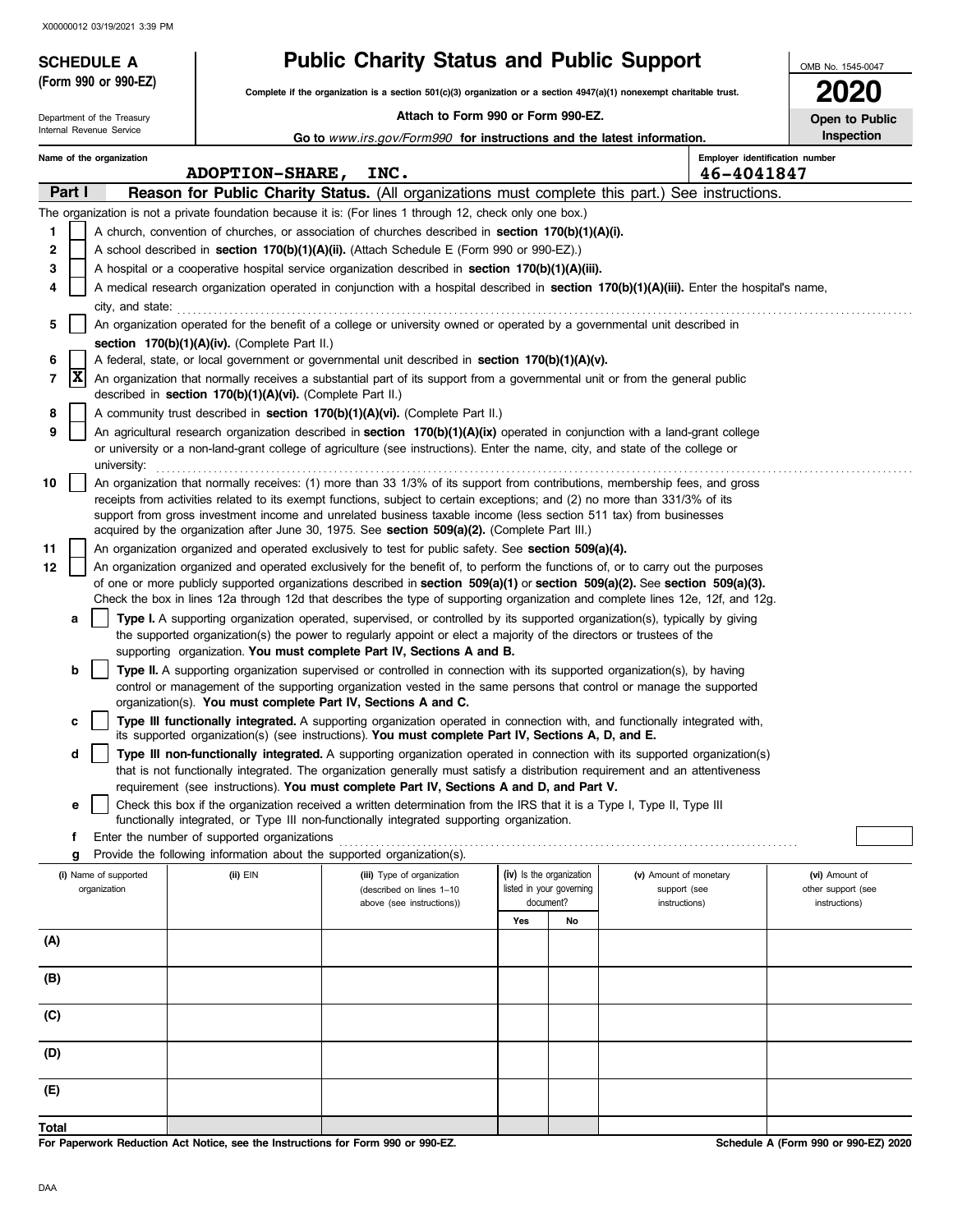|              | Schedule A (Form 990 or 990-EZ) 2020                                                                                                                                                                                                                 | ADOPTION-SHARE, INC. |            |            |            | 46-4041847 | Page 2                             |
|--------------|------------------------------------------------------------------------------------------------------------------------------------------------------------------------------------------------------------------------------------------------------|----------------------|------------|------------|------------|------------|------------------------------------|
|              | Support Schedule for Organizations Described in Sections 170(b)(1)(A)(iv) and 170(b)(1)(A)(vi)<br>Part II                                                                                                                                            |                      |            |            |            |            |                                    |
|              | (Complete only if you checked the box on line 5, 7, or 8 of Part I or if the organization failed to qualify under                                                                                                                                    |                      |            |            |            |            |                                    |
|              | Part III. If the organization fails to qualify under the tests listed below, please complete Part III.)                                                                                                                                              |                      |            |            |            |            |                                    |
|              | Section A. Public Support                                                                                                                                                                                                                            |                      |            |            |            |            |                                    |
|              | Calendar year (or fiscal year beginning in)                                                                                                                                                                                                          | (a) 2016             | (b) 2017   | $(c)$ 2018 | $(d)$ 2019 | (e) 2020   | (f) Total                          |
| $\mathbf{1}$ | Gifts, grants, contributions, and<br>membership fees received. (Do not<br>include any "unusual grants.")                                                                                                                                             | 217,877              | 292,282    | 474,403    | 701,670    | 688,309    | 2,374,541                          |
| $\mathbf{2}$ | Tax revenues levied for the<br>organization's benefit and either paid<br>to or expended on its behalf                                                                                                                                                |                      |            |            |            |            |                                    |
| 3            | The value of services or facilities<br>furnished by a governmental unit to the<br>organization without charge                                                                                                                                        |                      |            |            |            |            |                                    |
| 4            | Total. Add lines 1 through 3                                                                                                                                                                                                                         | 217,877              | 292,282    | 474,403    | 701,670    | 688,309    | 2,374,541                          |
| 5            | The portion of total contributions by<br>each person (other than a<br>governmental unit or publicly<br>supported organization) included on<br>line 1 that exceeds 2% of the amount<br>shown on line 11, column (f)                                   |                      |            |            |            |            |                                    |
| 6            | Public support. Subtract line 5 from line 4                                                                                                                                                                                                          |                      |            |            |            |            | 2,374,541                          |
|              | <b>Section B. Total Support</b>                                                                                                                                                                                                                      |                      |            |            |            |            |                                    |
|              | Calendar year (or fiscal year beginning in)                                                                                                                                                                                                          | (a) 2016             | (b) $2017$ | $(c)$ 2018 | $(d)$ 2019 | (e) 2020   | (f) Total                          |
| 7            | Amounts from line 4                                                                                                                                                                                                                                  | 217,877              | 292,282    | 474,403    | 701,670    | 688,309    | 2,374,541                          |
| 8            | Gross income from interest, dividends,<br>payments received on securities loans,<br>rents, royalties, and income from                                                                                                                                |                      |            |            |            |            |                                    |
| 9            | Net income from unrelated business<br>activities, whether or not the business<br>is regularly carried on                                                                                                                                             |                      |            |            |            |            |                                    |
| 10           | Other income. Do not include gain or<br>loss from the sale of capital assets                                                                                                                                                                         |                      |            |            |            |            |                                    |
| 11           | Total support. Add lines 7 through 10                                                                                                                                                                                                                |                      |            |            |            |            | 2,374,541                          |
| 12           | Gross receipts from related activities, etc. (see instructions)                                                                                                                                                                                      |                      |            |            |            | 12         | 10,190                             |
| 13           | First 5 years. If the Form 990 is for the organization's first, second, third, fourth, or fifth tax year as a section 501(c)(3)                                                                                                                      |                      |            |            |            |            |                                    |
|              | organization, check this box and stop here                                                                                                                                                                                                           |                      |            |            |            |            |                                    |
|              | Section C. Computation of Public Support Percentage                                                                                                                                                                                                  |                      |            |            |            |            |                                    |
| 14           |                                                                                                                                                                                                                                                      |                      |            |            |            | 14         | 100.00 $%$                         |
| 15           | Public support percentage from 2019 Schedule A, Part II, line 14                                                                                                                                                                                     |                      |            |            |            | 15         | $100.00 \%$                        |
| 16a          | 33 1/3% support test-2020. If the organization did not check the box on line 13, and line 14 is 33 1/3% or more, check this                                                                                                                          |                      |            |            |            |            |                                    |
|              | box and stop here. The organization qualifies as a publicly supported organization [11] content content content of the content of the content of the content of the content of the content of the content of the content of th                       |                      |            |            |            |            | $\blacktriangleright$ $\mathbf{X}$ |
| b            | 33 1/3% support test-2019. If the organization did not check a box on line 13 or 16a, and line 15 is 33 1/3% or more, check                                                                                                                          |                      |            |            |            |            |                                    |
|              | this box and <b>stop here.</b> The organization qualifies as a publicly supported organization                                                                                                                                                       |                      |            |            |            |            |                                    |
|              | 17a 10%-facts-and-circumstances test-2020. If the organization did not check a box on line 13, 16a, or 16b, and line 14 is                                                                                                                           |                      |            |            |            |            |                                    |
|              | 10% or more, and if the organization meets the "facts-and-circumstances" test, check this box and stop here. Explain in<br>Part VI how the organization meets the "facts-and-circumstances" test. The organization qualifies as a publicly supported |                      |            |            |            |            |                                    |
|              | organization                                                                                                                                                                                                                                         |                      |            |            |            |            |                                    |
| b            | 10%-facts-and-circumstances test-2019. If the organization did not check a box on line 13, 16a, 16b, or 17a, and line                                                                                                                                |                      |            |            |            |            |                                    |
|              | 15 is 10% or more, and if the organization meets the "facts-and-circumstances" test, check this box and stop here. Explain                                                                                                                           |                      |            |            |            |            |                                    |
|              | in Part VI how the organization meets the "facts-and-circumstances" test. The organization qualifies as a publicly supported                                                                                                                         |                      |            |            |            |            |                                    |
|              | organization                                                                                                                                                                                                                                         |                      |            |            |            |            |                                    |
| 18           | Private foundation. If the organization did not check a box on line 13, 16a, 16b, 17a, or 17b, check this box and see                                                                                                                                |                      |            |            |            |            |                                    |
|              | instructions                                                                                                                                                                                                                                         |                      |            |            |            |            |                                    |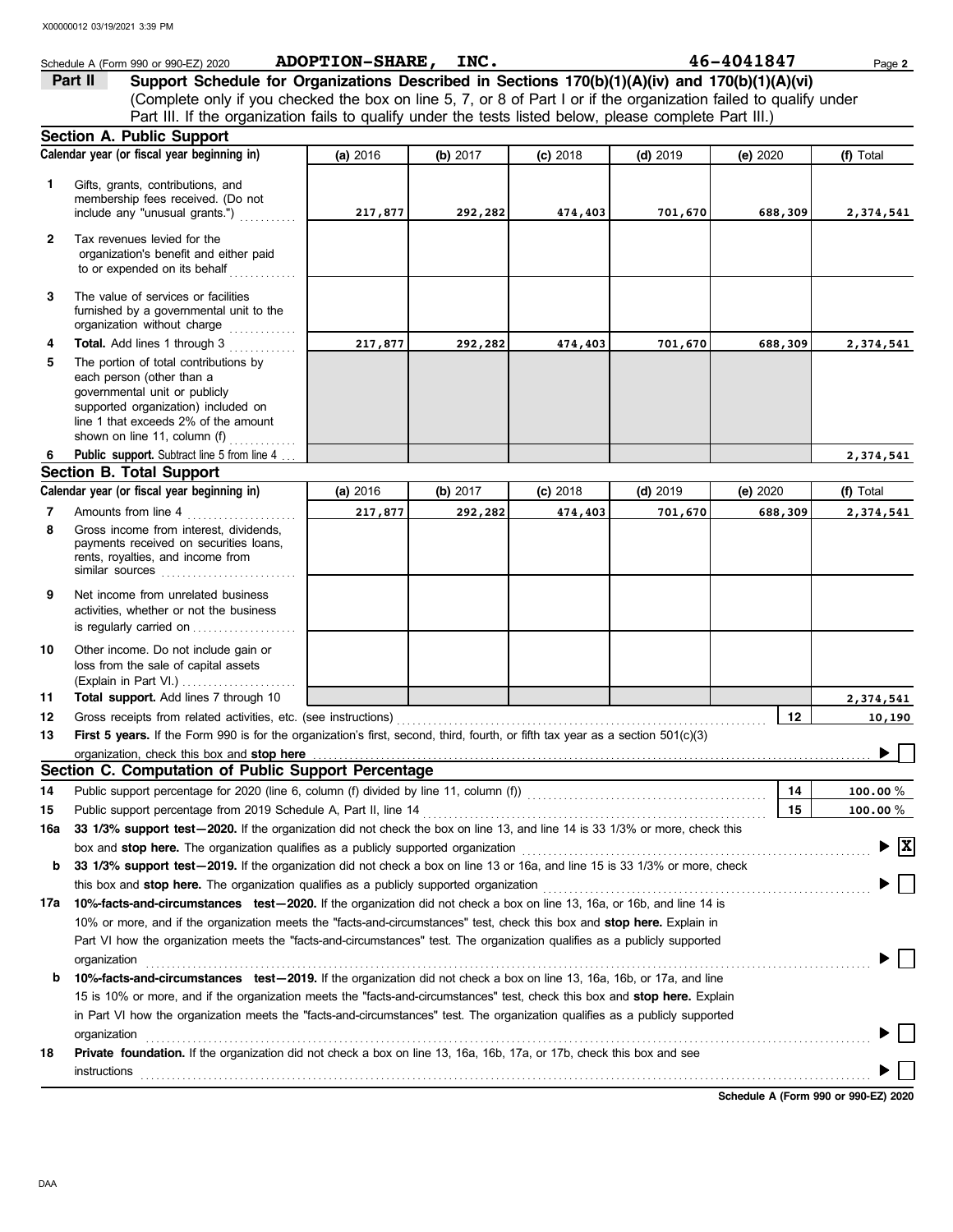|     | Schedule A (Form 990 or 990-EZ) 2020                                                                                                                                              | ADOPTION-SHARE, INC. |          |            |            | 46-4041847 |    | Page 3    |
|-----|-----------------------------------------------------------------------------------------------------------------------------------------------------------------------------------|----------------------|----------|------------|------------|------------|----|-----------|
|     | Support Schedule for Organizations Described in Section 509(a)(2)<br>Part III                                                                                                     |                      |          |            |            |            |    |           |
|     | (Complete only if you checked the box on line 10 of Part I or if the organization failed to qualify under Part II.                                                                |                      |          |            |            |            |    |           |
|     | If the organization fails to qualify under the tests listed below, please complete Part II.)                                                                                      |                      |          |            |            |            |    |           |
|     | Section A. Public Support                                                                                                                                                         |                      |          |            |            |            |    |           |
|     | Calendar year (or fiscal year beginning in)                                                                                                                                       | (a) 2016             | (b) 2017 | $(c)$ 2018 | $(d)$ 2019 | (e) 2020   |    | (f) Total |
| 1.  | Gifts, grants, contributions, and membership fees<br>received. (Do not include any "unusual grants.")                                                                             |                      |          |            |            |            |    |           |
| 2   | Gross receipts from admissions, merchandise<br>sold or services performed, or facilities<br>furnished in any activity that is related to the<br>organization's tax-exempt purpose |                      |          |            |            |            |    |           |
| 3   | Gross receipts from activities that are not an<br>unrelated trade or business under section 513                                                                                   |                      |          |            |            |            |    |           |
| 4   | Tax revenues levied for the<br>organization's benefit and either paid<br>to or expended on its behalf<br>.                                                                        |                      |          |            |            |            |    |           |
| 5   | The value of services or facilities<br>furnished by a governmental unit to the<br>organization without charge                                                                     |                      |          |            |            |            |    |           |
| 6   | Total. Add lines 1 through 5                                                                                                                                                      |                      |          |            |            |            |    |           |
| 7a  | Amounts included on lines 1, 2, and 3<br>received from disqualified persons                                                                                                       |                      |          |            |            |            |    |           |
| b   | Amounts included on lines 2 and 3<br>received from other than disqualified<br>persons that exceed the greater of \$5,000<br>or 1% of the amount on line 13 for the year           |                      |          |            |            |            |    |           |
| c   | Add lines 7a and 7b<br>.                                                                                                                                                          |                      |          |            |            |            |    |           |
| 8   | Public support. (Subtract line 7c from<br>line $6.$ )                                                                                                                             |                      |          |            |            |            |    |           |
|     | <b>Section B. Total Support</b>                                                                                                                                                   |                      |          |            |            |            |    |           |
|     | Calendar year (or fiscal year beginning in)                                                                                                                                       | (a) 2016             | (b) 2017 | $(c)$ 2018 | $(d)$ 2019 | (e) 2020   |    | (f) Total |
| 9   | Amounts from line 6<br>.                                                                                                                                                          |                      |          |            |            |            |    |           |
| 10a | Gross income from interest, dividends,<br>payments received on securities loans, rents,<br>royalties, and income from similar sources                                             |                      |          |            |            |            |    |           |
|     | Unrelated business taxable income (less<br>section 511 taxes) from businesses<br>acquired after June 30, 1975                                                                     |                      |          |            |            |            |    |           |
| с   | Add lines 10a and 10b                                                                                                                                                             |                      |          |            |            |            |    |           |
| 11  | Net income from unrelated business<br>activities not included in line 10b, whether<br>or not the business is regularly carried on                                                 |                      |          |            |            |            |    |           |
| 12  | Other income. Do not include gain or<br>loss from the sale of capital assets                                                                                                      |                      |          |            |            |            |    |           |
| 13  | Total support. (Add lines 9, 10c, 11,<br>and $12.$ )                                                                                                                              |                      |          |            |            |            |    |           |
| 14  | First 5 years. If the Form 990 is for the organization's first, second, third, fourth, or fifth tax year as a section 501(c)(3)                                                   |                      |          |            |            |            |    |           |
|     | organization, check this box and stop here                                                                                                                                        |                      |          |            |            |            |    |           |
|     | Section C. Computation of Public Support Percentage                                                                                                                               |                      |          |            |            |            |    |           |
| 15  | Public support percentage for 2020 (line 8, column (f), divided by line 13, column (f)) [[[[[[[[[[[[[[[[[[[[[                                                                     |                      |          |            |            |            | 15 | %         |
| 16  |                                                                                                                                                                                   |                      |          |            |            |            | 16 | %         |
|     | Section D. Computation of Investment Income Percentage                                                                                                                            |                      |          |            |            |            |    |           |
| 17  |                                                                                                                                                                                   |                      |          |            |            |            | 17 | %         |
| 18  | Investment income percentage from 2019 Schedule A, Part III, line 17                                                                                                              |                      |          |            |            |            | 18 | %         |
| 19a | 33 1/3% support tests - 2020. If the organization did not check the box on line 14, and line 15 is more than 33 1/3%, and line                                                    |                      |          |            |            |            |    |           |
|     | 17 is not more than 33 1/3%, check this box and stop here. The organization qualifies as a publicly supported organization <i>marrouum</i>                                        |                      |          |            |            |            |    |           |
| b   | 33 1/3% support tests - 2019. If the organization did not check a box on line 14 or line 19a, and line 16 is more than 33 1/3%, and                                               |                      |          |            |            |            |    |           |
|     |                                                                                                                                                                                   |                      |          |            |            |            |    |           |
| 20  |                                                                                                                                                                                   |                      |          |            |            |            |    |           |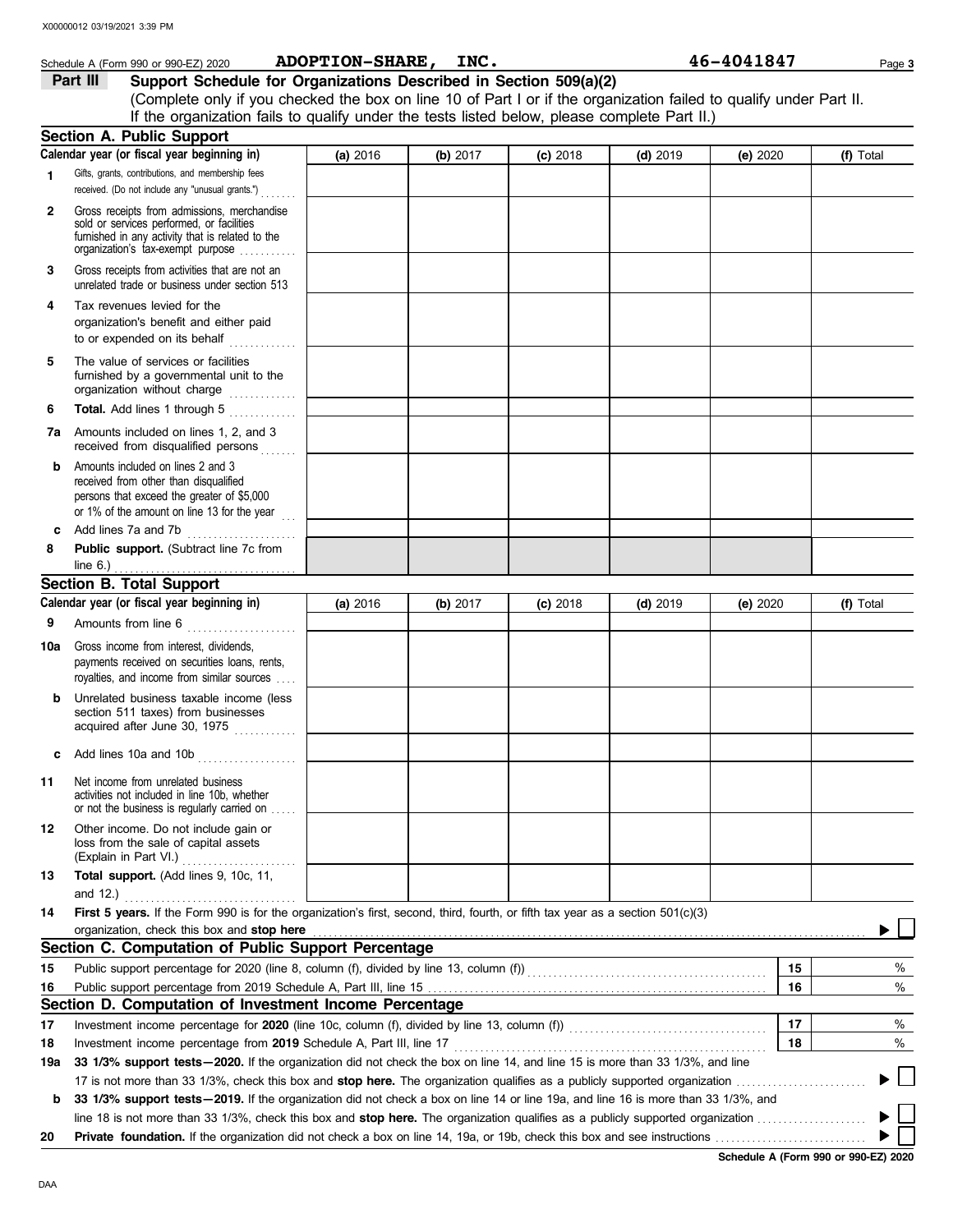|     | <b>ADOPTION-SHARE,</b><br>INC.<br>Schedule A (Form 990 or 990-EZ) 2020                                                                                                                                                                                                                                                                                                              | 46-4041847      |     | Page 4 |
|-----|-------------------------------------------------------------------------------------------------------------------------------------------------------------------------------------------------------------------------------------------------------------------------------------------------------------------------------------------------------------------------------------|-----------------|-----|--------|
|     | <b>Supporting Organizations</b><br>Part IV<br>(Complete only if you checked a box in line 12 on Part I. If you checked box 12a, Part I, complete Sections A<br>and B. If you checked box 12b, Part I, complete Sections A and C. If you checked box 12c, Part I, complete<br>Sections A, D, and E. If you checked box 12d, Part I, complete Sections A and D, and complete Part V.) |                 |     |        |
|     | Section A. All Supporting Organizations                                                                                                                                                                                                                                                                                                                                             |                 |     |        |
| 1   | Are all of the organization's supported organizations listed by name in the organization's governing                                                                                                                                                                                                                                                                                |                 | Yes | No     |
|     | documents? If "No," describe in Part VI how the supported organizations are designated. If designated by<br>class or purpose, describe the designation. If historic and continuing relationship, explain.                                                                                                                                                                           | 1               |     |        |
| 2   | Did the organization have any supported organization that does not have an IRS determination of status                                                                                                                                                                                                                                                                              |                 |     |        |
|     | under section 509(a)(1) or (2)? If "Yes," explain in Part VI how the organization determined that the supported                                                                                                                                                                                                                                                                     |                 |     |        |
|     | organization was described in section 509(a)(1) or (2).                                                                                                                                                                                                                                                                                                                             | 2               |     |        |
| За  | Did the organization have a supported organization described in section 501(c)(4), (5), or (6)? If "Yes," answer<br>lines 3b and 3c below.                                                                                                                                                                                                                                          | За              |     |        |
| b   | Did the organization confirm that each supported organization qualified under section 501(c)(4), (5), or (6) and                                                                                                                                                                                                                                                                    |                 |     |        |
|     | satisfied the public support tests under section 509(a)(2)? If "Yes," describe in Part VI when and how the                                                                                                                                                                                                                                                                          |                 |     |        |
|     | organization made the determination.                                                                                                                                                                                                                                                                                                                                                | 3b              |     |        |
| c   | Did the organization ensure that all support to such organizations was used exclusively for section $170(c)(2)(B)$                                                                                                                                                                                                                                                                  |                 |     |        |
|     | purposes? If "Yes," explain in Part VI what controls the organization put in place to ensure such use.                                                                                                                                                                                                                                                                              | 3c              |     |        |
| 4a  | Was any supported organization not organized in the United States ("foreign supported organization")? If                                                                                                                                                                                                                                                                            |                 |     |        |
| b   | "Yes," and if you checked 12a or 12b in Part I, answer (b) and (c) below.<br>Did the organization have ultimate control and discretion in deciding whether to make grants to the foreign                                                                                                                                                                                            | 4a              |     |        |
|     | supported organization? If "Yes," describe in Part VI how the organization had such control and discretion                                                                                                                                                                                                                                                                          |                 |     |        |
|     | despite being controlled or supervised by or in connection with its supported organizations.                                                                                                                                                                                                                                                                                        | 4b              |     |        |
| c   | Did the organization support any foreign supported organization that does not have an IRS determination                                                                                                                                                                                                                                                                             |                 |     |        |
|     | under sections $501(c)(3)$ and $509(a)(1)$ or (2)? If "Yes," explain in Part VI what controls the organization used                                                                                                                                                                                                                                                                 |                 |     |        |
|     | to ensure that all support to the foreign supported organization was used exclusively for section $170(c)(2)(B)$                                                                                                                                                                                                                                                                    |                 |     |        |
|     | purposes.                                                                                                                                                                                                                                                                                                                                                                           | 4c              |     |        |
| 5a  | Did the organization add, substitute, or remove any supported organizations during the tax year? If "Yes,"                                                                                                                                                                                                                                                                          |                 |     |        |
|     | answer lines 5b and 5c below (if applicable). Also, provide detail in Part VI, including (i) the names and EIN                                                                                                                                                                                                                                                                      |                 |     |        |
|     | numbers of the supported organizations added, substituted, or removed; (ii) the reasons for each such action;<br>(iii) the authority under the organization's organizing document authorizing such action; and (iv) how the action                                                                                                                                                  |                 |     |        |
|     | was accomplished (such as by amendment to the organizing document).                                                                                                                                                                                                                                                                                                                 | 5a              |     |        |
| b   | Type I or Type II only. Was any added or substituted supported organization part of a class already                                                                                                                                                                                                                                                                                 |                 |     |        |
|     | designated in the organization's organizing document?                                                                                                                                                                                                                                                                                                                               | 5b              |     |        |
| c   | Substitutions only. Was the substitution the result of an event beyond the organization's control?                                                                                                                                                                                                                                                                                  | 5c              |     |        |
| 6   | Did the organization provide support (whether in the form of grants or the provision of services or facilities) to                                                                                                                                                                                                                                                                  |                 |     |        |
|     | anyone other than (i) its supported organizations, (ii) individuals that are part of the charitable class benefited                                                                                                                                                                                                                                                                 |                 |     |        |
|     | by one or more of its supported organizations, or (iii) other supporting organizations that also support or                                                                                                                                                                                                                                                                         |                 |     |        |
|     | benefit one or more of the filing organization's supported organizations? If "Yes," provide detail in Part VI.                                                                                                                                                                                                                                                                      | 6               |     |        |
| 7   | Did the organization provide a grant, loan, compensation, or other similar payment to a substantial contributor<br>(as defined in section $4958(c)(3)(C)$ ), a family member of a substantial contributor, or a 35% controlled entity                                                                                                                                               |                 |     |        |
|     | with regard to a substantial contributor? If "Yes," complete Part I of Schedule L (Form 990 or 990-EZ).                                                                                                                                                                                                                                                                             | 7               |     |        |
| 8   | Did the organization make a loan to a disqualified person (as defined in section 4958) not described in line 7?                                                                                                                                                                                                                                                                     |                 |     |        |
|     | If "Yes," complete Part I of Schedule L (Form 990 or 990-EZ).                                                                                                                                                                                                                                                                                                                       | 8               |     |        |
| 9a  | Was the organization controlled directly or indirectly at any time during the tax year by one or more                                                                                                                                                                                                                                                                               |                 |     |        |
|     | disqualified persons, as defined in section 4946 (other than foundation managers and organizations                                                                                                                                                                                                                                                                                  |                 |     |        |
|     | described in section 509(a)(1) or (2))? If "Yes," provide detail in Part VI.                                                                                                                                                                                                                                                                                                        | 9a              |     |        |
| b   | Did one or more disqualified persons (as defined in line 9a) hold a controlling interest in any entity in which                                                                                                                                                                                                                                                                     |                 |     |        |
|     | the supporting organization had an interest? If "Yes," provide detail in Part VI.                                                                                                                                                                                                                                                                                                   | 9b              |     |        |
| c   | Did a disqualified person (as defined in line 9a) have an ownership interest in, or derive any personal benefit                                                                                                                                                                                                                                                                     |                 |     |        |
| 10a | from, assets in which the supporting organization also had an interest? If "Yes," provide detail in Part VI.<br>Was the organization subject to the excess business holdings rules of section 4943 because of section                                                                                                                                                               | 9с              |     |        |
|     | 4943(f) (regarding certain Type II supporting organizations, and all Type III non-functionally integrated                                                                                                                                                                                                                                                                           |                 |     |        |
|     | supporting organizations)? If "Yes," answer line 10b below.                                                                                                                                                                                                                                                                                                                         | 10a             |     |        |
| b   | Did the organization have any excess business holdings in the tax year? (Use Schedule C, Form 4720, to                                                                                                                                                                                                                                                                              |                 |     |        |
|     | determine whether the organization had excess business holdings.)                                                                                                                                                                                                                                                                                                                   | 10 <sub>b</sub> |     |        |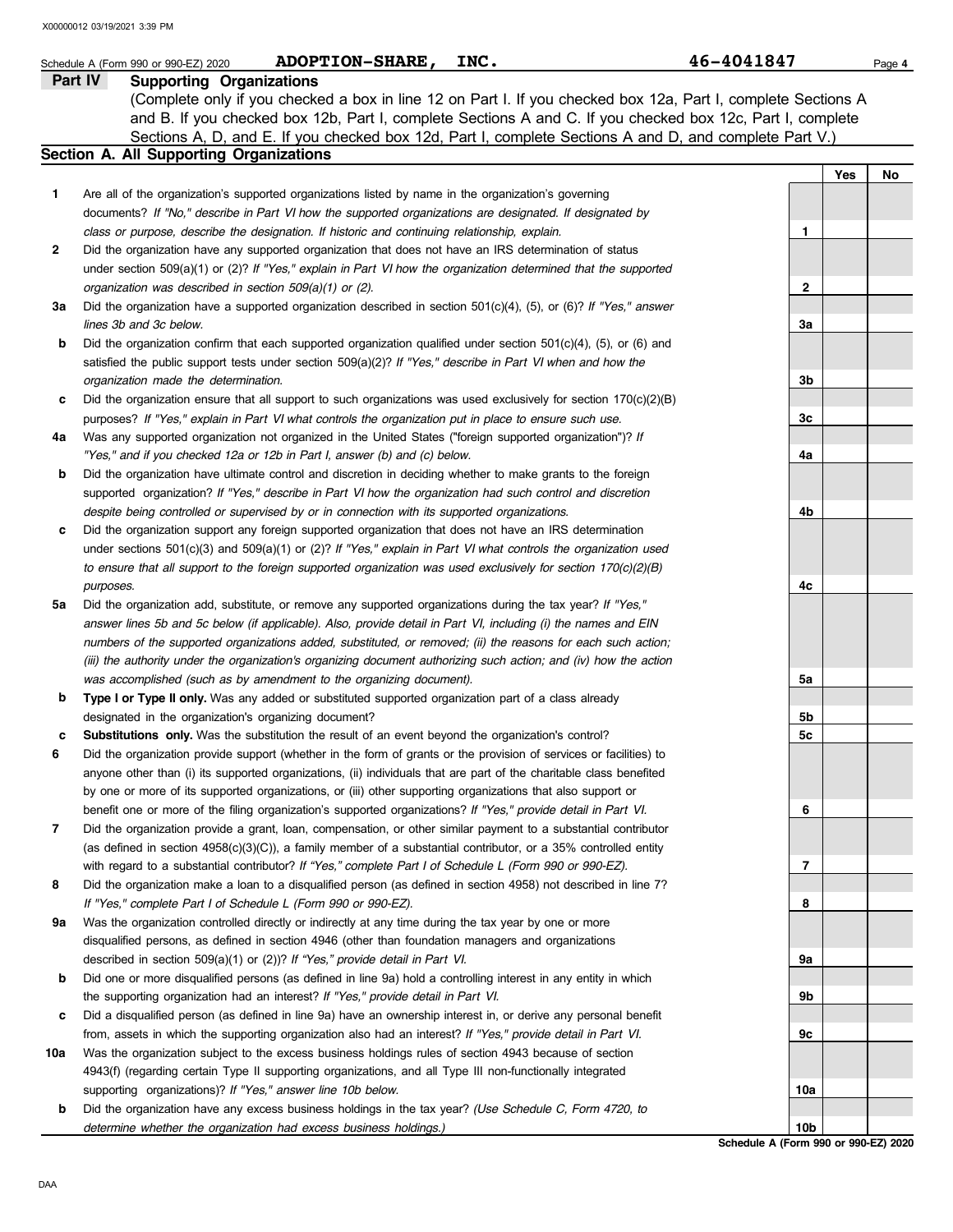|         | X00000012 03/19/2021 3:39 PM                                                                                                      |              |            |        |
|---------|-----------------------------------------------------------------------------------------------------------------------------------|--------------|------------|--------|
|         | <b>ADOPTION-SHARE,</b><br>INC.<br>Schedule A (Form 990 or 990-EZ) 2020                                                            | 46-4041847   |            | Page 5 |
| Part IV | <b>Supporting Organizations (continued)</b>                                                                                       |              |            |        |
|         |                                                                                                                                   |              | <b>Yes</b> | No     |
| 11      | Has the organization accepted a gift or contribution from any of the following persons?                                           |              |            |        |
| а       | A person who directly or indirectly controls, either alone or together with persons described in lines 11b and                    |              |            |        |
|         | 11c below, the governing body of a supported organization?                                                                        | 11a          |            |        |
| b       | A family member of a person described in line 11a above?                                                                          | 11b          |            |        |
| c       | A 35% controlled entity of a person described in line 11a or 11b above? If "Yes" to line 11a, 11b, or 11c, provide                |              |            |        |
|         | detail in Part VI.                                                                                                                | 11c          |            |        |
|         | <b>Section B. Type I Supporting Organizations</b>                                                                                 |              |            |        |
|         |                                                                                                                                   |              | Yes        | No     |
| 1       | Did the governing body, members of the governing body, officers acting in their official capacity, or membership of one or        |              |            |        |
|         | more supported organizations have the power to regularly appoint or elect at least a majority of the organization's officers,     |              |            |        |
|         | directors, or trustees at all times during the tax year? If "No," describe in Part VI how the supported organization(s)           |              |            |        |
|         | effectively operated, supervised, or controlled the organization's activities. If the organization had more than one supported    |              |            |        |
|         | organization, describe how the powers to appoint and/or remove officers, directors, or trustees were allocated among the          |              |            |        |
|         | supported organizations and what conditions or restrictions, if any, applied to such powers during the tax year.                  | 1            |            |        |
| 2       | Did the organization operate for the benefit of any supported organization other than the supported                               |              |            |        |
|         | organization(s) that operated, supervised, or controlled the supporting organization? If "Yes," explain in Part                   |              |            |        |
|         | VI how providing such benefit carried out the purposes of the supported organization(s) that operated,                            |              |            |        |
|         | supervised, or controlled the supporting organization.                                                                            | $\mathbf{2}$ |            |        |
|         | Section C. Type II Supporting Organizations                                                                                       |              |            |        |
|         |                                                                                                                                   |              | Yes        | No     |
| 1       | Were a majority of the organization's directors or trustees during the tax year also a majority of the directors                  |              |            |        |
|         | or trustees of each of the organization's supported organization(s)? If "No," describe in Part VI how control                     |              |            |        |
|         | or management of the supporting organization was vested in the same persons that controlled or managed                            |              |            |        |
|         | the supported organization(s).                                                                                                    | 1            |            |        |
|         | Section D. All Type III Supporting Organizations                                                                                  |              |            |        |
|         |                                                                                                                                   |              | <b>Yes</b> | No     |
| 1       | Did the organization provide to each of its supported organizations, by the last day of the fifth month of the                    |              |            |        |
|         | organization's tax year, (i) a written notice describing the type and amount of support provided during the prior tax             |              |            |        |
|         | year, (ii) a copy of the Form 990 that was most recently filed as of the date of notification, and (iii) copies of the            |              |            |        |
|         | organization's governing documents in effect on the date of notification, to the extent not previously provided?                  | 1            |            |        |
|         | Were any of the organization's officers, directors, or trustees either (i) appointed or elected by the supported                  |              |            |        |
|         | organization(s) or (ii) serving on the governing body of a supported organization? If "No," explain in Part VI how                |              |            |        |
|         | the organization maintained a close and continuous working relationship with the supported organization(s).                       |              |            |        |
|         |                                                                                                                                   | 2            |            |        |
| 3       | By reason of the relationship described in line 2, above, did the organization's supported organizations have                     |              |            |        |
|         | a significant voice in the organization's investment policies and in directing the use of the organization's                      |              |            |        |
|         | income or assets at all times during the tax year? If "Yes," describe in Part VI the role the organization's                      |              |            |        |
|         | supported organizations played in this regard.                                                                                    | 3            |            |        |
|         | Section E. Type III Functionally-Integrated Supporting Organizations                                                              |              |            |        |
| 1       | Check the box next to the method that the organization used to satisfy the Integral Part Test during the year (see instructions). |              |            |        |
| а       | The organization satisfied the Activities Test. Complete line 2 below.                                                            |              |            |        |
| b       | The organization is the parent of each of its supported organizations. Complete line 3 below.                                     |              |            |        |
| c       | The organization supported a governmental entity. Describe in Part VI how you supported a governmental entity (see instructions). |              |            |        |
| 2       | Activities Test. Answer lines 2a and 2b below.                                                                                    |              | <b>Yes</b> | No     |
| а       | Did substantially all of the organization's activities during the tax year directly further the exempt purposes of                |              |            |        |
|         | the supported organization(s) to which the organization was responsive? If "Yes," then in Part VI identify                        |              |            |        |
|         | those supported organizations and explain how these activities directly furthered their exempt purposes,                          |              |            |        |
|         | how the organization was responsive to those supported organizations, and how the organization determined                         |              |            |        |
|         | that these activities constituted substantially all of its activities.                                                            | 2a           |            |        |
| b       | Did the activities described in line 2a, above, constitute activities that, but for the organization's involvement,               |              |            |        |
|         | one or more of the organization's supported organization(s) would have been engaged in? If "Yes," explain in                      |              |            |        |
|         |                                                                                                                                   |              |            |        |
|         | Part VI the reasons for the organization's position that its supported organization(s) would have engaged in                      | 2b           |            |        |
| 3       | these activities but for the organization's involvement.<br>Parent of Supported Organizations. Answer lines 3a and 3b below.      |              |            |        |

**a** Did the organization have the power to regularly appoint or elect a majority of the officers, directors, or trustees of each of the supported organizations? *If "Yes" or "No," provide details in Part VI.*

**b** Did the organization exercise a substantial degree of direction over the policies, programs, and activities of each of its supported organizations? *If "Yes," describe in Part VI the role played by the organization in this regard.*

DAA **Schedule A (Form 990 or 990-EZ) 2020 3b**

**3a**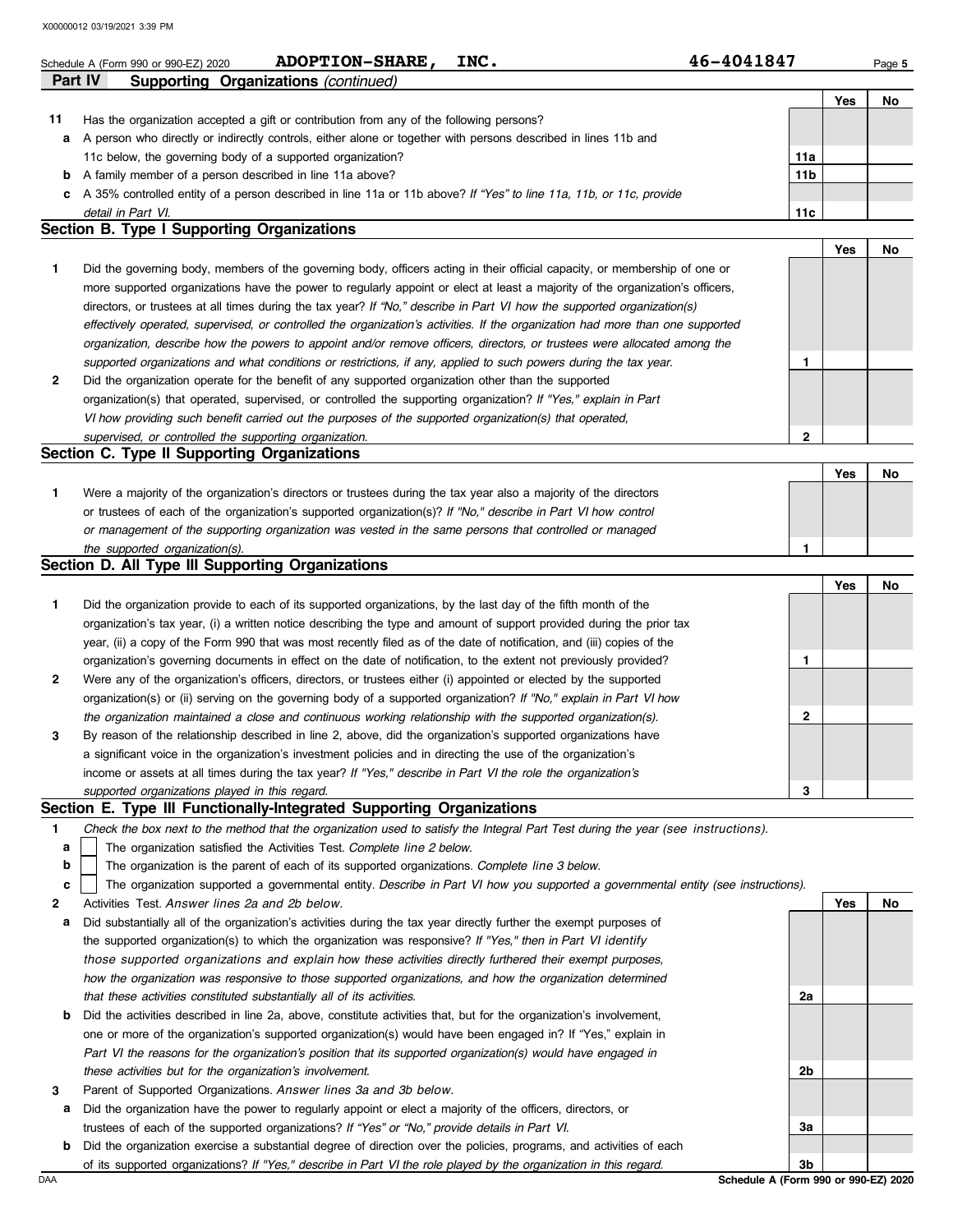|                | <b>ADOPTION-SHARE,</b><br>INC.<br>Schedule A (Form 990 or 990-EZ) 2020                                                           |                | 46-4041847     | Page 6                         |
|----------------|----------------------------------------------------------------------------------------------------------------------------------|----------------|----------------|--------------------------------|
| <b>Part V</b>  | Type III Non-Functionally Integrated 509(a)(3) Supporting Organizations                                                          |                |                |                                |
| $\blacksquare$ | Check here if the organization satisfied the Integral Part Test as a qualifying trust on Nov. 20, 1970 (explain in Part VI). See |                |                |                                |
|                | instructions. All other Type III non-functionally integrated supporting organizations must complete Sections A through E.        |                |                |                                |
|                | Section A - Adjusted Net Income                                                                                                  |                | (A) Prior Year | (B) Current Year<br>(optional) |
| 1.             | Net short-term capital gain                                                                                                      | 1              |                |                                |
| $\mathbf{2}$   | Recoveries of prior-year distributions                                                                                           | $\mathbf{2}$   |                |                                |
| 3              | Other gross income (see instructions)                                                                                            | 3              |                |                                |
| 4              | Add lines 1 through 3.                                                                                                           | 4              |                |                                |
| 5              | Depreciation and depletion                                                                                                       | 5              |                |                                |
| 6              | Portion of operating expenses paid or incurred for production or collection of                                                   |                |                |                                |
|                | gross income or for management, conservation, or maintenance of property                                                         |                |                |                                |
|                | held for production of income (see instructions)                                                                                 | 6              |                |                                |
| 7              | Other expenses (see instructions)                                                                                                | $\overline{7}$ |                |                                |
| 8              | <b>Adjusted Net Income</b> (subtract lines 5, 6, and 7 from line 4)                                                              | 8              |                |                                |
|                | Section B - Minimum Asset Amount                                                                                                 |                | (A) Prior Year | (B) Current Year<br>(optional) |
| 1.             | Aggregate fair market value of all non-exempt-use assets (see                                                                    |                |                |                                |
|                | instructions for short tax year or assets held for part of year):                                                                |                |                |                                |
|                | <b>a</b> Average monthly value of securities                                                                                     | 1a             |                |                                |
|                | <b>b</b> Average monthly cash balances                                                                                           | 1 <sub>b</sub> |                |                                |
|                | c Fair market value of other non-exempt-use assets                                                                               | 1 <sub>c</sub> |                |                                |
|                | d Total (add lines 1a, 1b, and 1c)                                                                                               | 1d             |                |                                |
|                | <b>e</b> Discount claimed for blockage or other factors                                                                          |                |                |                                |
|                | (explain in detail in Part VI):                                                                                                  |                |                |                                |
| 2              | Acquisition indebtedness applicable to non-exempt-use assets                                                                     | $\mathbf{2}$   |                |                                |
| 3              | Subtract line 2 from line 1d.                                                                                                    | 3              |                |                                |
| 4              | Cash deemed held for exempt use. Enter 0.015 of line 3 (for greater amount,                                                      |                |                |                                |
|                | see instructions).                                                                                                               | 4              |                |                                |
| 5.             | Net value of non-exempt-use assets (subtract line 4 from line 3)                                                                 | 5              |                |                                |
| 6              | Multiply line 5 by 0.035.                                                                                                        | 6              |                |                                |
| 7              | Recoveries of prior-year distributions                                                                                           | $\overline{7}$ |                |                                |
| 8              | Minimum Asset Amount (add line 7 to line 6)                                                                                      | 8              |                |                                |
|                | Section C - Distributable Amount                                                                                                 |                |                | <b>Current Year</b>            |
| 1.             | Adjusted net income for prior year (from Section A, line 8, column A)                                                            | $\mathbf{1}$   |                |                                |
| $\mathbf{2}$   | Enter 0.85 of line 1.                                                                                                            | $\mathbf{2}$   |                |                                |
| 3              | Minimum asset amount for prior year (from Section B, line 8, column A)                                                           | 3              |                |                                |
| 4              | Enter greater of line 2 or line 3.                                                                                               | 4              |                |                                |
| 5.             | Income tax imposed in prior year                                                                                                 | 5              |                |                                |
| 6              | <b>Distributable Amount.</b> Subtract line 5 from line 4, unless subject to                                                      |                |                |                                |
|                | emergency temporary reduction (see instructions).                                                                                | 6              |                |                                |
|                | ۱.۰                                                                                                                              |                |                |                                |

**7** | Check here if the current year is the organization's first as a non-functionally integrated Type III supporting organization (see instructions).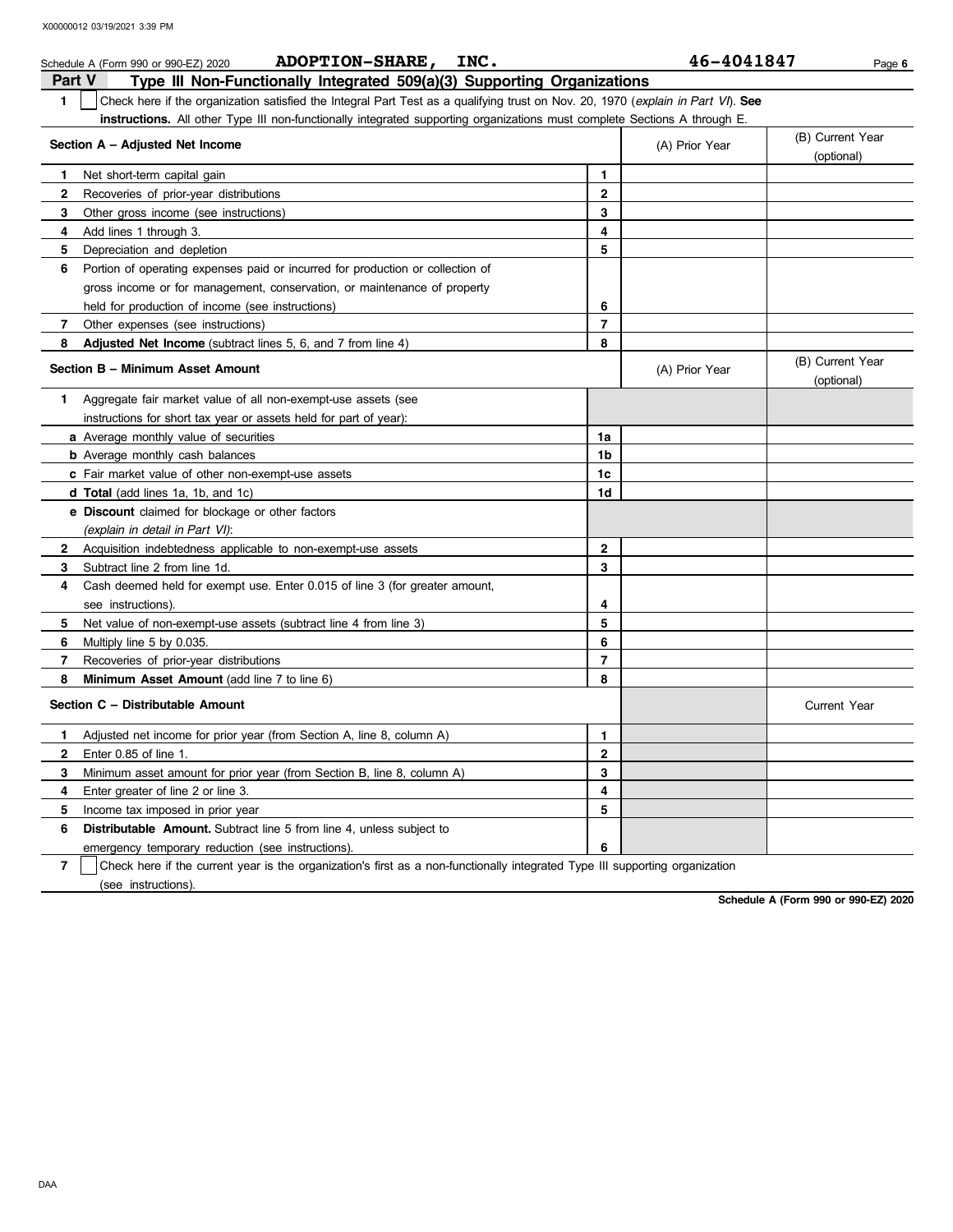|               | <b>ADOPTION-SHARE,</b><br>Schedule A (Form 990 or 990-EZ) 2020                                | INC.                        | 46-4041847                | Page 7               |
|---------------|-----------------------------------------------------------------------------------------------|-----------------------------|---------------------------|----------------------|
| <b>Part V</b> | Type III Non-Functionally Integrated 509(a)(3) Supporting Organizations (continued)           |                             |                           |                      |
|               | Section D - Distributions                                                                     |                             |                           | <b>Current Year</b>  |
| $\mathbf{1}$  | Amounts paid to supported organizations to accomplish exempt purposes                         |                             |                           |                      |
| 2             | Amounts paid to perform activity that directly furthers exempt purposes of supported          |                             |                           |                      |
|               | organizations, in excess of income from activity                                              |                             |                           |                      |
| 3             | Administrative expenses paid to accomplish exempt purposes of supported organizations         |                             |                           |                      |
| 4             | Amounts paid to acquire exempt-use assets                                                     |                             |                           |                      |
| 5             | Qualified set-aside amounts (prior IRS approval required— <i>provide details in Part VI</i> ) |                             |                           |                      |
| 6             | Other distributions ( <i>describe in Part VI</i> ). See instructions.                         |                             |                           |                      |
| 7             | <b>Total annual distributions.</b> Add lines 1 through 6.                                     |                             |                           |                      |
| 8             | Distributions to attentive supported organizations to which the organization is responsive    |                             |                           |                      |
|               | ( <i>provide details in Part VI</i> ). See instructions.                                      |                             |                           |                      |
| 9             | Distributable amount for 2020 from Section C, line 6                                          |                             |                           |                      |
| 10            | Line 8 amount divided by line 9 amount                                                        |                             |                           |                      |
|               |                                                                                               | (i)                         | (ii)                      | (iii)                |
|               | <b>Section E – Distribution Allocations</b> (see instructions)                                | <b>Excess Distributions</b> | <b>Underdistributions</b> | <b>Distributable</b> |
|               |                                                                                               |                             | Pre-2020                  | Amount for 2020      |
| 1             | Distributable amount for 2020 from Section C, line 6                                          |                             |                           |                      |
| 2             | Underdistributions, if any, for years prior to 2020                                           |                             |                           |                      |
|               | (reasonable cause required-explain in Part VI). See                                           |                             |                           |                      |
|               | instructions.                                                                                 |                             |                           |                      |
| 3             | Excess distributions carryover, if any, to 2020                                               |                             |                           |                      |
|               | <b>a</b> From 2015                                                                            |                             |                           |                      |
|               |                                                                                               |                             |                           |                      |
|               |                                                                                               |                             |                           |                      |
|               |                                                                                               |                             |                           |                      |
|               |                                                                                               |                             |                           |                      |
|               | f Total of lines 3a through 3e                                                                |                             |                           |                      |
|               | g Applied to underdistributions of prior years                                                |                             |                           |                      |
|               | <b>h</b> Applied to 2020 distributable amount                                                 |                             |                           |                      |
| L.            | Carryover from 2015 not applied (see instructions)                                            |                             |                           |                      |
|               | Remainder. Subtract lines 3g, 3h, and 3i from line 3f.                                        |                             |                           |                      |
| 4             | Distributions for 2020 from                                                                   |                             |                           |                      |
|               | Section D. line 7:<br>\$                                                                      |                             |                           |                      |
|               | a Applied to underdistributions of prior years                                                |                             |                           |                      |
|               | <b>b</b> Applied to 2020 distributable amount                                                 |                             |                           |                      |
|               | c Remainder. Subtract lines 4a and 4b from line 4.                                            |                             |                           |                      |
| 5             | Remaining underdistributions for years prior to 2020, if                                      |                             |                           |                      |
|               | any. Subtract lines 3g and 4a from line 2. For result                                         |                             |                           |                      |
|               | greater than zero, explain in Part VI. See instructions.                                      |                             |                           |                      |
| 6             | Remaining underdistributions for 2020 Subtract lines 3h                                       |                             |                           |                      |
|               | and 4b from line 1. For result greater than zero, explain in                                  |                             |                           |                      |
|               | Part VI. See instructions.                                                                    |                             |                           |                      |
| 7             | Excess distributions carryover to 2021. Add lines 3j                                          |                             |                           |                      |
|               | and 4c.                                                                                       |                             |                           |                      |
| 8             | Breakdown of line 7:                                                                          |                             |                           |                      |
|               | a Excess from 2016                                                                            |                             |                           |                      |
|               | .                                                                                             |                             |                           |                      |
|               | c Excess from 2018                                                                            |                             |                           |                      |
|               | d Excess from 2019                                                                            |                             |                           |                      |
|               | e Excess from 2020                                                                            |                             |                           |                      |
|               |                                                                                               |                             |                           |                      |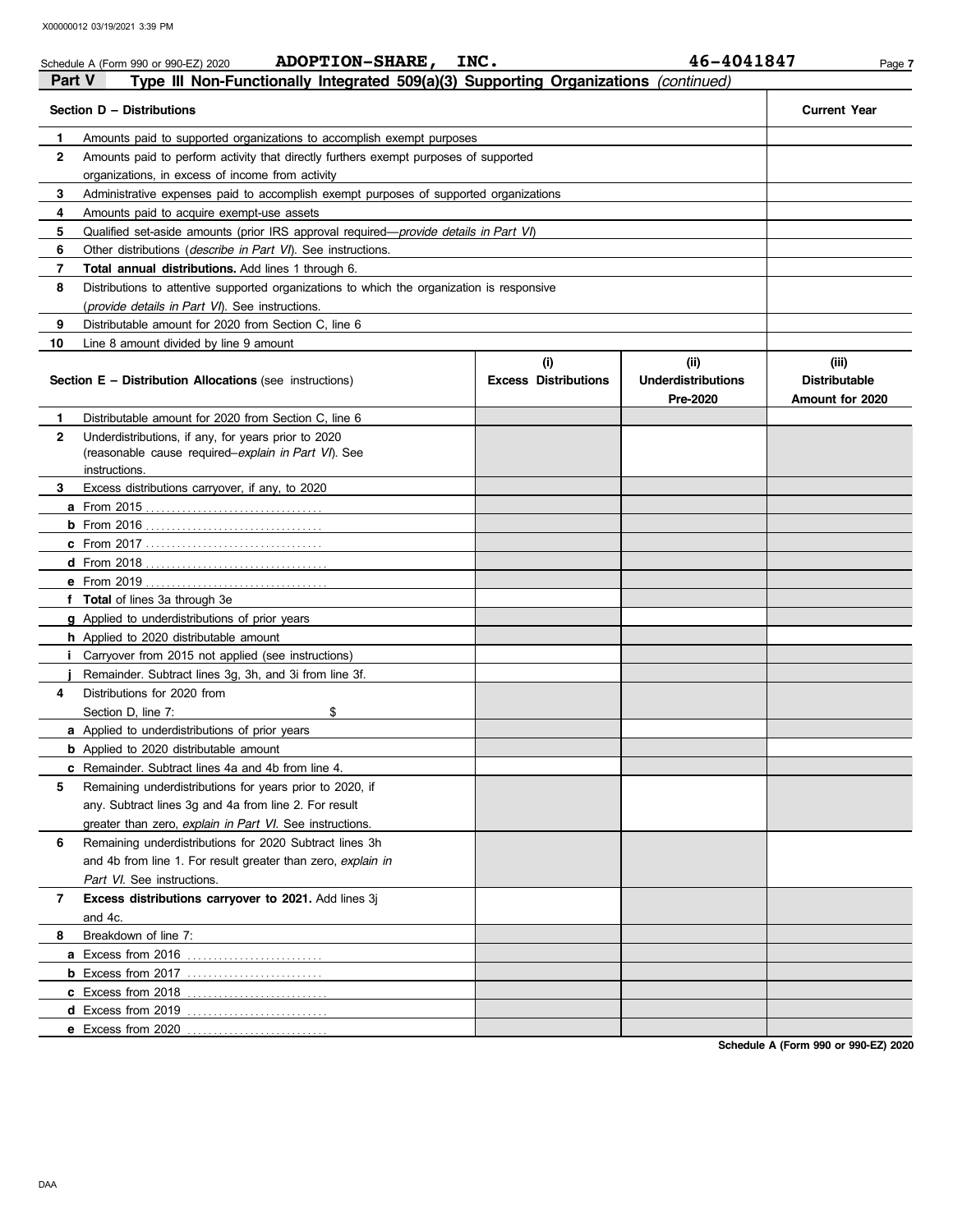|         | Schedule A (Form 990 or 990-EZ) 2020 | ADOPTION-SHARE, INC. |                                                                                                | 46-4041847                                                                                                                                                                                                                                                                                                                                                                                                                                                                                | Page 8 |
|---------|--------------------------------------|----------------------|------------------------------------------------------------------------------------------------|-------------------------------------------------------------------------------------------------------------------------------------------------------------------------------------------------------------------------------------------------------------------------------------------------------------------------------------------------------------------------------------------------------------------------------------------------------------------------------------------|--------|
| Part VI |                                      |                      |                                                                                                | Supplemental Information. Provide the explanations required by Part II, line 10; Part II, line 17a or 17b; Part<br>III, line 12; Part IV, Section A, lines 1, 2, 3b, 3c, 4b, 4c, 5a, 6, 9a, 9b, 9c, 11a, 11b, and 11c; Part IV, Section<br>B, lines 1 and 2; Part IV, Section C, line 1; Part IV, Section D, lines 2 and 3; Part IV, Section E, lines 1c, 2a, 2b,<br>3a, and 3b; Part V, line 1; Part V, Section B, line 1e; Part V, Section D, lines 5, 6, and 8; and Part V, Section E, |        |
|         |                                      |                      | lines 2, 5, and 6. Also complete this part for any additional information. (See instructions.) |                                                                                                                                                                                                                                                                                                                                                                                                                                                                                           |        |
|         |                                      |                      |                                                                                                |                                                                                                                                                                                                                                                                                                                                                                                                                                                                                           |        |
|         |                                      |                      |                                                                                                |                                                                                                                                                                                                                                                                                                                                                                                                                                                                                           |        |
|         |                                      |                      |                                                                                                |                                                                                                                                                                                                                                                                                                                                                                                                                                                                                           |        |
|         |                                      |                      |                                                                                                |                                                                                                                                                                                                                                                                                                                                                                                                                                                                                           |        |
|         |                                      |                      |                                                                                                |                                                                                                                                                                                                                                                                                                                                                                                                                                                                                           |        |
|         |                                      |                      |                                                                                                |                                                                                                                                                                                                                                                                                                                                                                                                                                                                                           |        |
|         |                                      |                      |                                                                                                |                                                                                                                                                                                                                                                                                                                                                                                                                                                                                           |        |
|         |                                      |                      |                                                                                                |                                                                                                                                                                                                                                                                                                                                                                                                                                                                                           |        |
|         |                                      |                      |                                                                                                |                                                                                                                                                                                                                                                                                                                                                                                                                                                                                           |        |
|         |                                      |                      |                                                                                                |                                                                                                                                                                                                                                                                                                                                                                                                                                                                                           |        |
|         |                                      |                      |                                                                                                |                                                                                                                                                                                                                                                                                                                                                                                                                                                                                           |        |
|         |                                      |                      |                                                                                                |                                                                                                                                                                                                                                                                                                                                                                                                                                                                                           |        |
|         |                                      |                      |                                                                                                |                                                                                                                                                                                                                                                                                                                                                                                                                                                                                           |        |
|         |                                      |                      |                                                                                                |                                                                                                                                                                                                                                                                                                                                                                                                                                                                                           |        |
|         |                                      |                      |                                                                                                |                                                                                                                                                                                                                                                                                                                                                                                                                                                                                           |        |
|         |                                      |                      |                                                                                                |                                                                                                                                                                                                                                                                                                                                                                                                                                                                                           |        |
|         |                                      |                      |                                                                                                |                                                                                                                                                                                                                                                                                                                                                                                                                                                                                           |        |
|         |                                      |                      |                                                                                                |                                                                                                                                                                                                                                                                                                                                                                                                                                                                                           |        |
|         |                                      |                      |                                                                                                |                                                                                                                                                                                                                                                                                                                                                                                                                                                                                           |        |
|         |                                      |                      |                                                                                                |                                                                                                                                                                                                                                                                                                                                                                                                                                                                                           |        |
|         |                                      |                      |                                                                                                |                                                                                                                                                                                                                                                                                                                                                                                                                                                                                           |        |
|         |                                      |                      |                                                                                                |                                                                                                                                                                                                                                                                                                                                                                                                                                                                                           |        |
|         |                                      |                      |                                                                                                |                                                                                                                                                                                                                                                                                                                                                                                                                                                                                           |        |
|         |                                      |                      |                                                                                                |                                                                                                                                                                                                                                                                                                                                                                                                                                                                                           |        |
|         |                                      |                      |                                                                                                |                                                                                                                                                                                                                                                                                                                                                                                                                                                                                           |        |
|         |                                      |                      |                                                                                                |                                                                                                                                                                                                                                                                                                                                                                                                                                                                                           |        |
|         |                                      |                      |                                                                                                |                                                                                                                                                                                                                                                                                                                                                                                                                                                                                           |        |
|         |                                      |                      |                                                                                                |                                                                                                                                                                                                                                                                                                                                                                                                                                                                                           |        |
|         |                                      |                      |                                                                                                |                                                                                                                                                                                                                                                                                                                                                                                                                                                                                           |        |
|         |                                      |                      |                                                                                                |                                                                                                                                                                                                                                                                                                                                                                                                                                                                                           |        |
|         |                                      |                      |                                                                                                |                                                                                                                                                                                                                                                                                                                                                                                                                                                                                           |        |
|         |                                      |                      |                                                                                                |                                                                                                                                                                                                                                                                                                                                                                                                                                                                                           |        |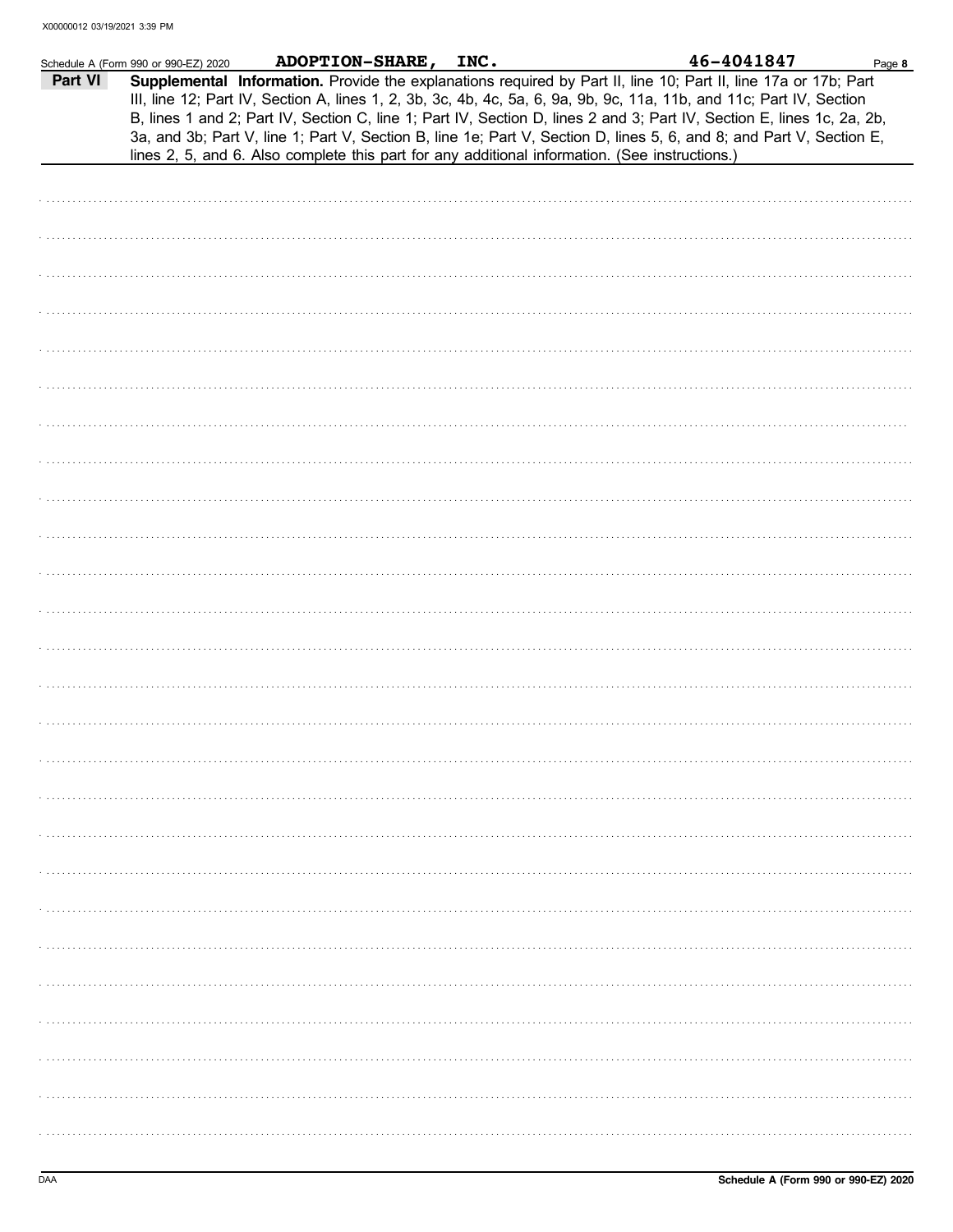### OMB No. 1545-0047 Department of the Treasury Internal Revenue Service Name of the organization **2020 Schedule of Contributors Schedule B (Form 990, 990-EZ, or 990-PF) Attach to Form 990, Form 990-EZ, or Form 990-PF. Employer identification number Organization type** (check one): **Filers of: Section:** Form 990 or 990-EZ  $|\mathbf{X}|$  501(c)( **3** ) (enter number) organization  **Go to** *www.irs.gov/Form990* **for the latest information. ADOPTION-SHARE, INC. 46-4041847**  $\overline{\mathbf{X}}$  501(c)(

|             | $4947(a)(1)$ nonexempt charitable trust <b>not</b> treated as a private foundation |
|-------------|------------------------------------------------------------------------------------|
|             | 527 political organization                                                         |
| Form 990-PF | 501(c)(3) exempt private foundation                                                |
|             | 4947(a)(1) nonexempt charitable trust treated as a private foundation              |
|             | 501(c)(3) taxable private foundation                                               |
|             |                                                                                    |

Check if your organization is covered by the **General Rule** or a **Special Rule. Note:** Only a section 501(c)(7), (8), or (10) organization can check boxes for both the General Rule and a Special Rule. See instructions.

### **General Rule**

For an organization filing Form 990, 990-EZ, or 990-PF that received, during the year, contributions totaling \$5,000 or more (in money or property) from any one contributor. Complete Parts I and II. See instructions for determining a contributor's total contributions.

### **Special Rules**

 $\overline{X}$  For an organization described in section 501(c)(3) filing Form 990 or 990-EZ that met the 33<sup>1</sup>/3% support test of the regulations under sections 509(a)(1) and 170(b)(1)(A)(vi), that checked Schedule A (Form 990 or 990-EZ), Part II, line 13, 16a, or 16b, and that received from any one contributor, during the year, total contributions of the greater of **(1)** \$5,000; or **(2)** 2% of the amount on (i) Form 990, Part VIII, line 1h; or (ii) Form 990-EZ, line 1. Complete Parts I and II.

literary, or educational purposes, or for the prevention of cruelty to children or animals. Complete Parts I (entering For an organization described in section 501(c)(7), (8), or (10) filing Form 990 or 990-EZ that received from any one contributor, during the year, total contributions of more than \$1,000 *exclusively* for religious, charitable, scientific, "N/A" in column (b) instead of the contributor name and address), II, and III.

For an organization described in section 501(c)(7), (8), or (10) filing Form 990 or 990-EZ that received from any one contributor, during the year, contributions *exclusively* for religious, charitable, etc., purposes, but no such contributions totaled more than \$1,000. If this box is checked, enter here the total contributions that were received during the year for an *exclusively* religious, charitable, etc., purpose. Don't complete any of the parts unless the **General Rule** applies to this organization because it received *nonexclusively* religious, charitable, etc., contributions totaling \$5,000 or more during the year . . . . . . . . . . . . . . . . . . . . . . . . . . . . . . . . . . . . . . . . . . . . . . . . . . . . . . . . . . . . . . . . . . . . . . . . . . . . . . . . . \$ . . . . . . . . . . . . . . . . . . . . . . . . . . . .

990-EZ, or 990-PF), but it **must** answer "No" on Part IV, line 2, of its Form 990; or check the box on line H of its Form 990-EZ or on its Form 990-PF, Part I, line 2, to certify that it doesn't meet the filing requirements of Schedule B (Form 990, 990-EZ, or 990-PF). **Caution:** An organization that isn't covered by the General Rule and/or the Special Rules doesn't file Schedule B (Form 990,

**For Paperwork Reduction Act Notice, see the instructions for Form 990, 990-EZ, or 990-PF.**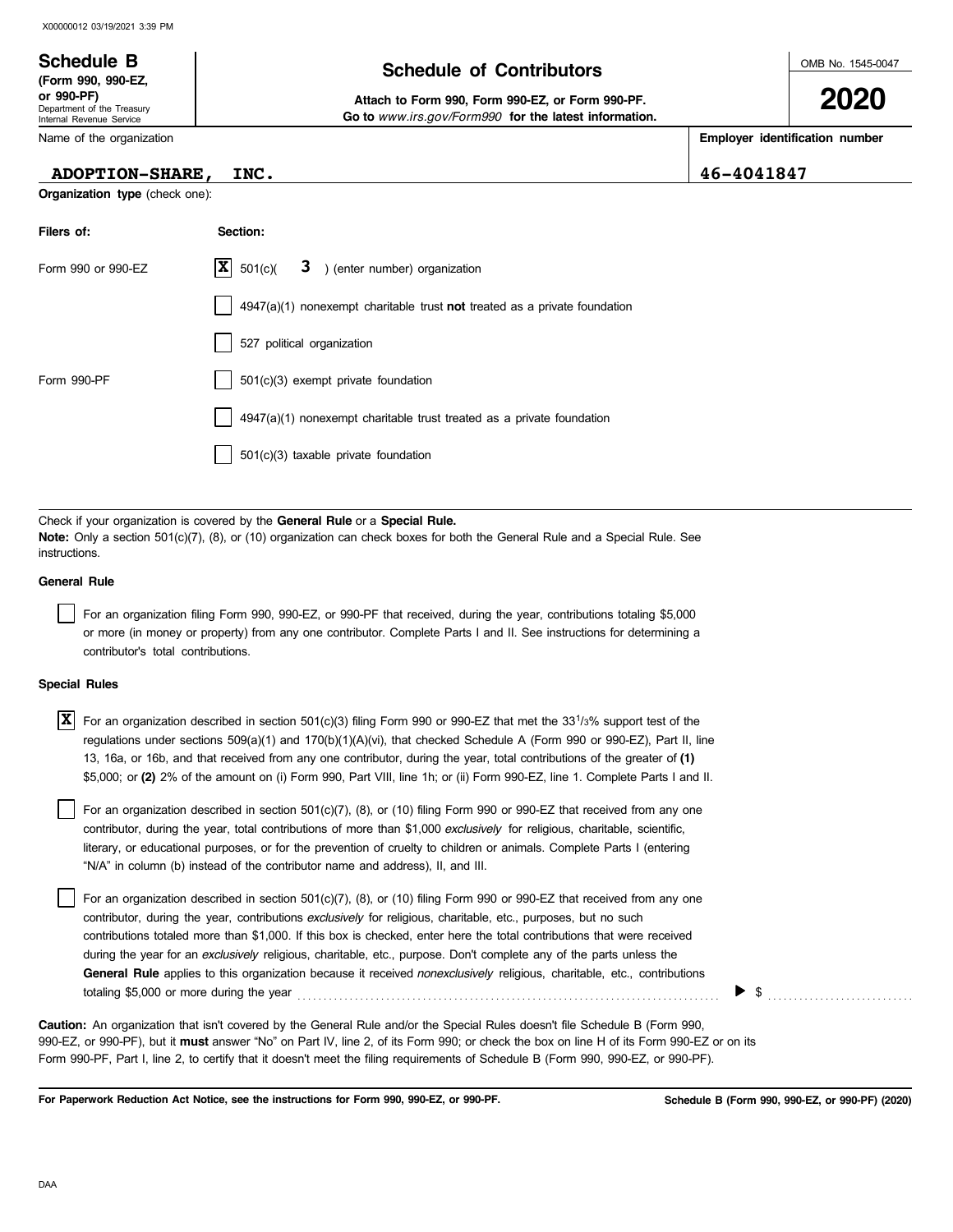| Name of organization | <b>ADOPTION-SHARE,</b><br>INC.                                                                 |                                   | Employer identification number<br>46-4041847                                                 |
|----------------------|------------------------------------------------------------------------------------------------|-----------------------------------|----------------------------------------------------------------------------------------------|
| Part I               | Contributors (see instructions). Use duplicate copies of Part I if additional space is needed. |                                   |                                                                                              |
| (a)<br>No.           | (b)<br>Name, address, and ZIP + 4                                                              | (c)<br><b>Total contributions</b> | (d)<br>Type of contribution                                                                  |
| $\overline{1}$       |                                                                                                | 404,854<br>\$                     | X<br>Person<br>Payroll<br><b>Noncash</b><br>(Complete Part II for<br>noncash contributions.) |
| (a)<br>No.           | (b)<br>Name, address, and ZIP + 4                                                              | (c)<br><b>Total contributions</b> | (d)<br>Type of contribution                                                                  |
| $\mathbf{2}$         |                                                                                                | 100,000<br>\$                     |                                                                                              |
| (a)<br>No.           | (b)<br>Name, address, and ZIP + 4                                                              | (c)<br><b>Total contributions</b> | (d)<br>Type of contribution                                                                  |
| 3                    |                                                                                                | 29,300<br>\$                      | X<br>Person<br>Payroll<br>Noncash<br>(Complete Part II for<br>noncash contributions.)        |
| (a)<br>No.           | (b)<br>Name, address, and ZIP + 4                                                              | (c)<br><b>Total contributions</b> | (d)<br>Type of contribution                                                                  |
| 4                    |                                                                                                | 25,000<br>\$                      | X<br>Person<br>Payroll<br>Noncash<br>(Complete Part II for<br>noncash contributions.)        |
| (a)<br>No.           | (b)<br>Name, address, and ZIP + 4                                                              | (c)<br><b>Total contributions</b> | (d)<br>Type of contribution                                                                  |
|                      |                                                                                                | \$                                | Person<br>Payroll<br><b>Noncash</b><br>(Complete Part II for<br>noncash contributions.)      |
| (a)<br>No.           | (b)<br>Name, address, and ZIP + 4                                                              | (c)                               | (d)<br>Type of contribution                                                                  |
|                      |                                                                                                | <b>Total contributions</b><br>\$  | Person<br>Payroll<br>Noncash                                                                 |

. . . . . . . . . . . . . . . . . . . . . . . . . . . . . . . . . . . . . . . . . . . . . . . . . . . . . . . . . . . . . . . . . . . . . . . . . . . . . .

(Complete Part II for noncash contributions.)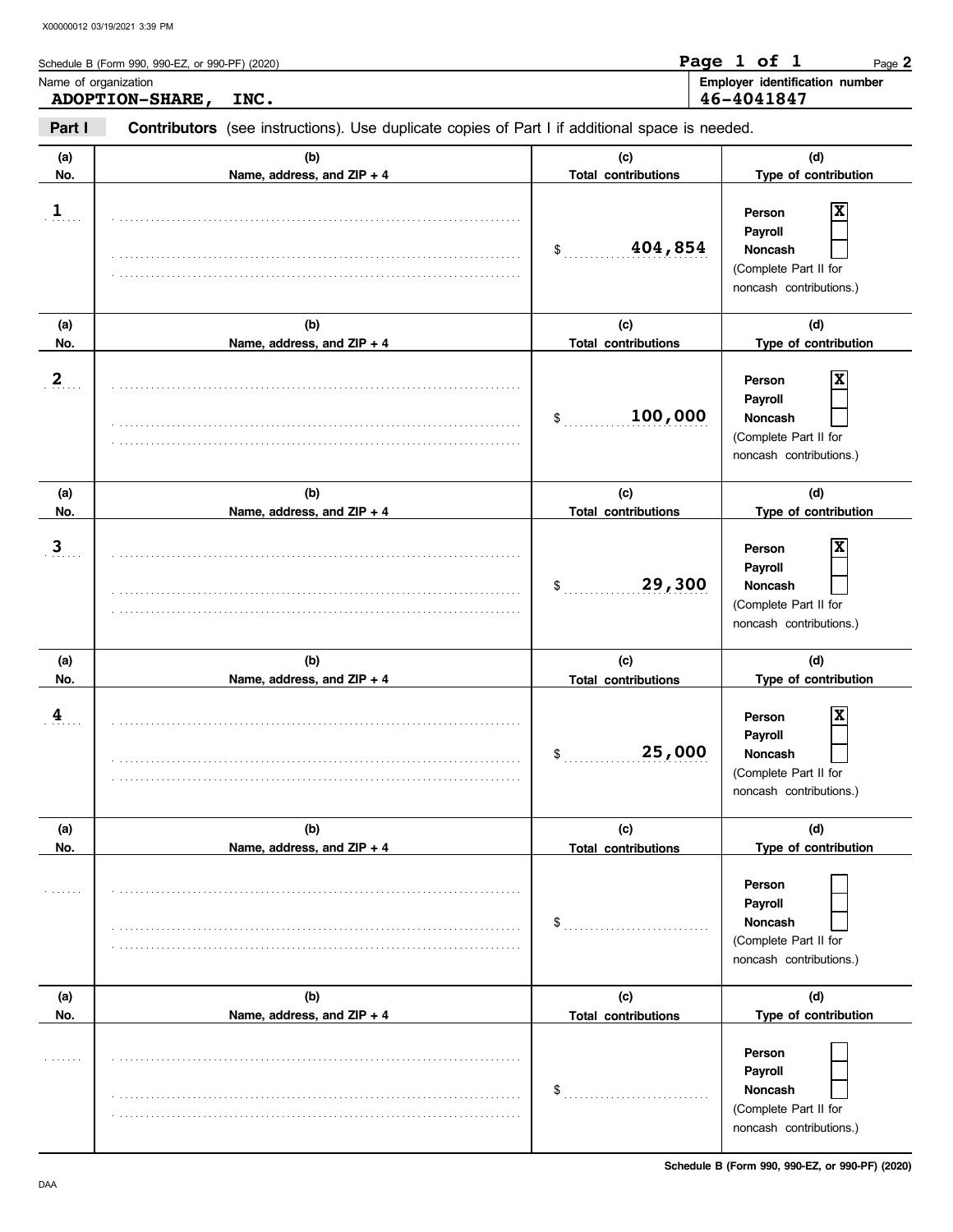**(Form 990)**

Department of the Treasury Internal Revenue Service

## **SCHEDULE D Supplemental Financial Statements**

 **Attach to Form 990. Part IV, line 6, 7, 8, 9, 10, 11a, 11b, 11c, 11d, 11e, 11f, 12a, or 12b. Complete if the organization answered "Yes" on Form 990,**

 **Go to** *www.irs.gov/Form990* **for instructions and the latest information.**

**2020**

**Open to Public Inspection**

OMB No. 1545-0047

|    | Name of the organization                                                                                                                                                                                                                   |                                                    |                | Employer identification number  |
|----|--------------------------------------------------------------------------------------------------------------------------------------------------------------------------------------------------------------------------------------------|----------------------------------------------------|----------------|---------------------------------|
|    | <b>ADOPTION-SHARE,</b><br>INC.                                                                                                                                                                                                             |                                                    |                | 46-4041847                      |
|    | Organizations Maintaining Donor Advised Funds or Other Similar Funds or Accounts.<br>Part I<br>Complete if the organization answered "Yes" on Form 990, Part IV, line 6.                                                                   |                                                    |                |                                 |
|    |                                                                                                                                                                                                                                            | (a) Donor advised funds                            |                | (b) Funds and other accounts    |
| 1. |                                                                                                                                                                                                                                            |                                                    |                |                                 |
| 2  | Total number at end of year<br>[[11] Total number at end of year<br>[11] Total number at end of year<br>[11] Total number at end of year<br>[11] Total number at end of year<br>[11] Total number at end of year<br>[11] Total number at e |                                                    |                |                                 |
| З  |                                                                                                                                                                                                                                            |                                                    |                |                                 |
| 4  | Aggregate value at end of year                                                                                                                                                                                                             |                                                    |                |                                 |
| 5  | Did the organization inform all donors and donor advisors in writing that the assets held in donor advised                                                                                                                                 |                                                    |                |                                 |
|    |                                                                                                                                                                                                                                            |                                                    |                | Yes<br>No                       |
| 6  | Did the organization inform all grantees, donors, and donor advisors in writing that grant funds can be used                                                                                                                               |                                                    |                |                                 |
|    | only for charitable purposes and not for the benefit of the donor or donor advisor, or for any other purpose                                                                                                                               |                                                    |                |                                 |
|    | conferring impermissible private benefit?                                                                                                                                                                                                  |                                                    |                | <b>Yes</b><br>No                |
|    | Part II<br><b>Conservation Easements.</b>                                                                                                                                                                                                  |                                                    |                |                                 |
|    | Complete if the organization answered "Yes" on Form 990, Part IV, line 7.                                                                                                                                                                  |                                                    |                |                                 |
|    | Purpose(s) of conservation easements held by the organization (check all that apply).                                                                                                                                                      |                                                    |                |                                 |
|    | Preservation of land for public use (for example, recreation or education)                                                                                                                                                                 | Preservation of a historically important land area |                |                                 |
|    | Protection of natural habitat                                                                                                                                                                                                              | Preservation of a certified historic structure     |                |                                 |
|    | Preservation of open space                                                                                                                                                                                                                 |                                                    |                |                                 |
| 2  | Complete lines 2a through 2d if the organization held a qualified conservation contribution in the form of a conservation                                                                                                                  |                                                    |                |                                 |
|    | easement on the last day of the tax year.                                                                                                                                                                                                  |                                                    |                | Held at the End of the Tax Year |
| а  | Total number of conservation easements                                                                                                                                                                                                     |                                                    | 2a             |                                 |
| b  |                                                                                                                                                                                                                                            |                                                    | 2 <sub>b</sub> |                                 |
|    | Number of conservation easements on a certified historic structure included in (a) [[[[[[[[[[[[[[[[[[[[[[[[[[]]]]]]]                                                                                                                       |                                                    | 2c             |                                 |
|    | Number of conservation easements included in (c) acquired after 7/25/06, and not on a<br>historic structure listed in the National Register                                                                                                |                                                    | 2d             |                                 |
| 3  | Number of conservation easements modified, transferred, released, extinguished, or terminated by the organization during the                                                                                                               |                                                    |                |                                 |
|    | tax year                                                                                                                                                                                                                                   |                                                    |                |                                 |
|    | Number of states where property subject to conservation easement is located                                                                                                                                                                |                                                    |                |                                 |
| 5  | Does the organization have a written policy regarding the periodic monitoring, inspection, handling of                                                                                                                                     |                                                    |                |                                 |
|    |                                                                                                                                                                                                                                            |                                                    |                | <b>Yes</b><br>No                |
|    | Staff and volunteer hours devoted to monitoring, inspecting, handling of violations, and enforcing conservation easements during the year                                                                                                  |                                                    |                |                                 |
|    |                                                                                                                                                                                                                                            |                                                    |                |                                 |
| 7  | Amount of expenses incurred in monitoring, inspecting, handling of violations, and enforcing conservation easements during the year                                                                                                        |                                                    |                |                                 |
|    | \$                                                                                                                                                                                                                                         |                                                    |                |                                 |
|    | Does each conservation easement reported on line 2(d) above satisfy the requirements of section 170(h)(4)(B)(i)                                                                                                                            |                                                    |                |                                 |
|    | and section $170(h)(4)(B)(ii)$ ?                                                                                                                                                                                                           |                                                    |                | Yes<br>No                       |
| 9  | In Part XIII, describe how the organization reports conservation easements in its revenue and expense statement and                                                                                                                        |                                                    |                |                                 |
|    | balance sheet, and include, if applicable, the text of the footnote to the organization's financial statements that describes the                                                                                                          |                                                    |                |                                 |
|    | organization's accounting for conservation easements.<br>Organizations Maintaining Collections of Art, Historical Treasures, or Other Similar Assets.<br>Part III                                                                          |                                                    |                |                                 |
|    | Complete if the organization answered "Yes" on Form 990, Part IV, line 8.                                                                                                                                                                  |                                                    |                |                                 |
|    | 1a If the organization elected, as permitted under FASB ASC 958, not to report in its revenue statement and balance sheet works                                                                                                            |                                                    |                |                                 |
|    | of art, historical treasures, or other similar assets held for public exhibition, education, or research in furtherance of public                                                                                                          |                                                    |                |                                 |
|    | service, provide in Part XIII the text of the footnote to its financial statements that describes these items.                                                                                                                             |                                                    |                |                                 |
| b  | If the organization elected, as permitted under FASB ASC 958, to report in its revenue statement and balance sheet works of                                                                                                                |                                                    |                |                                 |
|    | art, historical treasures, or other similar assets held for public exhibition, education, or research in furtherance of public service,                                                                                                    |                                                    |                |                                 |
|    | provide the following amounts relating to these items:                                                                                                                                                                                     |                                                    |                |                                 |
|    | (i)                                                                                                                                                                                                                                        |                                                    |                |                                 |
|    | (ii) Assets included in Form 990, Part X                                                                                                                                                                                                   |                                                    |                | \$                              |
| 2  | If the organization received or held works of art, historical treasures, or other similar assets for financial gain, provide the                                                                                                           |                                                    |                |                                 |
|    | following amounts required to be reported under FASB ASC 958 relating to these items:                                                                                                                                                      |                                                    |                |                                 |
| а  | Revenue included on Form 990, Part VIII, line 1                                                                                                                                                                                            |                                                    |                |                                 |
|    |                                                                                                                                                                                                                                            |                                                    |                |                                 |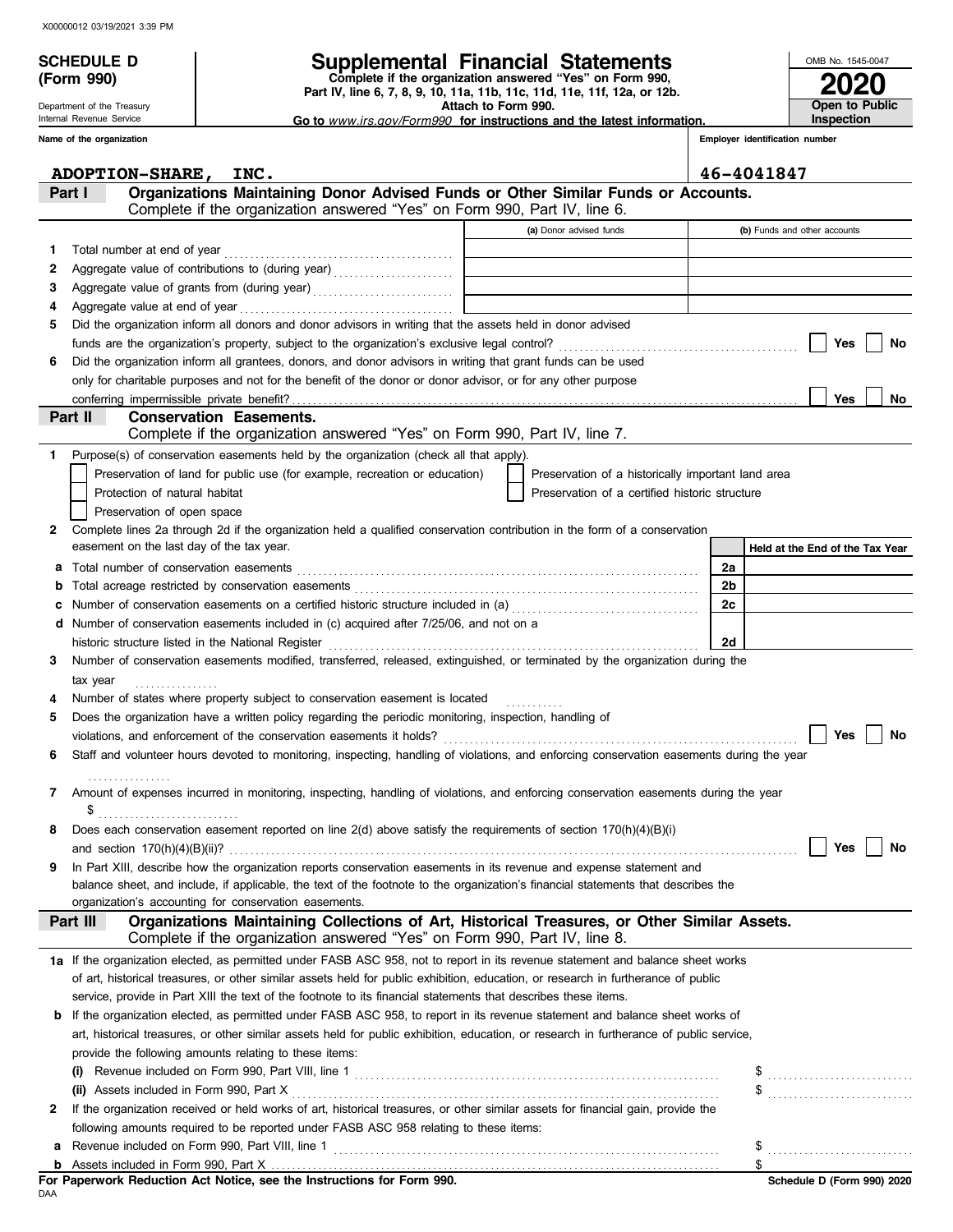|    | Schedule D (Form 990) 2020 ADOPTION-SHARE, INC.                                                                                                                                                                                                                                                                                                                                                                                                                        |                  |                         |                          |                         | 46-4041847      |                      |                | Page 2              |
|----|------------------------------------------------------------------------------------------------------------------------------------------------------------------------------------------------------------------------------------------------------------------------------------------------------------------------------------------------------------------------------------------------------------------------------------------------------------------------|------------------|-------------------------|--------------------------|-------------------------|-----------------|----------------------|----------------|---------------------|
|    | Organizations Maintaining Collections of Art, Historical Treasures, or Other Similar Assets (continued)<br>Part III                                                                                                                                                                                                                                                                                                                                                    |                  |                         |                          |                         |                 |                      |                |                     |
| 3  | Using the organization's acquisition, accession, and other records, check any of the following that make significant use of its<br>collection items (check all that apply):                                                                                                                                                                                                                                                                                            |                  |                         |                          |                         |                 |                      |                |                     |
| a  | Public exhibition                                                                                                                                                                                                                                                                                                                                                                                                                                                      |                  | d                       | Loan or exchange program |                         |                 |                      |                |                     |
| b  | Scholarly research                                                                                                                                                                                                                                                                                                                                                                                                                                                     |                  | е                       |                          |                         |                 |                      |                |                     |
| c  | Preservation for future generations                                                                                                                                                                                                                                                                                                                                                                                                                                    |                  |                         |                          |                         |                 |                      |                |                     |
|    | Provide a description of the organization's collections and explain how they further the organization's exempt purpose in Part                                                                                                                                                                                                                                                                                                                                         |                  |                         |                          |                         |                 |                      |                |                     |
|    | XIII.                                                                                                                                                                                                                                                                                                                                                                                                                                                                  |                  |                         |                          |                         |                 |                      |                |                     |
| 5. | During the year, did the organization solicit or receive donations of art, historical treasures, or other similar                                                                                                                                                                                                                                                                                                                                                      |                  |                         |                          |                         |                 |                      |                |                     |
|    |                                                                                                                                                                                                                                                                                                                                                                                                                                                                        |                  |                         |                          |                         |                 |                      | Yes            | No                  |
|    | <b>Escrow and Custodial Arrangements.</b><br><b>Part IV</b><br>Complete if the organization answered "Yes" on Form 990, Part IV, line 9, or reported an amount on Form                                                                                                                                                                                                                                                                                                 |                  |                         |                          |                         |                 |                      |                |                     |
|    | 990, Part X, line 21.                                                                                                                                                                                                                                                                                                                                                                                                                                                  |                  |                         |                          |                         |                 |                      |                |                     |
|    | 1a Is the organization an agent, trustee, custodian or other intermediary for contributions or other assets not                                                                                                                                                                                                                                                                                                                                                        |                  |                         |                          |                         |                 |                      | Yes            | No                  |
|    | <b>b</b> If "Yes," explain the arrangement in Part XIII and complete the following table:                                                                                                                                                                                                                                                                                                                                                                              |                  |                         |                          |                         |                 |                      |                |                     |
|    |                                                                                                                                                                                                                                                                                                                                                                                                                                                                        |                  |                         |                          |                         |                 |                      | Amount         |                     |
|    |                                                                                                                                                                                                                                                                                                                                                                                                                                                                        |                  |                         |                          |                         |                 | 1c                   |                |                     |
|    | c Beginning balance <b>contract the contract of the contract of the contract of the contract of the contract of the contract of the contract of the contract of the contract of the contract of the contract of the contract of </b>                                                                                                                                                                                                                                   |                  |                         |                          |                         |                 | 1d                   |                |                     |
| e  | d Additions during the year electron contains and a statement of a statement of the statement of a statement of the statement of a statement of a statement of a statement of a statement of a statement of a statement of a s<br>Distributions during the year <i>manufacture contained and a contained a contained a contained a contained a contained and a contained a contained and contained a contained a contained a contained a contained a contained a c</i> |                  |                         |                          |                         |                 | 1e                   |                |                     |
|    | Ending balance encourance and a series of the contract of the contract of the contract of the contract of the contract of the contract of the contract of the contract of the contract of the contract of the contract of the                                                                                                                                                                                                                                          |                  |                         |                          |                         |                 | 1f                   |                |                     |
|    | 2a Did the organization include an amount on Form 990, Part X, line 21, for escrow or custodial account liability?                                                                                                                                                                                                                                                                                                                                                     |                  |                         |                          |                         |                 |                      | Yes            | No                  |
|    |                                                                                                                                                                                                                                                                                                                                                                                                                                                                        |                  |                         |                          |                         |                 |                      |                |                     |
|    | <b>Endowment Funds.</b><br><b>Part V</b>                                                                                                                                                                                                                                                                                                                                                                                                                               |                  |                         |                          |                         |                 |                      |                |                     |
|    | Complete if the organization answered "Yes" on Form 990, Part IV, line 10.                                                                                                                                                                                                                                                                                                                                                                                             |                  |                         |                          |                         |                 |                      |                |                     |
|    |                                                                                                                                                                                                                                                                                                                                                                                                                                                                        | (a) Current year |                         | (b) Prior year           | (c) Two years back      |                 | (d) Three years back |                | (e) Four years back |
|    | 1a Beginning of year balance <i>[[[[[[[[[[[[[[[[[[[[[[[[[[[[[]]]]</i> ]]]                                                                                                                                                                                                                                                                                                                                                                                              |                  |                         |                          |                         |                 |                      |                |                     |
|    | <b>b</b> Contributions <b>contributions</b>                                                                                                                                                                                                                                                                                                                                                                                                                            |                  |                         |                          |                         |                 |                      |                |                     |
|    | c Net investment earnings, gains, and                                                                                                                                                                                                                                                                                                                                                                                                                                  |                  |                         |                          |                         |                 |                      |                |                     |
|    |                                                                                                                                                                                                                                                                                                                                                                                                                                                                        |                  |                         |                          |                         |                 |                      |                |                     |
|    | d Grants or scholarships                                                                                                                                                                                                                                                                                                                                                                                                                                               |                  |                         |                          |                         |                 |                      |                |                     |
|    | e Other expenditures for facilities and                                                                                                                                                                                                                                                                                                                                                                                                                                |                  |                         |                          |                         |                 |                      |                |                     |
|    |                                                                                                                                                                                                                                                                                                                                                                                                                                                                        |                  |                         |                          |                         |                 |                      |                |                     |
|    | f Administrative expenses                                                                                                                                                                                                                                                                                                                                                                                                                                              |                  |                         |                          |                         |                 |                      |                |                     |
|    | End of year balance <b>constructs</b>                                                                                                                                                                                                                                                                                                                                                                                                                                  |                  |                         |                          |                         |                 |                      |                |                     |
|    | 2 Provide the estimated percentage of the current year end balance (line 1g, column (a)) held as:                                                                                                                                                                                                                                                                                                                                                                      |                  |                         |                          |                         |                 |                      |                |                     |
|    | a Board designated or quasi-endowment                                                                                                                                                                                                                                                                                                                                                                                                                                  |                  |                         |                          |                         |                 |                      |                |                     |
| b  | Permanent endowment<br>. %                                                                                                                                                                                                                                                                                                                                                                                                                                             |                  |                         |                          |                         |                 |                      |                |                     |
| c  | $\frac{0}{0}$<br>Term endowment                                                                                                                                                                                                                                                                                                                                                                                                                                        |                  |                         |                          |                         |                 |                      |                |                     |
|    | The percentages on lines 2a, 2b, and 2c should equal 100%.                                                                                                                                                                                                                                                                                                                                                                                                             |                  |                         |                          |                         |                 |                      |                |                     |
|    | 3a Are there endowment funds not in the possession of the organization that are held and administered for the                                                                                                                                                                                                                                                                                                                                                          |                  |                         |                          |                         |                 |                      |                |                     |
|    | organization by:                                                                                                                                                                                                                                                                                                                                                                                                                                                       |                  |                         |                          |                         |                 |                      |                | Yes<br>No           |
|    |                                                                                                                                                                                                                                                                                                                                                                                                                                                                        |                  |                         |                          |                         |                 |                      | 3a(i)          |                     |
|    | (ii) Related organizations <b>constants</b> and a set of the constant of the constant of the constant of the constant of the constant of the constant of the constant of the constant of the constant of the constant of the consta                                                                                                                                                                                                                                    |                  |                         |                          |                         |                 |                      | 3a(ii)         |                     |
|    |                                                                                                                                                                                                                                                                                                                                                                                                                                                                        |                  |                         |                          |                         |                 |                      | 3b             |                     |
|    | Describe in Part XIII the intended uses of the organization's endowment funds.                                                                                                                                                                                                                                                                                                                                                                                         |                  |                         |                          |                         |                 |                      |                |                     |
|    | Land, Buildings, and Equipment.<br><b>Part VI</b>                                                                                                                                                                                                                                                                                                                                                                                                                      |                  |                         |                          |                         |                 |                      |                |                     |
|    | Complete if the organization answered "Yes" on Form 990, Part IV, line 11a. See Form 990, Part X, line 10.                                                                                                                                                                                                                                                                                                                                                             |                  |                         |                          |                         |                 |                      |                |                     |
|    | Description of property                                                                                                                                                                                                                                                                                                                                                                                                                                                |                  | (a) Cost or other basis |                          | (b) Cost or other basis | (c) Accumulated |                      | (d) Book value |                     |
|    |                                                                                                                                                                                                                                                                                                                                                                                                                                                                        |                  | (investment)            |                          | (other)                 | depreciation    |                      |                |                     |
|    |                                                                                                                                                                                                                                                                                                                                                                                                                                                                        |                  |                         |                          |                         |                 |                      |                |                     |
|    |                                                                                                                                                                                                                                                                                                                                                                                                                                                                        |                  |                         |                          |                         |                 |                      |                |                     |
|    | c Leasehold improvements                                                                                                                                                                                                                                                                                                                                                                                                                                               |                  |                         |                          |                         |                 |                      |                |                     |
|    |                                                                                                                                                                                                                                                                                                                                                                                                                                                                        |                  |                         |                          |                         |                 |                      |                |                     |
|    |                                                                                                                                                                                                                                                                                                                                                                                                                                                                        |                  |                         |                          | 3,553                   |                 | 2,308                |                | 1,245               |
|    | Total. Add lines 1a through 1e. (Column (d) must equal Form 990, Part X, column (B), line 10c.)                                                                                                                                                                                                                                                                                                                                                                        |                  |                         |                          |                         |                 |                      |                | 1,245               |

**Schedule D (Form 990) 2020**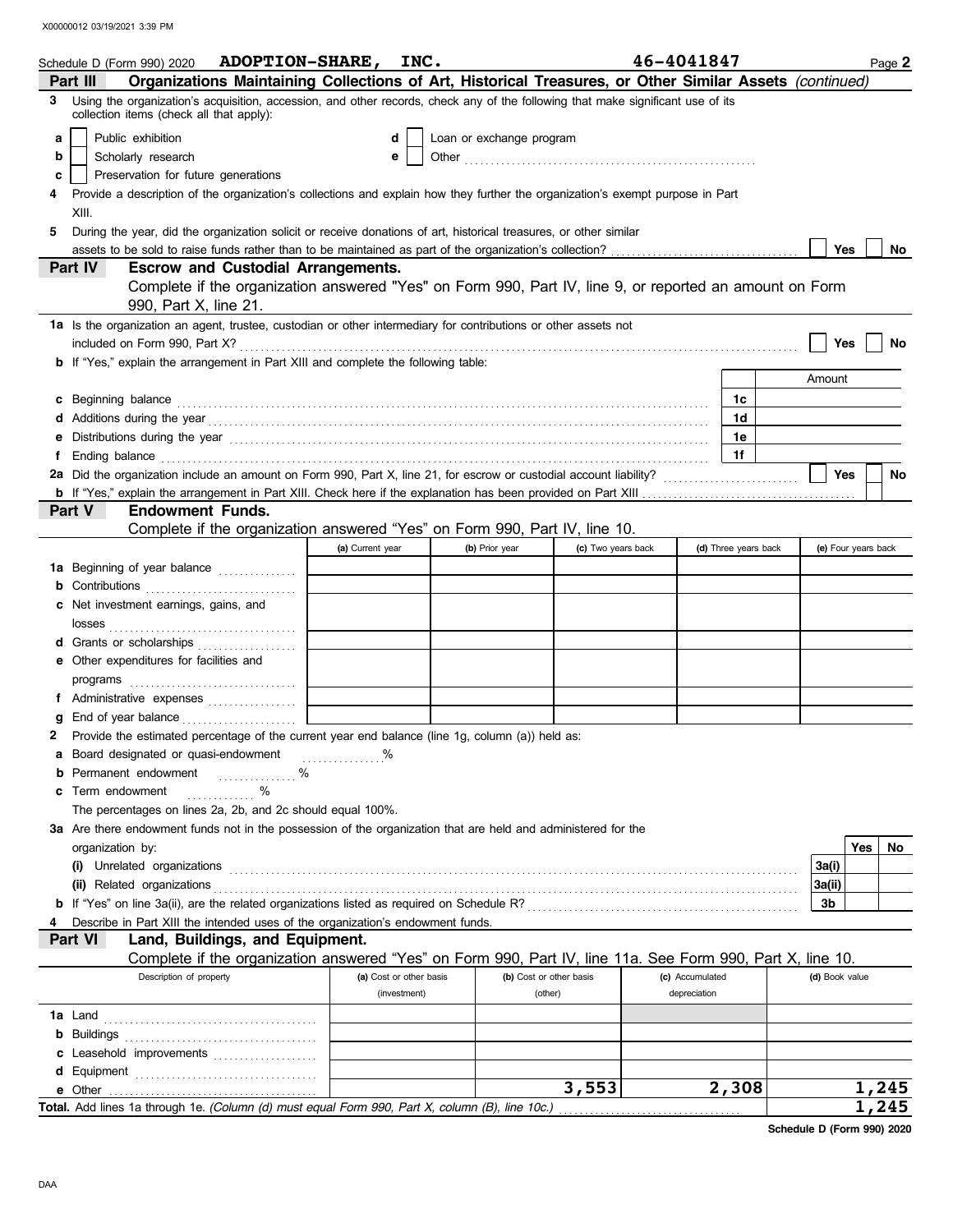| Schedule D (Form 990) 2020 |                        | <b>ADOPTION-SHARE,</b>                                                                                     | INC.            |                | 46-4041847                       | Page 3         |
|----------------------------|------------------------|------------------------------------------------------------------------------------------------------------|-----------------|----------------|----------------------------------|----------------|
| <b>Part VII</b>            |                        | <b>Investments - Other Securities.</b>                                                                     |                 |                |                                  |                |
|                            |                        | Complete if the organization answered "Yes" on Form 990, Part IV, line 11b. See Form 990, Part X, line 12. |                 |                |                                  |                |
|                            |                        | (a) Description of security or category                                                                    |                 | (b) Book value | (c) Method of valuation:         |                |
|                            |                        | (including name of security)                                                                               |                 |                | Cost or end-of-year market value |                |
| (1) Financial derivatives  |                        |                                                                                                            |                 |                |                                  |                |
|                            |                        |                                                                                                            |                 |                |                                  |                |
| $(3)$ Other                |                        |                                                                                                            |                 |                |                                  |                |
| (A)                        |                        |                                                                                                            |                 |                |                                  |                |
| (B)                        |                        |                                                                                                            |                 |                |                                  |                |
| (C)                        |                        |                                                                                                            |                 |                |                                  |                |
| (D)                        |                        |                                                                                                            |                 |                |                                  |                |
| (F)                        |                        |                                                                                                            |                 |                |                                  |                |
| (G)                        |                        |                                                                                                            |                 |                |                                  |                |
| (H)                        |                        |                                                                                                            |                 |                |                                  |                |
|                            |                        | Total. (Column (b) must equal Form 990, Part X, col. (B) line 12.)                                         |                 |                |                                  |                |
| Part VIII                  |                        | Investments - Program Related.                                                                             |                 |                |                                  |                |
|                            |                        | Complete if the organization answered "Yes" on Form 990, Part IV, line 11c. See Form 990, Part X, line 13. |                 |                |                                  |                |
|                            |                        | (a) Description of investment                                                                              |                 | (b) Book value | (c) Method of valuation:         |                |
|                            |                        |                                                                                                            |                 |                | Cost or end-of-year market value |                |
| (1)                        |                        |                                                                                                            |                 |                |                                  |                |
| (2)                        |                        |                                                                                                            |                 |                |                                  |                |
| (3)                        |                        |                                                                                                            |                 |                |                                  |                |
| (4)                        |                        |                                                                                                            |                 |                |                                  |                |
| (5)                        |                        |                                                                                                            |                 |                |                                  |                |
| (6)                        |                        |                                                                                                            |                 |                |                                  |                |
| (7)                        |                        |                                                                                                            |                 |                |                                  |                |
| (8)                        |                        |                                                                                                            |                 |                |                                  |                |
| (9)                        |                        |                                                                                                            |                 |                |                                  |                |
|                            |                        | Total. (Column (b) must equal Form 990, Part X, col. (B) line 13.)                                         |                 |                |                                  |                |
| Part IX                    | <b>Other Assets.</b>   |                                                                                                            |                 |                |                                  |                |
|                            |                        | Complete if the organization answered "Yes" on Form 990, Part IV, line 11d. See Form 990, Part X, line 15. | (a) Description |                |                                  | (b) Book value |
| (1)                        |                        |                                                                                                            |                 |                |                                  |                |
| (2)                        |                        |                                                                                                            |                 |                |                                  |                |
| (3)                        |                        |                                                                                                            |                 |                |                                  |                |
| (4)                        |                        |                                                                                                            |                 |                |                                  |                |
| (5)                        |                        |                                                                                                            |                 |                |                                  |                |
| (6)                        |                        |                                                                                                            |                 |                |                                  |                |
| (7)                        |                        |                                                                                                            |                 |                |                                  |                |
| (8)                        |                        |                                                                                                            |                 |                |                                  |                |
| (9)                        |                        |                                                                                                            |                 |                |                                  |                |
|                            |                        | Total. (Column (b) must equal Form 990, Part X, col. (B) line 15.)                                         |                 |                |                                  |                |
| Part X                     | Other Liabilities.     |                                                                                                            |                 |                |                                  |                |
|                            |                        | Complete if the organization answered "Yes" on Form 990, Part IV, line 11e or 11f. See Form 990, Part X,   |                 |                |                                  |                |
|                            | line $25$ .            |                                                                                                            |                 |                |                                  |                |
| 1.                         |                        | (a) Description of liability                                                                               |                 |                |                                  | (b) Book value |
| (1)                        | Federal income taxes   |                                                                                                            |                 |                |                                  |                |
| (2)                        | <b>ACCRUED PAYROLL</b> | <b>TAXES</b>                                                                                               |                 |                |                                  | 3,746          |
| (3)                        |                        |                                                                                                            |                 |                |                                  |                |
| (4)                        |                        |                                                                                                            |                 |                |                                  |                |
| (5)                        |                        |                                                                                                            |                 |                |                                  |                |
| (6)                        |                        |                                                                                                            |                 |                |                                  |                |
| (7)                        |                        |                                                                                                            |                 |                |                                  |                |
| (8)<br>(9)                 |                        |                                                                                                            |                 |                |                                  |                |
|                            |                        | Total. (Column (b) must equal Form 990, Part X, col. (B) line 25.)                                         |                 |                |                                  | 3,746          |
|                            |                        |                                                                                                            |                 |                |                                  |                |

Liability for uncertain tax positions. In Part XIII, provide the text of the footnote to the organization's financial statements that reports the **2.** organization's liability for uncertain tax positions under FASB ASC 740. Check here if the text of the footnote has been provided in Part XIII

| (a) Description of security or category                            | (b) Book value | (c) Method of valuation:         |
|--------------------------------------------------------------------|----------------|----------------------------------|
| (including name of security)                                       |                | Cost or end-of-year market value |
| (1) Financial derivatives                                          |                |                                  |
|                                                                    |                |                                  |
| $(3)$ Other                                                        |                |                                  |
| (A)                                                                |                |                                  |
| (B)                                                                |                |                                  |
| (C)                                                                |                |                                  |
| $\ldots$ (D)                                                       |                |                                  |
| (E)                                                                |                |                                  |
| $\mathcal{L}(\mathsf{F})$                                          |                |                                  |
| (G)                                                                |                |                                  |
| (H)                                                                |                |                                  |
| Total. (Column (b) must equal Form 990, Part X, col. (B) line 12.) |                |                                  |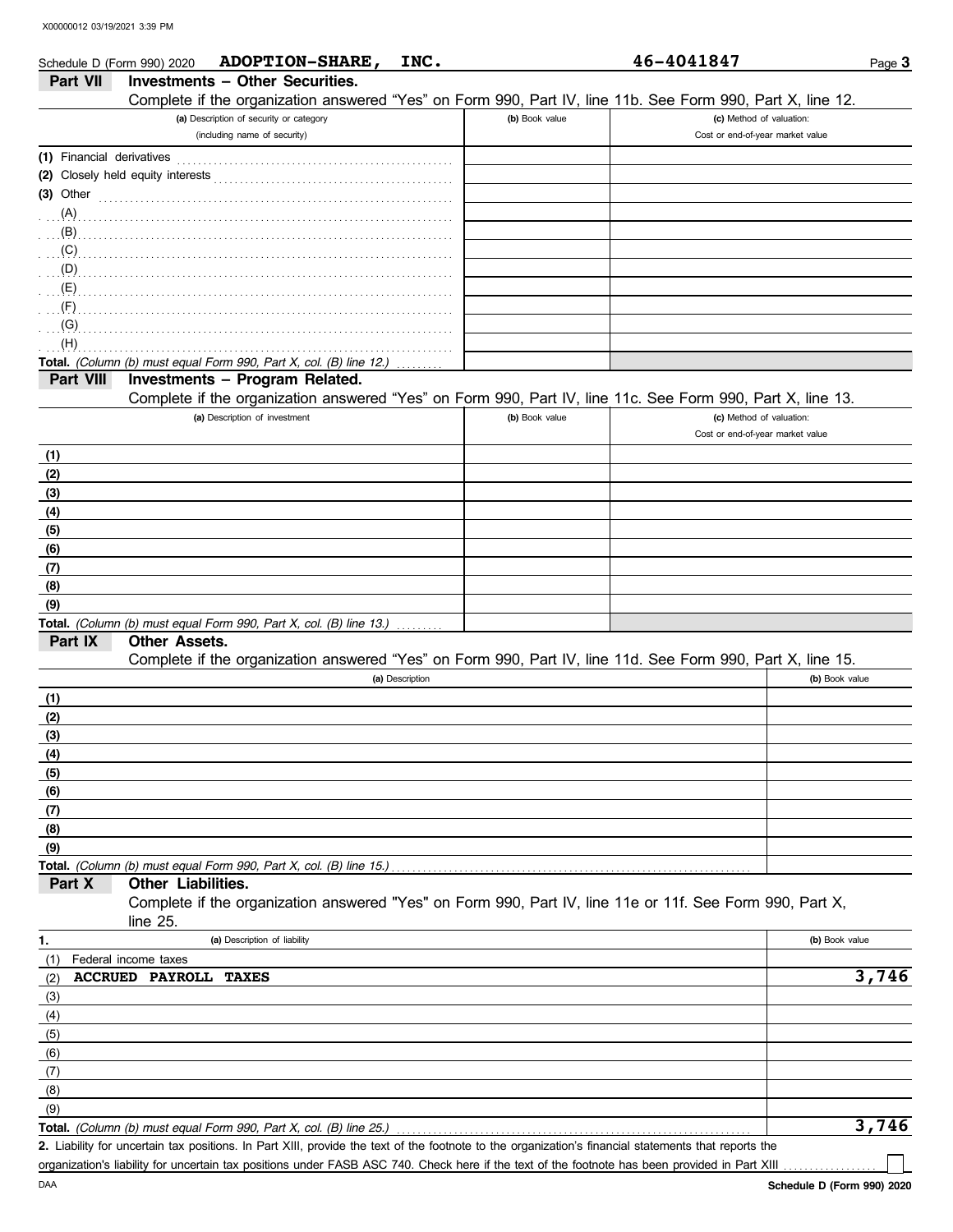|        | Schedule D (Form 990) 2020 ADOPTION-SHARE, INC.<br>Reconciliation of Revenue per Audited Financial Statements With Revenue per Return.<br>Part XI                                                                                                                                |                | 46-4041847 |              | Page 4  |
|--------|----------------------------------------------------------------------------------------------------------------------------------------------------------------------------------------------------------------------------------------------------------------------------------|----------------|------------|--------------|---------|
|        | Complete if the organization answered "Yes" on Form 990, Part IV, line 12a.                                                                                                                                                                                                      |                |            |              |         |
|        |                                                                                                                                                                                                                                                                                  |                |            |              | 904,585 |
| 1.     | Total revenue, gains, and other support per audited financial statements<br>Amounts included on line 1 but not on Form 990, Part VIII, line 12:                                                                                                                                  |                |            | $\mathbf{1}$ |         |
| 2      |                                                                                                                                                                                                                                                                                  | 2a             |            |              |         |
| a<br>b |                                                                                                                                                                                                                                                                                  | 2 <sub>b</sub> | 209,539    |              |         |
| c      |                                                                                                                                                                                                                                                                                  | 2c             |            |              |         |
| d      |                                                                                                                                                                                                                                                                                  | 2d             |            |              |         |
| е      | Add lines 2a through 2d                                                                                                                                                                                                                                                          |                |            | 2е           | 209,539 |
| 3      |                                                                                                                                                                                                                                                                                  |                |            | 3            | 695,046 |
| 4      | Amounts included on Form 990, Part VIII, line 12, but not on line 1:                                                                                                                                                                                                             |                |            |              |         |
| а      |                                                                                                                                                                                                                                                                                  | 4a             |            |              |         |
| b      |                                                                                                                                                                                                                                                                                  | 4 <sub>b</sub> |            |              |         |
| c      | Add lines 4a and 4b                                                                                                                                                                                                                                                              |                |            | 4с           |         |
|        |                                                                                                                                                                                                                                                                                  |                |            | 5            | 695,046 |
|        | Reconciliation of Expenses per Audited Financial Statements With Expenses per Return.<br><b>Part XII</b>                                                                                                                                                                         |                |            |              |         |
|        | Complete if the organization answered "Yes" on Form 990, Part IV, line 12a.                                                                                                                                                                                                      |                |            |              |         |
| 1.     | Total expenses and losses per audited financial statements                                                                                                                                                                                                                       |                |            | $\mathbf{1}$ | 831,968 |
| 2      | Amounts included on line 1 but not on Form 990, Part IX, line 25:                                                                                                                                                                                                                |                |            |              |         |
| a      |                                                                                                                                                                                                                                                                                  | 2a             | 209,539    |              |         |
| b      |                                                                                                                                                                                                                                                                                  | 2 <sub>b</sub> |            |              |         |
| с      | Other losses                                                                                                                                                                                                                                                                     | 2c             |            |              |         |
| d      |                                                                                                                                                                                                                                                                                  | 2d             |            |              |         |
| е      |                                                                                                                                                                                                                                                                                  |                |            | <b>2e</b>    | 209,539 |
| 3      |                                                                                                                                                                                                                                                                                  |                |            | 3            | 622,429 |
| 4      | Amounts included on Form 990, Part IX, line 25, but not on line 1:                                                                                                                                                                                                               |                |            |              |         |
| а      |                                                                                                                                                                                                                                                                                  | 4a             |            |              |         |
| b      |                                                                                                                                                                                                                                                                                  | 4 <sub>b</sub> |            |              |         |
| c      | Add lines 4a and 4b                                                                                                                                                                                                                                                              |                |            | 4c           |         |
|        | Part XIII Supplemental Information.                                                                                                                                                                                                                                              |                |            | 5            | 622,429 |
|        | Provide the descriptions required for Part II, lines 3, 5, and 9; Part III, lines 1a and 4; Part IV, lines 1b and 2b; Part V, line 4; Part X, line<br>2; Part XI, lines 2d and 4b; and Part XII, lines 2d and 4b. Also complete this part to provide any additional information. |                |            |              |         |
|        |                                                                                                                                                                                                                                                                                  |                |            |              |         |
|        |                                                                                                                                                                                                                                                                                  |                |            |              |         |
|        |                                                                                                                                                                                                                                                                                  |                |            |              |         |
|        |                                                                                                                                                                                                                                                                                  |                |            |              |         |
|        |                                                                                                                                                                                                                                                                                  |                |            |              |         |
|        |                                                                                                                                                                                                                                                                                  |                |            |              |         |
|        |                                                                                                                                                                                                                                                                                  |                |            |              |         |
|        |                                                                                                                                                                                                                                                                                  |                |            |              |         |
|        |                                                                                                                                                                                                                                                                                  |                |            |              |         |
|        |                                                                                                                                                                                                                                                                                  |                |            |              |         |
|        |                                                                                                                                                                                                                                                                                  |                |            |              |         |
|        |                                                                                                                                                                                                                                                                                  |                |            |              |         |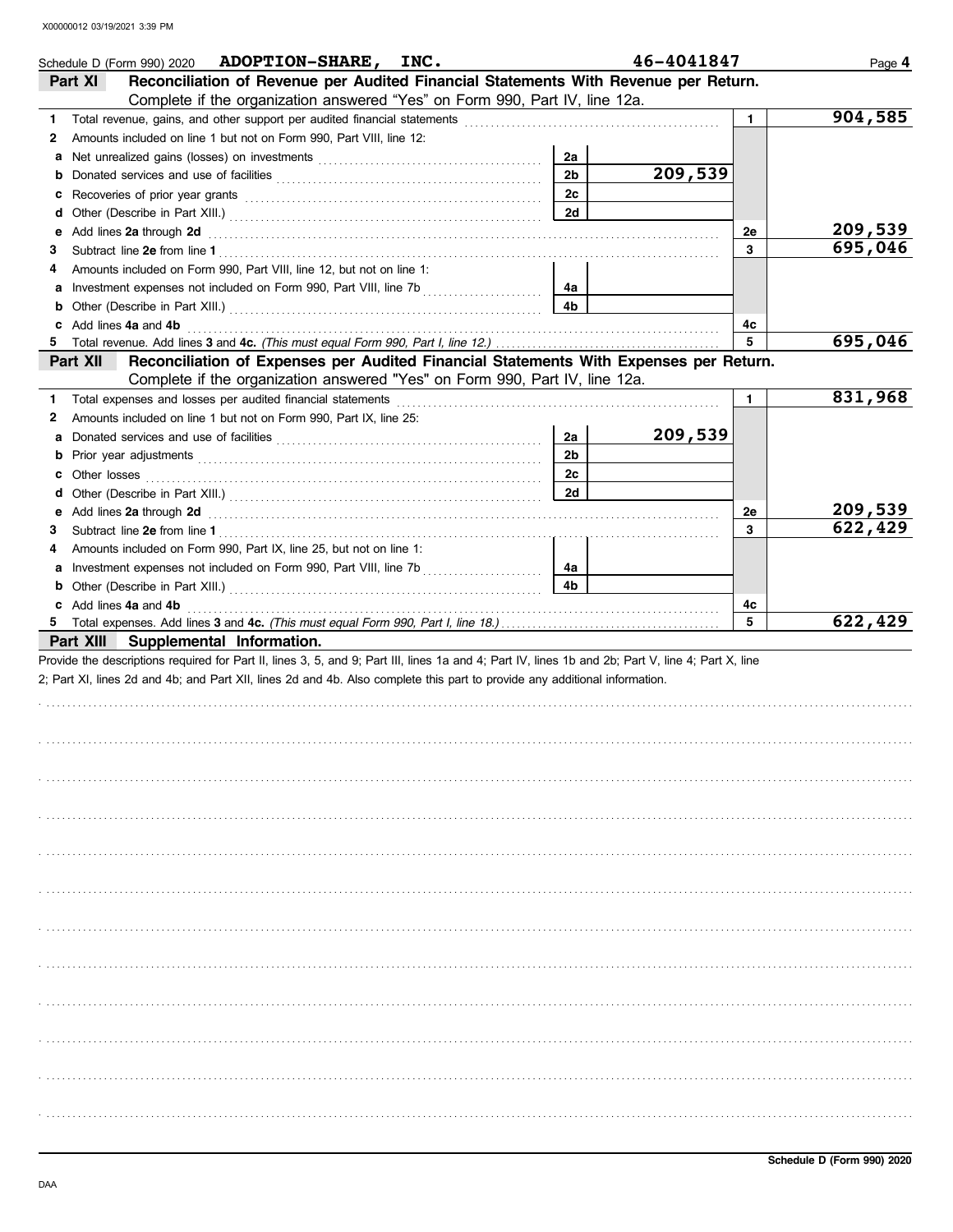|           | Schedule D (Form 990) 2020 | ADOPTION-SHARE, INC.                 |  | 46-4041847 | Page 5 |
|-----------|----------------------------|--------------------------------------|--|------------|--------|
| Part XIII |                            | Supplemental Information (continued) |  |            |        |
|           |                            |                                      |  |            |        |
|           |                            |                                      |  |            |        |
|           |                            |                                      |  |            |        |
|           |                            |                                      |  |            |        |
|           |                            |                                      |  |            |        |
|           |                            |                                      |  |            |        |
|           |                            |                                      |  |            |        |
|           |                            |                                      |  |            |        |
|           |                            |                                      |  |            |        |
|           |                            |                                      |  |            |        |
|           |                            |                                      |  |            |        |
|           |                            |                                      |  |            |        |
|           |                            |                                      |  |            |        |
|           |                            |                                      |  |            |        |
|           |                            |                                      |  |            |        |
|           |                            |                                      |  |            |        |
|           |                            |                                      |  |            |        |
|           |                            |                                      |  |            |        |
|           |                            |                                      |  |            |        |
|           |                            |                                      |  |            |        |
|           |                            |                                      |  |            |        |
|           |                            |                                      |  |            |        |
|           |                            |                                      |  |            |        |
|           |                            |                                      |  |            |        |
|           |                            |                                      |  |            |        |
|           |                            |                                      |  |            |        |
|           |                            |                                      |  |            |        |
|           |                            |                                      |  |            |        |
|           |                            |                                      |  |            |        |
|           |                            |                                      |  |            |        |
|           |                            |                                      |  |            |        |
|           |                            |                                      |  |            |        |
|           |                            |                                      |  |            |        |
|           |                            |                                      |  |            |        |
|           |                            |                                      |  |            |        |
|           |                            |                                      |  |            |        |
|           |                            |                                      |  |            |        |
|           |                            |                                      |  |            |        |
|           |                            |                                      |  |            |        |
|           |                            |                                      |  |            |        |
|           |                            |                                      |  |            |        |
|           |                            |                                      |  |            |        |
|           |                            |                                      |  |            |        |
|           |                            |                                      |  |            |        |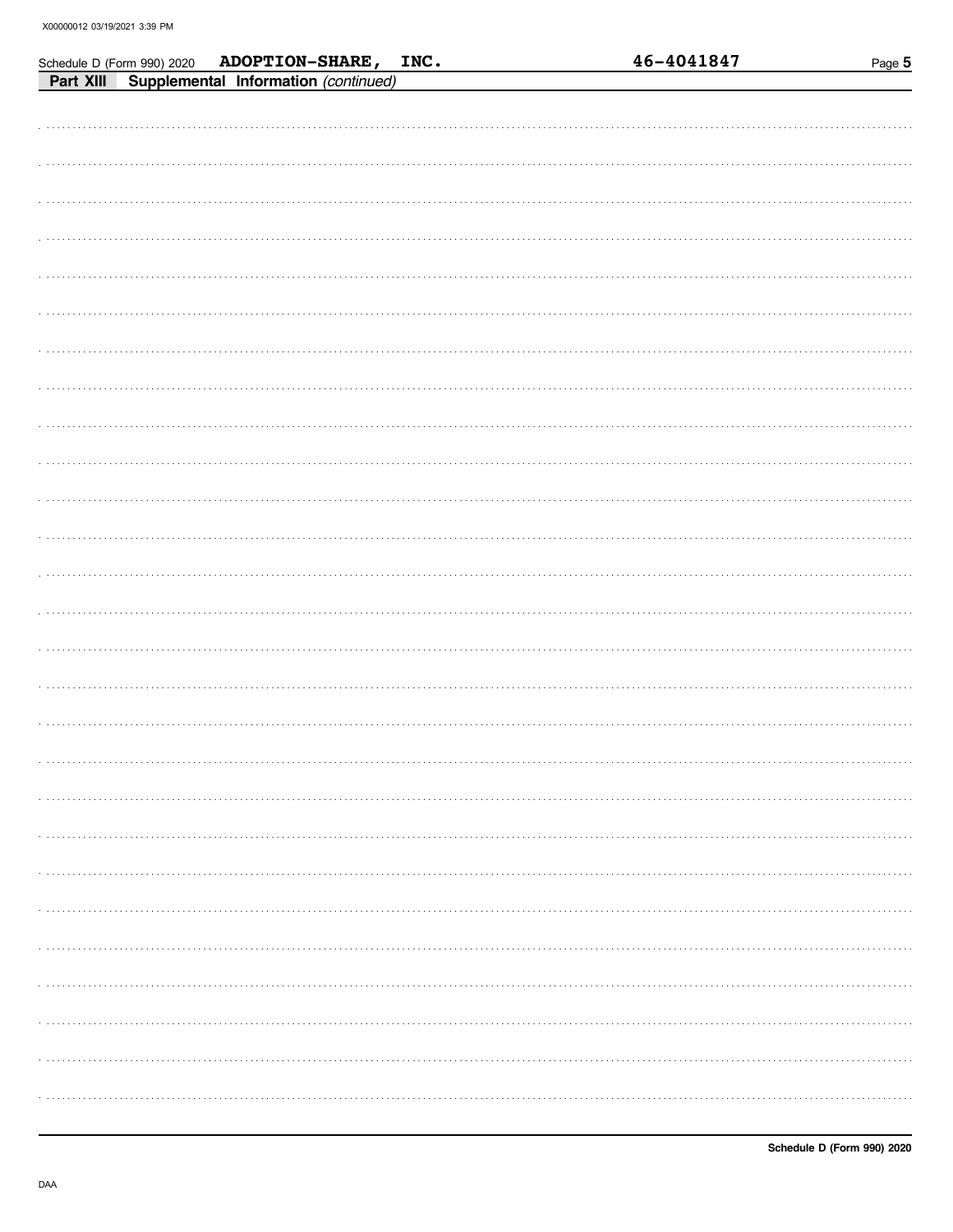| <b>SCHEDULE O</b><br>(Form 990 or 990-EZ)              | Supplemental Information to Form 990 or 990-EZ<br>Complete to provide information for responses to specific questions on<br>Form 990 or 990-EZ or to provide any additional information. |                                                                                        |            |                                |  |  |
|--------------------------------------------------------|------------------------------------------------------------------------------------------------------------------------------------------------------------------------------------------|----------------------------------------------------------------------------------------|------------|--------------------------------|--|--|
| Department of the Treasury<br>Internal Revenue Service |                                                                                                                                                                                          | Attach to Form 990 or 990-EZ.<br>Go to www.irs.gov/Form990 for the latest information. |            | Open to Public<br>Inspection   |  |  |
| Name of the organization                               | <b>ADOPTION-SHARE,</b><br>INC.                                                                                                                                                           |                                                                                        | 46-4041847 | Employer identification number |  |  |
|                                                        |                                                                                                                                                                                          | Form 990, Part VI, Line 2 - Related Party Information Among Officers                   |            |                                |  |  |
|                                                        |                                                                                                                                                                                          |                                                                                        |            |                                |  |  |
| <b>ANTHEA RAMIREZ</b>                                  |                                                                                                                                                                                          | <b>LORIN SHOLANDER</b>                                                                 |            |                                |  |  |
| <b>CHAIRMAN/CEO</b>                                    |                                                                                                                                                                                          | <b>COO</b>                                                                             |            |                                |  |  |
| <b>SISTER IN LAW</b>                                   |                                                                                                                                                                                          |                                                                                        |            |                                |  |  |
|                                                        |                                                                                                                                                                                          | Form 990, Part VI, Line 11b - Organization's Process to Review Form 990                |            |                                |  |  |
|                                                        |                                                                                                                                                                                          | A DRAFT COPY OF FORM 990 IS E-MAILED TO EACH BOARD MEMBER FOR REVIEW PRIOR             |            |                                |  |  |
| TO FILING.                                             |                                                                                                                                                                                          |                                                                                        |            |                                |  |  |
|                                                        |                                                                                                                                                                                          |                                                                                        |            |                                |  |  |
|                                                        |                                                                                                                                                                                          | Form 990, Part VI, Line 12c - Enforcement of Conflicts Policy                          |            |                                |  |  |
|                                                        |                                                                                                                                                                                          | AT THE BEGINNING OF EACH YEAR, EACH BOARD MEMBER REVIEWS THE ORGANIZATION'S            |            |                                |  |  |
| <b>CONFLICT OF</b>                                     |                                                                                                                                                                                          | INTEREST POLICY AND SIGNS A FORM INDICATING THEIR                                      |            |                                |  |  |
|                                                        |                                                                                                                                                                                          | RECEIPT OF THE POLICY AND UNDERSTANDING OF THE POLICY.                                 |            |                                |  |  |
|                                                        |                                                                                                                                                                                          |                                                                                        |            |                                |  |  |
|                                                        |                                                                                                                                                                                          | Form 990, Part VI, Line 15a - Compensation Process for Top Official                    |            |                                |  |  |
|                                                        |                                                                                                                                                                                          | COMPENSATION OF TOP MANAGEMENT WAS REVIEWED AND APPROVED BY THE BOARD                  |            |                                |  |  |
|                                                        |                                                                                                                                                                                          | USING COMPARABLE MARKET DATA ANNUALLY AND AS NEEDED THROUGHOUT THE YEAR.               |            |                                |  |  |
|                                                        |                                                                                                                                                                                          |                                                                                        |            |                                |  |  |
|                                                        |                                                                                                                                                                                          | Form 990, Part VI, Line 15b - Compensation Process for Officers                        |            |                                |  |  |
|                                                        |                                                                                                                                                                                          | COMPENSATION OF KEY EMPLOYEES WAS REVIEWED AND APPROVED BY THE BOARD                   |            |                                |  |  |
|                                                        |                                                                                                                                                                                          | USING COMPARABLE MARKET DATA ANNUALLY AND AS NEEDED THROUGHOUT THE YEAR.               |            |                                |  |  |
|                                                        |                                                                                                                                                                                          |                                                                                        |            |                                |  |  |
|                                                        |                                                                                                                                                                                          | Form 990, Part VI, Line 19 - Governing Documents Disclosure Explanation                |            |                                |  |  |
|                                                        |                                                                                                                                                                                          | GOVERNING DOCUMENTS, POLICIES, AND FINANCIAL STATEMENTS ARE AVAILABLE UPON             |            |                                |  |  |
|                                                        |                                                                                                                                                                                          | REQUEST VIA THE ORGANIZATION'S WEBSITE USING THE CONNECT LINK.                         |            |                                |  |  |
|                                                        |                                                                                                                                                                                          |                                                                                        |            |                                |  |  |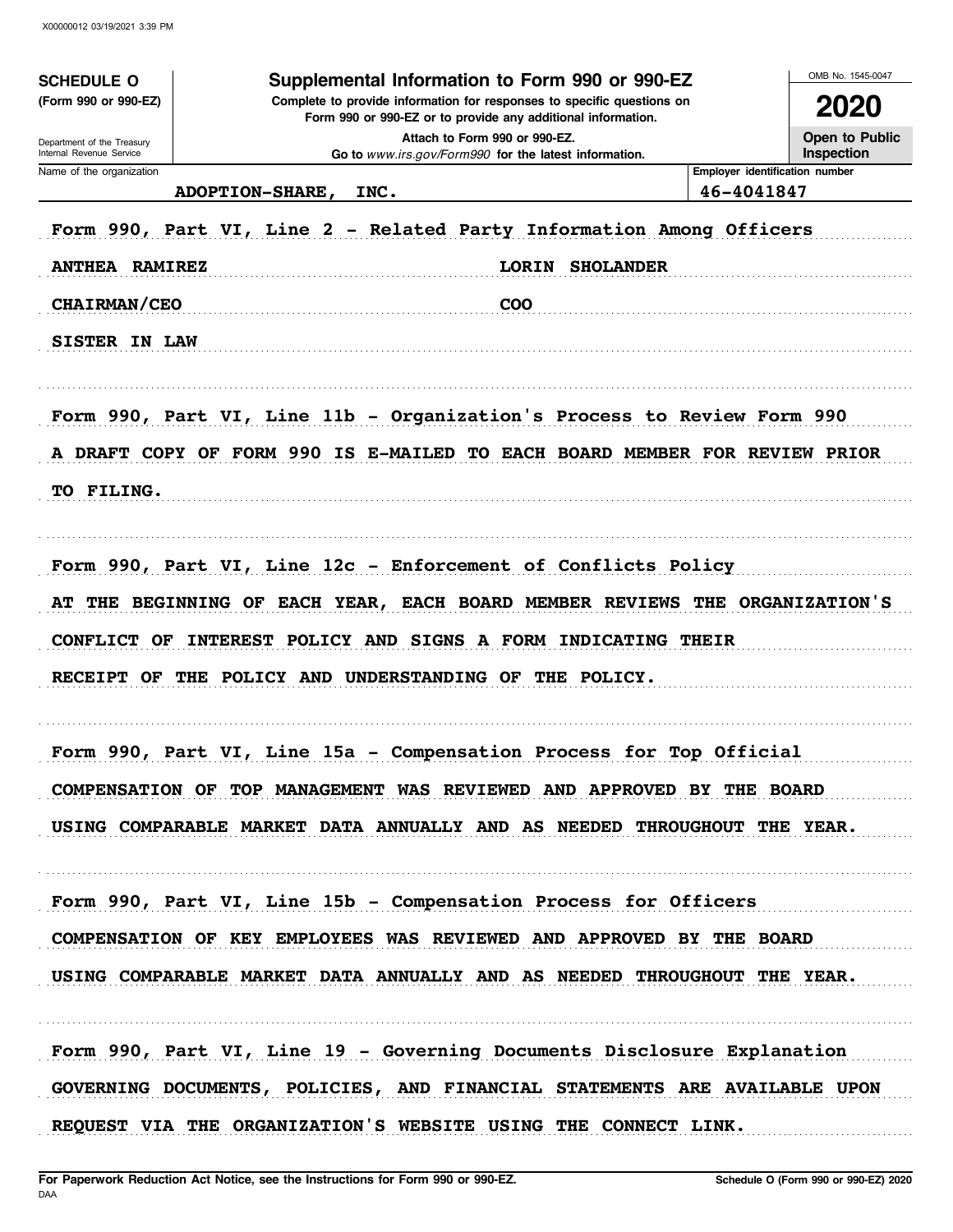| Schedule O (Form 990 or 990-EZ) 2020<br>Name of the organization |                  |    |               | Employer identification number | Page 2      |  |  |
|------------------------------------------------------------------|------------------|----|---------------|--------------------------------|-------------|--|--|
| <b>ADOPTION-SHARE,</b>                                           | INC.             |    |               | 46-4041847                     |             |  |  |
|                                                                  |                  |    |               |                                |             |  |  |
|                                                                  |                  |    |               |                                |             |  |  |
| Form 990, Part IX, Line 11g - Other Fees for Services            |                  |    |               |                                |             |  |  |
| Description                                                      |                  |    |               |                                |             |  |  |
|                                                                  |                  |    |               |                                |             |  |  |
|                                                                  | Tot/Prog Service |    | Mgt & General |                                | Fundraising |  |  |
| IT DEVELOPMENT, R&D SCIENCE                                      |                  |    |               |                                |             |  |  |
| \$                                                               | 182,048          | \$ | $\mathbf 0$   | \$                             | $\mathbf 0$ |  |  |
|                                                                  |                  |    |               |                                |             |  |  |
|                                                                  |                  |    |               |                                |             |  |  |
|                                                                  |                  |    |               |                                |             |  |  |
|                                                                  |                  |    |               |                                |             |  |  |
|                                                                  |                  |    |               |                                |             |  |  |
|                                                                  |                  |    |               |                                |             |  |  |
|                                                                  |                  |    |               |                                |             |  |  |
|                                                                  |                  |    |               |                                |             |  |  |
|                                                                  |                  |    |               |                                |             |  |  |
|                                                                  |                  |    |               |                                |             |  |  |
|                                                                  |                  |    |               |                                |             |  |  |
|                                                                  |                  |    |               |                                |             |  |  |
|                                                                  |                  |    |               |                                |             |  |  |
|                                                                  |                  |    |               |                                |             |  |  |
|                                                                  |                  |    |               |                                |             |  |  |
|                                                                  |                  |    |               |                                |             |  |  |
|                                                                  |                  |    |               |                                |             |  |  |
|                                                                  |                  |    |               |                                |             |  |  |
|                                                                  |                  |    |               |                                |             |  |  |
|                                                                  |                  |    |               |                                |             |  |  |
|                                                                  |                  |    |               |                                |             |  |  |
|                                                                  |                  |    |               |                                |             |  |  |
|                                                                  |                  |    |               |                                |             |  |  |
|                                                                  |                  |    |               |                                |             |  |  |
|                                                                  |                  |    |               |                                |             |  |  |
|                                                                  |                  |    |               |                                |             |  |  |
|                                                                  |                  |    |               |                                |             |  |  |
|                                                                  |                  |    |               |                                |             |  |  |
|                                                                  |                  |    |               |                                |             |  |  |

| Page |  |  |  |  |
|------|--|--|--|--|
|------|--|--|--|--|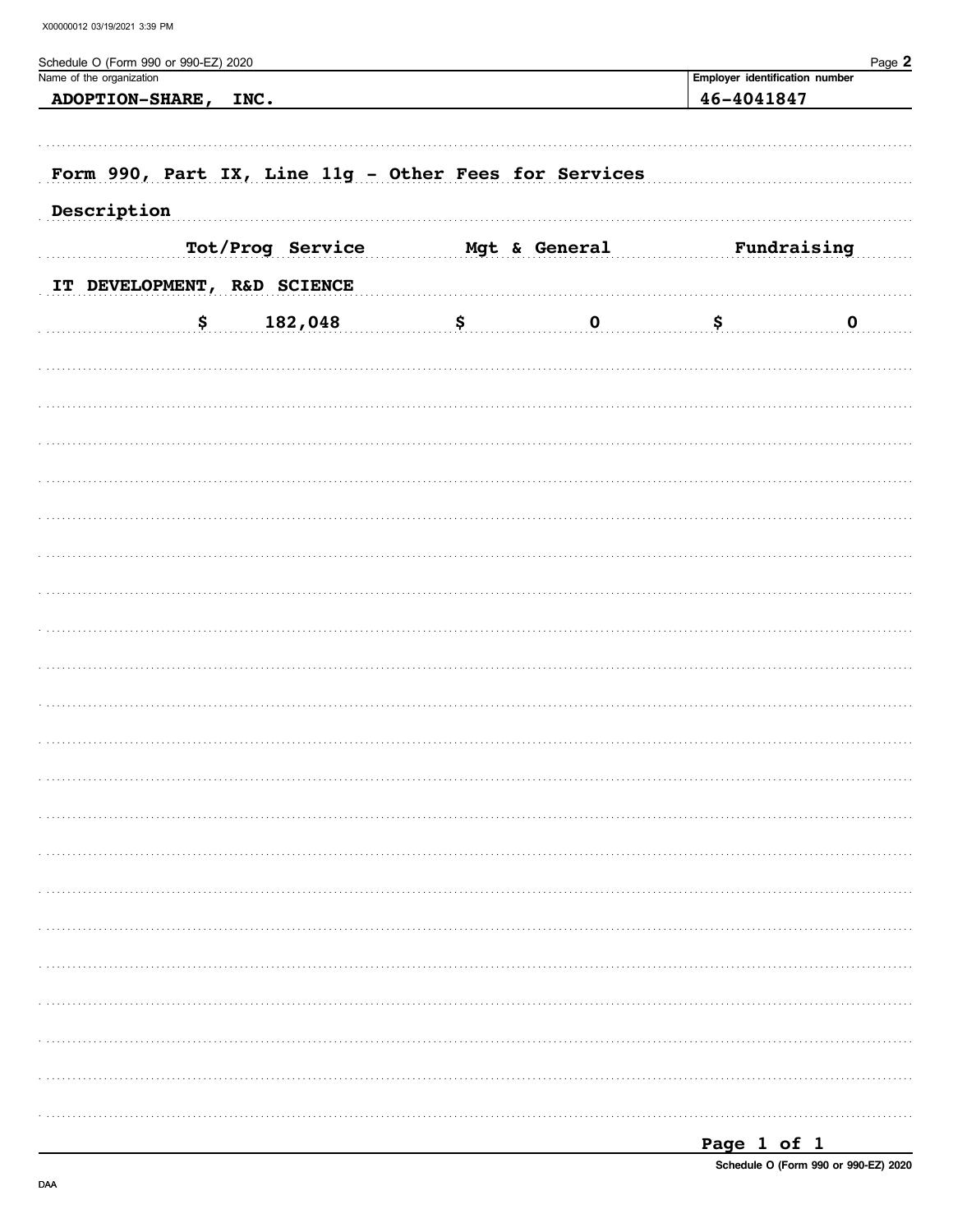| Form 4562<br>(Including Information on Listed Property)<br>2020<br>Attach to your tax return.<br>Department of the Treasury<br>Attachment<br>Go to www.irs.gov/Form4562 for instructions and the latest information.<br>179<br>(99)<br>Internal Revenue Service<br>Sequence No.<br>Identifying number<br>Name(s) shown on return<br>46-4041847<br>ADOPTION-SHARE, INC.<br>Business or activity to which this form relates<br>Indirect Depreciation<br>Election To Expense Certain Property Under Section 179<br>Part I<br>Note: If you have any listed property, complete Part V before you complete Part I.<br>1,040,000<br>$\mathbf{1}$<br>Maximum amount (see instructions)<br>1<br>$\mathbf{2}$<br>2<br>2,590,000<br>3<br>3<br>$\overline{\mathbf{4}}$<br>4<br>5<br>Dollar limitation for tax year. Subtract line 4 from line 1. If zero or less, enter -0-. If married filing separately, see instructions<br>5<br>6<br>(a) Description of property<br>(b) Cost (business use only)<br>(c) Elected cost<br>$\overline{7}$<br>7<br>8<br>8<br>9<br>9<br>10<br>10<br>11<br>Business income limitation. Enter the smaller of business income (not less than zero) or line 5. See instructions<br>11<br>12<br>Section 179 expense deduction. Add lines 9 and 10, but don't enter more than line 11<br>12<br>Carryover of disallowed deduction to 2021. Add lines 9 and 10, less line 12<br>13<br>13<br>Note: Don't use Part II or Part III below for listed property. Instead, use Part V.<br>Special Depreciation Allowance and Other Depreciation (Don't include listed property. See instructions.)<br>Part II<br>Special depreciation allowance for qualified property (other than listed property) placed in service<br>14<br>during the tax year. See instructions entitled and contain an according to the tax year. See instructions<br>14<br>15<br>15<br>685<br>16<br>16<br>MACRS Depreciation (Don't include listed property. See instructions.)<br>Part III<br><b>Section A</b><br>$\mathbf 0$<br>17<br>MACRS deductions for assets placed in service in tax years beginning before 2020 [11] MACRS deductions for assets placed in service in tax years beginning before 2020<br>17<br>18<br>If you are electing to group any assets placed in service during the tax year into one or more general asset accounts, check here<br>Section B-Assets Placed in Service During 2020 Tax Year Using the General Depreciation System<br>(b) Month and year (c) Basis for depreciation $\left  \begin{array}{c} \text{(d)} \text{ Recovery} \end{array} \right $<br>(d) Recovery<br>(a) Classification of property<br>(e) Convention<br>(f) Method<br>placed in<br>(business/investment use<br>(g) Depreciation deduction<br>period<br>service<br>only-see instructions)<br>19a<br>3-year property<br>b<br>5-year property<br>7-year property<br>c<br>10-year property<br>d<br>15-year property<br>е<br>20-year property<br>f<br>g 25-year property<br>S/L<br>25 yrs.<br>S/L<br>27.5 yrs.<br>МM<br><b>h</b> Residential rental<br>property<br>S/L<br>27.5 yrs.<br>МM<br>S/L<br>МM<br><i>i</i> Nonresidential real<br>39 yrs.<br>property<br>MM<br>S/L<br>Section C-Assets Placed in Service During 2020 Tax Year Using the Alternative Depreciation System<br>Class life<br>S/L<br>20a<br>S/L<br>12-year<br>b<br>12 yrs.<br>$c30-year$<br>S/L<br>MМ<br>30 yrs.<br>$d$ 40-year<br>S/L<br>MМ<br>40 yrs.<br>Part IV<br><b>Summary</b> (See instructions.)<br>21<br>21<br>Listed property. Enter amount from line 28<br>Total. Add amounts from line 12, lines 14 through 17, lines 19 and 20 in column (g), and line 21. Enter<br>22<br>685<br>22<br>For assets shown above and placed in service during the current year, enter the<br>23<br>23<br>For Paperwork Reduction Act Notice, see separate instructions.<br>There are no amounts for Page 2<br>DAA |  | <b>Depreciation and Amortization</b> |  | OMB No. 1545-0172 |
|-----------------------------------------------------------------------------------------------------------------------------------------------------------------------------------------------------------------------------------------------------------------------------------------------------------------------------------------------------------------------------------------------------------------------------------------------------------------------------------------------------------------------------------------------------------------------------------------------------------------------------------------------------------------------------------------------------------------------------------------------------------------------------------------------------------------------------------------------------------------------------------------------------------------------------------------------------------------------------------------------------------------------------------------------------------------------------------------------------------------------------------------------------------------------------------------------------------------------------------------------------------------------------------------------------------------------------------------------------------------------------------------------------------------------------------------------------------------------------------------------------------------------------------------------------------------------------------------------------------------------------------------------------------------------------------------------------------------------------------------------------------------------------------------------------------------------------------------------------------------------------------------------------------------------------------------------------------------------------------------------------------------------------------------------------------------------------------------------------------------------------------------------------------------------------------------------------------------------------------------------------------------------------------------------------------------------------------------------------------------------------------------------------------------------------------------------------------------------------------------------------------------------------------------------------------------------------------------------------------------------------------------------------------------------------------------------------------------------------------------------------------------------------------------------------------------------------------------------------------------------------------------------------------------------------------------------------------------------------------------------------------------------------------------------------------------------------------------------------------------------------------------------------------------------------------------------------------------------------------------------------------------------------------------------------------------------------------------------------------------------------------------------------------------------------------------------------------------------------------------------------------------------------------------------------------------------------------------------------------------------------------------------------------------------------------------------------------------------------------------------------------------------------------------------------------------------------------------------------------------|--|--------------------------------------|--|-------------------|
|                                                                                                                                                                                                                                                                                                                                                                                                                                                                                                                                                                                                                                                                                                                                                                                                                                                                                                                                                                                                                                                                                                                                                                                                                                                                                                                                                                                                                                                                                                                                                                                                                                                                                                                                                                                                                                                                                                                                                                                                                                                                                                                                                                                                                                                                                                                                                                                                                                                                                                                                                                                                                                                                                                                                                                                                                                                                                                                                                                                                                                                                                                                                                                                                                                                                                                                                                                                                                                                                                                                                                                                                                                                                                                                                                                                                                                                                 |  |                                      |  |                   |
|                                                                                                                                                                                                                                                                                                                                                                                                                                                                                                                                                                                                                                                                                                                                                                                                                                                                                                                                                                                                                                                                                                                                                                                                                                                                                                                                                                                                                                                                                                                                                                                                                                                                                                                                                                                                                                                                                                                                                                                                                                                                                                                                                                                                                                                                                                                                                                                                                                                                                                                                                                                                                                                                                                                                                                                                                                                                                                                                                                                                                                                                                                                                                                                                                                                                                                                                                                                                                                                                                                                                                                                                                                                                                                                                                                                                                                                                 |  |                                      |  |                   |
|                                                                                                                                                                                                                                                                                                                                                                                                                                                                                                                                                                                                                                                                                                                                                                                                                                                                                                                                                                                                                                                                                                                                                                                                                                                                                                                                                                                                                                                                                                                                                                                                                                                                                                                                                                                                                                                                                                                                                                                                                                                                                                                                                                                                                                                                                                                                                                                                                                                                                                                                                                                                                                                                                                                                                                                                                                                                                                                                                                                                                                                                                                                                                                                                                                                                                                                                                                                                                                                                                                                                                                                                                                                                                                                                                                                                                                                                 |  |                                      |  |                   |
|                                                                                                                                                                                                                                                                                                                                                                                                                                                                                                                                                                                                                                                                                                                                                                                                                                                                                                                                                                                                                                                                                                                                                                                                                                                                                                                                                                                                                                                                                                                                                                                                                                                                                                                                                                                                                                                                                                                                                                                                                                                                                                                                                                                                                                                                                                                                                                                                                                                                                                                                                                                                                                                                                                                                                                                                                                                                                                                                                                                                                                                                                                                                                                                                                                                                                                                                                                                                                                                                                                                                                                                                                                                                                                                                                                                                                                                                 |  |                                      |  |                   |
|                                                                                                                                                                                                                                                                                                                                                                                                                                                                                                                                                                                                                                                                                                                                                                                                                                                                                                                                                                                                                                                                                                                                                                                                                                                                                                                                                                                                                                                                                                                                                                                                                                                                                                                                                                                                                                                                                                                                                                                                                                                                                                                                                                                                                                                                                                                                                                                                                                                                                                                                                                                                                                                                                                                                                                                                                                                                                                                                                                                                                                                                                                                                                                                                                                                                                                                                                                                                                                                                                                                                                                                                                                                                                                                                                                                                                                                                 |  |                                      |  |                   |
|                                                                                                                                                                                                                                                                                                                                                                                                                                                                                                                                                                                                                                                                                                                                                                                                                                                                                                                                                                                                                                                                                                                                                                                                                                                                                                                                                                                                                                                                                                                                                                                                                                                                                                                                                                                                                                                                                                                                                                                                                                                                                                                                                                                                                                                                                                                                                                                                                                                                                                                                                                                                                                                                                                                                                                                                                                                                                                                                                                                                                                                                                                                                                                                                                                                                                                                                                                                                                                                                                                                                                                                                                                                                                                                                                                                                                                                                 |  |                                      |  |                   |
|                                                                                                                                                                                                                                                                                                                                                                                                                                                                                                                                                                                                                                                                                                                                                                                                                                                                                                                                                                                                                                                                                                                                                                                                                                                                                                                                                                                                                                                                                                                                                                                                                                                                                                                                                                                                                                                                                                                                                                                                                                                                                                                                                                                                                                                                                                                                                                                                                                                                                                                                                                                                                                                                                                                                                                                                                                                                                                                                                                                                                                                                                                                                                                                                                                                                                                                                                                                                                                                                                                                                                                                                                                                                                                                                                                                                                                                                 |  |                                      |  |                   |
|                                                                                                                                                                                                                                                                                                                                                                                                                                                                                                                                                                                                                                                                                                                                                                                                                                                                                                                                                                                                                                                                                                                                                                                                                                                                                                                                                                                                                                                                                                                                                                                                                                                                                                                                                                                                                                                                                                                                                                                                                                                                                                                                                                                                                                                                                                                                                                                                                                                                                                                                                                                                                                                                                                                                                                                                                                                                                                                                                                                                                                                                                                                                                                                                                                                                                                                                                                                                                                                                                                                                                                                                                                                                                                                                                                                                                                                                 |  |                                      |  |                   |
| Form 4562 (2020)                                                                                                                                                                                                                                                                                                                                                                                                                                                                                                                                                                                                                                                                                                                                                                                                                                                                                                                                                                                                                                                                                                                                                                                                                                                                                                                                                                                                                                                                                                                                                                                                                                                                                                                                                                                                                                                                                                                                                                                                                                                                                                                                                                                                                                                                                                                                                                                                                                                                                                                                                                                                                                                                                                                                                                                                                                                                                                                                                                                                                                                                                                                                                                                                                                                                                                                                                                                                                                                                                                                                                                                                                                                                                                                                                                                                                                                |  |                                      |  |                   |
|                                                                                                                                                                                                                                                                                                                                                                                                                                                                                                                                                                                                                                                                                                                                                                                                                                                                                                                                                                                                                                                                                                                                                                                                                                                                                                                                                                                                                                                                                                                                                                                                                                                                                                                                                                                                                                                                                                                                                                                                                                                                                                                                                                                                                                                                                                                                                                                                                                                                                                                                                                                                                                                                                                                                                                                                                                                                                                                                                                                                                                                                                                                                                                                                                                                                                                                                                                                                                                                                                                                                                                                                                                                                                                                                                                                                                                                                 |  |                                      |  |                   |
|                                                                                                                                                                                                                                                                                                                                                                                                                                                                                                                                                                                                                                                                                                                                                                                                                                                                                                                                                                                                                                                                                                                                                                                                                                                                                                                                                                                                                                                                                                                                                                                                                                                                                                                                                                                                                                                                                                                                                                                                                                                                                                                                                                                                                                                                                                                                                                                                                                                                                                                                                                                                                                                                                                                                                                                                                                                                                                                                                                                                                                                                                                                                                                                                                                                                                                                                                                                                                                                                                                                                                                                                                                                                                                                                                                                                                                                                 |  |                                      |  |                   |
|                                                                                                                                                                                                                                                                                                                                                                                                                                                                                                                                                                                                                                                                                                                                                                                                                                                                                                                                                                                                                                                                                                                                                                                                                                                                                                                                                                                                                                                                                                                                                                                                                                                                                                                                                                                                                                                                                                                                                                                                                                                                                                                                                                                                                                                                                                                                                                                                                                                                                                                                                                                                                                                                                                                                                                                                                                                                                                                                                                                                                                                                                                                                                                                                                                                                                                                                                                                                                                                                                                                                                                                                                                                                                                                                                                                                                                                                 |  |                                      |  |                   |
|                                                                                                                                                                                                                                                                                                                                                                                                                                                                                                                                                                                                                                                                                                                                                                                                                                                                                                                                                                                                                                                                                                                                                                                                                                                                                                                                                                                                                                                                                                                                                                                                                                                                                                                                                                                                                                                                                                                                                                                                                                                                                                                                                                                                                                                                                                                                                                                                                                                                                                                                                                                                                                                                                                                                                                                                                                                                                                                                                                                                                                                                                                                                                                                                                                                                                                                                                                                                                                                                                                                                                                                                                                                                                                                                                                                                                                                                 |  |                                      |  |                   |
|                                                                                                                                                                                                                                                                                                                                                                                                                                                                                                                                                                                                                                                                                                                                                                                                                                                                                                                                                                                                                                                                                                                                                                                                                                                                                                                                                                                                                                                                                                                                                                                                                                                                                                                                                                                                                                                                                                                                                                                                                                                                                                                                                                                                                                                                                                                                                                                                                                                                                                                                                                                                                                                                                                                                                                                                                                                                                                                                                                                                                                                                                                                                                                                                                                                                                                                                                                                                                                                                                                                                                                                                                                                                                                                                                                                                                                                                 |  |                                      |  |                   |
|                                                                                                                                                                                                                                                                                                                                                                                                                                                                                                                                                                                                                                                                                                                                                                                                                                                                                                                                                                                                                                                                                                                                                                                                                                                                                                                                                                                                                                                                                                                                                                                                                                                                                                                                                                                                                                                                                                                                                                                                                                                                                                                                                                                                                                                                                                                                                                                                                                                                                                                                                                                                                                                                                                                                                                                                                                                                                                                                                                                                                                                                                                                                                                                                                                                                                                                                                                                                                                                                                                                                                                                                                                                                                                                                                                                                                                                                 |  |                                      |  |                   |
|                                                                                                                                                                                                                                                                                                                                                                                                                                                                                                                                                                                                                                                                                                                                                                                                                                                                                                                                                                                                                                                                                                                                                                                                                                                                                                                                                                                                                                                                                                                                                                                                                                                                                                                                                                                                                                                                                                                                                                                                                                                                                                                                                                                                                                                                                                                                                                                                                                                                                                                                                                                                                                                                                                                                                                                                                                                                                                                                                                                                                                                                                                                                                                                                                                                                                                                                                                                                                                                                                                                                                                                                                                                                                                                                                                                                                                                                 |  |                                      |  |                   |
|                                                                                                                                                                                                                                                                                                                                                                                                                                                                                                                                                                                                                                                                                                                                                                                                                                                                                                                                                                                                                                                                                                                                                                                                                                                                                                                                                                                                                                                                                                                                                                                                                                                                                                                                                                                                                                                                                                                                                                                                                                                                                                                                                                                                                                                                                                                                                                                                                                                                                                                                                                                                                                                                                                                                                                                                                                                                                                                                                                                                                                                                                                                                                                                                                                                                                                                                                                                                                                                                                                                                                                                                                                                                                                                                                                                                                                                                 |  |                                      |  |                   |
|                                                                                                                                                                                                                                                                                                                                                                                                                                                                                                                                                                                                                                                                                                                                                                                                                                                                                                                                                                                                                                                                                                                                                                                                                                                                                                                                                                                                                                                                                                                                                                                                                                                                                                                                                                                                                                                                                                                                                                                                                                                                                                                                                                                                                                                                                                                                                                                                                                                                                                                                                                                                                                                                                                                                                                                                                                                                                                                                                                                                                                                                                                                                                                                                                                                                                                                                                                                                                                                                                                                                                                                                                                                                                                                                                                                                                                                                 |  |                                      |  |                   |
|                                                                                                                                                                                                                                                                                                                                                                                                                                                                                                                                                                                                                                                                                                                                                                                                                                                                                                                                                                                                                                                                                                                                                                                                                                                                                                                                                                                                                                                                                                                                                                                                                                                                                                                                                                                                                                                                                                                                                                                                                                                                                                                                                                                                                                                                                                                                                                                                                                                                                                                                                                                                                                                                                                                                                                                                                                                                                                                                                                                                                                                                                                                                                                                                                                                                                                                                                                                                                                                                                                                                                                                                                                                                                                                                                                                                                                                                 |  |                                      |  |                   |
|                                                                                                                                                                                                                                                                                                                                                                                                                                                                                                                                                                                                                                                                                                                                                                                                                                                                                                                                                                                                                                                                                                                                                                                                                                                                                                                                                                                                                                                                                                                                                                                                                                                                                                                                                                                                                                                                                                                                                                                                                                                                                                                                                                                                                                                                                                                                                                                                                                                                                                                                                                                                                                                                                                                                                                                                                                                                                                                                                                                                                                                                                                                                                                                                                                                                                                                                                                                                                                                                                                                                                                                                                                                                                                                                                                                                                                                                 |  |                                      |  |                   |
|                                                                                                                                                                                                                                                                                                                                                                                                                                                                                                                                                                                                                                                                                                                                                                                                                                                                                                                                                                                                                                                                                                                                                                                                                                                                                                                                                                                                                                                                                                                                                                                                                                                                                                                                                                                                                                                                                                                                                                                                                                                                                                                                                                                                                                                                                                                                                                                                                                                                                                                                                                                                                                                                                                                                                                                                                                                                                                                                                                                                                                                                                                                                                                                                                                                                                                                                                                                                                                                                                                                                                                                                                                                                                                                                                                                                                                                                 |  |                                      |  |                   |
|                                                                                                                                                                                                                                                                                                                                                                                                                                                                                                                                                                                                                                                                                                                                                                                                                                                                                                                                                                                                                                                                                                                                                                                                                                                                                                                                                                                                                                                                                                                                                                                                                                                                                                                                                                                                                                                                                                                                                                                                                                                                                                                                                                                                                                                                                                                                                                                                                                                                                                                                                                                                                                                                                                                                                                                                                                                                                                                                                                                                                                                                                                                                                                                                                                                                                                                                                                                                                                                                                                                                                                                                                                                                                                                                                                                                                                                                 |  |                                      |  |                   |
|                                                                                                                                                                                                                                                                                                                                                                                                                                                                                                                                                                                                                                                                                                                                                                                                                                                                                                                                                                                                                                                                                                                                                                                                                                                                                                                                                                                                                                                                                                                                                                                                                                                                                                                                                                                                                                                                                                                                                                                                                                                                                                                                                                                                                                                                                                                                                                                                                                                                                                                                                                                                                                                                                                                                                                                                                                                                                                                                                                                                                                                                                                                                                                                                                                                                                                                                                                                                                                                                                                                                                                                                                                                                                                                                                                                                                                                                 |  |                                      |  |                   |
|                                                                                                                                                                                                                                                                                                                                                                                                                                                                                                                                                                                                                                                                                                                                                                                                                                                                                                                                                                                                                                                                                                                                                                                                                                                                                                                                                                                                                                                                                                                                                                                                                                                                                                                                                                                                                                                                                                                                                                                                                                                                                                                                                                                                                                                                                                                                                                                                                                                                                                                                                                                                                                                                                                                                                                                                                                                                                                                                                                                                                                                                                                                                                                                                                                                                                                                                                                                                                                                                                                                                                                                                                                                                                                                                                                                                                                                                 |  |                                      |  |                   |
|                                                                                                                                                                                                                                                                                                                                                                                                                                                                                                                                                                                                                                                                                                                                                                                                                                                                                                                                                                                                                                                                                                                                                                                                                                                                                                                                                                                                                                                                                                                                                                                                                                                                                                                                                                                                                                                                                                                                                                                                                                                                                                                                                                                                                                                                                                                                                                                                                                                                                                                                                                                                                                                                                                                                                                                                                                                                                                                                                                                                                                                                                                                                                                                                                                                                                                                                                                                                                                                                                                                                                                                                                                                                                                                                                                                                                                                                 |  |                                      |  |                   |
|                                                                                                                                                                                                                                                                                                                                                                                                                                                                                                                                                                                                                                                                                                                                                                                                                                                                                                                                                                                                                                                                                                                                                                                                                                                                                                                                                                                                                                                                                                                                                                                                                                                                                                                                                                                                                                                                                                                                                                                                                                                                                                                                                                                                                                                                                                                                                                                                                                                                                                                                                                                                                                                                                                                                                                                                                                                                                                                                                                                                                                                                                                                                                                                                                                                                                                                                                                                                                                                                                                                                                                                                                                                                                                                                                                                                                                                                 |  |                                      |  |                   |
|                                                                                                                                                                                                                                                                                                                                                                                                                                                                                                                                                                                                                                                                                                                                                                                                                                                                                                                                                                                                                                                                                                                                                                                                                                                                                                                                                                                                                                                                                                                                                                                                                                                                                                                                                                                                                                                                                                                                                                                                                                                                                                                                                                                                                                                                                                                                                                                                                                                                                                                                                                                                                                                                                                                                                                                                                                                                                                                                                                                                                                                                                                                                                                                                                                                                                                                                                                                                                                                                                                                                                                                                                                                                                                                                                                                                                                                                 |  |                                      |  |                   |
|                                                                                                                                                                                                                                                                                                                                                                                                                                                                                                                                                                                                                                                                                                                                                                                                                                                                                                                                                                                                                                                                                                                                                                                                                                                                                                                                                                                                                                                                                                                                                                                                                                                                                                                                                                                                                                                                                                                                                                                                                                                                                                                                                                                                                                                                                                                                                                                                                                                                                                                                                                                                                                                                                                                                                                                                                                                                                                                                                                                                                                                                                                                                                                                                                                                                                                                                                                                                                                                                                                                                                                                                                                                                                                                                                                                                                                                                 |  |                                      |  |                   |
|                                                                                                                                                                                                                                                                                                                                                                                                                                                                                                                                                                                                                                                                                                                                                                                                                                                                                                                                                                                                                                                                                                                                                                                                                                                                                                                                                                                                                                                                                                                                                                                                                                                                                                                                                                                                                                                                                                                                                                                                                                                                                                                                                                                                                                                                                                                                                                                                                                                                                                                                                                                                                                                                                                                                                                                                                                                                                                                                                                                                                                                                                                                                                                                                                                                                                                                                                                                                                                                                                                                                                                                                                                                                                                                                                                                                                                                                 |  |                                      |  |                   |
|                                                                                                                                                                                                                                                                                                                                                                                                                                                                                                                                                                                                                                                                                                                                                                                                                                                                                                                                                                                                                                                                                                                                                                                                                                                                                                                                                                                                                                                                                                                                                                                                                                                                                                                                                                                                                                                                                                                                                                                                                                                                                                                                                                                                                                                                                                                                                                                                                                                                                                                                                                                                                                                                                                                                                                                                                                                                                                                                                                                                                                                                                                                                                                                                                                                                                                                                                                                                                                                                                                                                                                                                                                                                                                                                                                                                                                                                 |  |                                      |  |                   |
|                                                                                                                                                                                                                                                                                                                                                                                                                                                                                                                                                                                                                                                                                                                                                                                                                                                                                                                                                                                                                                                                                                                                                                                                                                                                                                                                                                                                                                                                                                                                                                                                                                                                                                                                                                                                                                                                                                                                                                                                                                                                                                                                                                                                                                                                                                                                                                                                                                                                                                                                                                                                                                                                                                                                                                                                                                                                                                                                                                                                                                                                                                                                                                                                                                                                                                                                                                                                                                                                                                                                                                                                                                                                                                                                                                                                                                                                 |  |                                      |  |                   |
|                                                                                                                                                                                                                                                                                                                                                                                                                                                                                                                                                                                                                                                                                                                                                                                                                                                                                                                                                                                                                                                                                                                                                                                                                                                                                                                                                                                                                                                                                                                                                                                                                                                                                                                                                                                                                                                                                                                                                                                                                                                                                                                                                                                                                                                                                                                                                                                                                                                                                                                                                                                                                                                                                                                                                                                                                                                                                                                                                                                                                                                                                                                                                                                                                                                                                                                                                                                                                                                                                                                                                                                                                                                                                                                                                                                                                                                                 |  |                                      |  |                   |
|                                                                                                                                                                                                                                                                                                                                                                                                                                                                                                                                                                                                                                                                                                                                                                                                                                                                                                                                                                                                                                                                                                                                                                                                                                                                                                                                                                                                                                                                                                                                                                                                                                                                                                                                                                                                                                                                                                                                                                                                                                                                                                                                                                                                                                                                                                                                                                                                                                                                                                                                                                                                                                                                                                                                                                                                                                                                                                                                                                                                                                                                                                                                                                                                                                                                                                                                                                                                                                                                                                                                                                                                                                                                                                                                                                                                                                                                 |  |                                      |  |                   |
|                                                                                                                                                                                                                                                                                                                                                                                                                                                                                                                                                                                                                                                                                                                                                                                                                                                                                                                                                                                                                                                                                                                                                                                                                                                                                                                                                                                                                                                                                                                                                                                                                                                                                                                                                                                                                                                                                                                                                                                                                                                                                                                                                                                                                                                                                                                                                                                                                                                                                                                                                                                                                                                                                                                                                                                                                                                                                                                                                                                                                                                                                                                                                                                                                                                                                                                                                                                                                                                                                                                                                                                                                                                                                                                                                                                                                                                                 |  |                                      |  |                   |
|                                                                                                                                                                                                                                                                                                                                                                                                                                                                                                                                                                                                                                                                                                                                                                                                                                                                                                                                                                                                                                                                                                                                                                                                                                                                                                                                                                                                                                                                                                                                                                                                                                                                                                                                                                                                                                                                                                                                                                                                                                                                                                                                                                                                                                                                                                                                                                                                                                                                                                                                                                                                                                                                                                                                                                                                                                                                                                                                                                                                                                                                                                                                                                                                                                                                                                                                                                                                                                                                                                                                                                                                                                                                                                                                                                                                                                                                 |  |                                      |  |                   |
|                                                                                                                                                                                                                                                                                                                                                                                                                                                                                                                                                                                                                                                                                                                                                                                                                                                                                                                                                                                                                                                                                                                                                                                                                                                                                                                                                                                                                                                                                                                                                                                                                                                                                                                                                                                                                                                                                                                                                                                                                                                                                                                                                                                                                                                                                                                                                                                                                                                                                                                                                                                                                                                                                                                                                                                                                                                                                                                                                                                                                                                                                                                                                                                                                                                                                                                                                                                                                                                                                                                                                                                                                                                                                                                                                                                                                                                                 |  |                                      |  |                   |
|                                                                                                                                                                                                                                                                                                                                                                                                                                                                                                                                                                                                                                                                                                                                                                                                                                                                                                                                                                                                                                                                                                                                                                                                                                                                                                                                                                                                                                                                                                                                                                                                                                                                                                                                                                                                                                                                                                                                                                                                                                                                                                                                                                                                                                                                                                                                                                                                                                                                                                                                                                                                                                                                                                                                                                                                                                                                                                                                                                                                                                                                                                                                                                                                                                                                                                                                                                                                                                                                                                                                                                                                                                                                                                                                                                                                                                                                 |  |                                      |  |                   |
|                                                                                                                                                                                                                                                                                                                                                                                                                                                                                                                                                                                                                                                                                                                                                                                                                                                                                                                                                                                                                                                                                                                                                                                                                                                                                                                                                                                                                                                                                                                                                                                                                                                                                                                                                                                                                                                                                                                                                                                                                                                                                                                                                                                                                                                                                                                                                                                                                                                                                                                                                                                                                                                                                                                                                                                                                                                                                                                                                                                                                                                                                                                                                                                                                                                                                                                                                                                                                                                                                                                                                                                                                                                                                                                                                                                                                                                                 |  |                                      |  |                   |
|                                                                                                                                                                                                                                                                                                                                                                                                                                                                                                                                                                                                                                                                                                                                                                                                                                                                                                                                                                                                                                                                                                                                                                                                                                                                                                                                                                                                                                                                                                                                                                                                                                                                                                                                                                                                                                                                                                                                                                                                                                                                                                                                                                                                                                                                                                                                                                                                                                                                                                                                                                                                                                                                                                                                                                                                                                                                                                                                                                                                                                                                                                                                                                                                                                                                                                                                                                                                                                                                                                                                                                                                                                                                                                                                                                                                                                                                 |  |                                      |  |                   |
|                                                                                                                                                                                                                                                                                                                                                                                                                                                                                                                                                                                                                                                                                                                                                                                                                                                                                                                                                                                                                                                                                                                                                                                                                                                                                                                                                                                                                                                                                                                                                                                                                                                                                                                                                                                                                                                                                                                                                                                                                                                                                                                                                                                                                                                                                                                                                                                                                                                                                                                                                                                                                                                                                                                                                                                                                                                                                                                                                                                                                                                                                                                                                                                                                                                                                                                                                                                                                                                                                                                                                                                                                                                                                                                                                                                                                                                                 |  |                                      |  |                   |
|                                                                                                                                                                                                                                                                                                                                                                                                                                                                                                                                                                                                                                                                                                                                                                                                                                                                                                                                                                                                                                                                                                                                                                                                                                                                                                                                                                                                                                                                                                                                                                                                                                                                                                                                                                                                                                                                                                                                                                                                                                                                                                                                                                                                                                                                                                                                                                                                                                                                                                                                                                                                                                                                                                                                                                                                                                                                                                                                                                                                                                                                                                                                                                                                                                                                                                                                                                                                                                                                                                                                                                                                                                                                                                                                                                                                                                                                 |  |                                      |  |                   |
|                                                                                                                                                                                                                                                                                                                                                                                                                                                                                                                                                                                                                                                                                                                                                                                                                                                                                                                                                                                                                                                                                                                                                                                                                                                                                                                                                                                                                                                                                                                                                                                                                                                                                                                                                                                                                                                                                                                                                                                                                                                                                                                                                                                                                                                                                                                                                                                                                                                                                                                                                                                                                                                                                                                                                                                                                                                                                                                                                                                                                                                                                                                                                                                                                                                                                                                                                                                                                                                                                                                                                                                                                                                                                                                                                                                                                                                                 |  |                                      |  |                   |
|                                                                                                                                                                                                                                                                                                                                                                                                                                                                                                                                                                                                                                                                                                                                                                                                                                                                                                                                                                                                                                                                                                                                                                                                                                                                                                                                                                                                                                                                                                                                                                                                                                                                                                                                                                                                                                                                                                                                                                                                                                                                                                                                                                                                                                                                                                                                                                                                                                                                                                                                                                                                                                                                                                                                                                                                                                                                                                                                                                                                                                                                                                                                                                                                                                                                                                                                                                                                                                                                                                                                                                                                                                                                                                                                                                                                                                                                 |  |                                      |  |                   |
|                                                                                                                                                                                                                                                                                                                                                                                                                                                                                                                                                                                                                                                                                                                                                                                                                                                                                                                                                                                                                                                                                                                                                                                                                                                                                                                                                                                                                                                                                                                                                                                                                                                                                                                                                                                                                                                                                                                                                                                                                                                                                                                                                                                                                                                                                                                                                                                                                                                                                                                                                                                                                                                                                                                                                                                                                                                                                                                                                                                                                                                                                                                                                                                                                                                                                                                                                                                                                                                                                                                                                                                                                                                                                                                                                                                                                                                                 |  |                                      |  |                   |
|                                                                                                                                                                                                                                                                                                                                                                                                                                                                                                                                                                                                                                                                                                                                                                                                                                                                                                                                                                                                                                                                                                                                                                                                                                                                                                                                                                                                                                                                                                                                                                                                                                                                                                                                                                                                                                                                                                                                                                                                                                                                                                                                                                                                                                                                                                                                                                                                                                                                                                                                                                                                                                                                                                                                                                                                                                                                                                                                                                                                                                                                                                                                                                                                                                                                                                                                                                                                                                                                                                                                                                                                                                                                                                                                                                                                                                                                 |  |                                      |  |                   |
|                                                                                                                                                                                                                                                                                                                                                                                                                                                                                                                                                                                                                                                                                                                                                                                                                                                                                                                                                                                                                                                                                                                                                                                                                                                                                                                                                                                                                                                                                                                                                                                                                                                                                                                                                                                                                                                                                                                                                                                                                                                                                                                                                                                                                                                                                                                                                                                                                                                                                                                                                                                                                                                                                                                                                                                                                                                                                                                                                                                                                                                                                                                                                                                                                                                                                                                                                                                                                                                                                                                                                                                                                                                                                                                                                                                                                                                                 |  |                                      |  |                   |
|                                                                                                                                                                                                                                                                                                                                                                                                                                                                                                                                                                                                                                                                                                                                                                                                                                                                                                                                                                                                                                                                                                                                                                                                                                                                                                                                                                                                                                                                                                                                                                                                                                                                                                                                                                                                                                                                                                                                                                                                                                                                                                                                                                                                                                                                                                                                                                                                                                                                                                                                                                                                                                                                                                                                                                                                                                                                                                                                                                                                                                                                                                                                                                                                                                                                                                                                                                                                                                                                                                                                                                                                                                                                                                                                                                                                                                                                 |  |                                      |  |                   |
|                                                                                                                                                                                                                                                                                                                                                                                                                                                                                                                                                                                                                                                                                                                                                                                                                                                                                                                                                                                                                                                                                                                                                                                                                                                                                                                                                                                                                                                                                                                                                                                                                                                                                                                                                                                                                                                                                                                                                                                                                                                                                                                                                                                                                                                                                                                                                                                                                                                                                                                                                                                                                                                                                                                                                                                                                                                                                                                                                                                                                                                                                                                                                                                                                                                                                                                                                                                                                                                                                                                                                                                                                                                                                                                                                                                                                                                                 |  |                                      |  |                   |
|                                                                                                                                                                                                                                                                                                                                                                                                                                                                                                                                                                                                                                                                                                                                                                                                                                                                                                                                                                                                                                                                                                                                                                                                                                                                                                                                                                                                                                                                                                                                                                                                                                                                                                                                                                                                                                                                                                                                                                                                                                                                                                                                                                                                                                                                                                                                                                                                                                                                                                                                                                                                                                                                                                                                                                                                                                                                                                                                                                                                                                                                                                                                                                                                                                                                                                                                                                                                                                                                                                                                                                                                                                                                                                                                                                                                                                                                 |  |                                      |  |                   |
|                                                                                                                                                                                                                                                                                                                                                                                                                                                                                                                                                                                                                                                                                                                                                                                                                                                                                                                                                                                                                                                                                                                                                                                                                                                                                                                                                                                                                                                                                                                                                                                                                                                                                                                                                                                                                                                                                                                                                                                                                                                                                                                                                                                                                                                                                                                                                                                                                                                                                                                                                                                                                                                                                                                                                                                                                                                                                                                                                                                                                                                                                                                                                                                                                                                                                                                                                                                                                                                                                                                                                                                                                                                                                                                                                                                                                                                                 |  |                                      |  |                   |
|                                                                                                                                                                                                                                                                                                                                                                                                                                                                                                                                                                                                                                                                                                                                                                                                                                                                                                                                                                                                                                                                                                                                                                                                                                                                                                                                                                                                                                                                                                                                                                                                                                                                                                                                                                                                                                                                                                                                                                                                                                                                                                                                                                                                                                                                                                                                                                                                                                                                                                                                                                                                                                                                                                                                                                                                                                                                                                                                                                                                                                                                                                                                                                                                                                                                                                                                                                                                                                                                                                                                                                                                                                                                                                                                                                                                                                                                 |  |                                      |  |                   |
|                                                                                                                                                                                                                                                                                                                                                                                                                                                                                                                                                                                                                                                                                                                                                                                                                                                                                                                                                                                                                                                                                                                                                                                                                                                                                                                                                                                                                                                                                                                                                                                                                                                                                                                                                                                                                                                                                                                                                                                                                                                                                                                                                                                                                                                                                                                                                                                                                                                                                                                                                                                                                                                                                                                                                                                                                                                                                                                                                                                                                                                                                                                                                                                                                                                                                                                                                                                                                                                                                                                                                                                                                                                                                                                                                                                                                                                                 |  |                                      |  |                   |
|                                                                                                                                                                                                                                                                                                                                                                                                                                                                                                                                                                                                                                                                                                                                                                                                                                                                                                                                                                                                                                                                                                                                                                                                                                                                                                                                                                                                                                                                                                                                                                                                                                                                                                                                                                                                                                                                                                                                                                                                                                                                                                                                                                                                                                                                                                                                                                                                                                                                                                                                                                                                                                                                                                                                                                                                                                                                                                                                                                                                                                                                                                                                                                                                                                                                                                                                                                                                                                                                                                                                                                                                                                                                                                                                                                                                                                                                 |  |                                      |  |                   |
|                                                                                                                                                                                                                                                                                                                                                                                                                                                                                                                                                                                                                                                                                                                                                                                                                                                                                                                                                                                                                                                                                                                                                                                                                                                                                                                                                                                                                                                                                                                                                                                                                                                                                                                                                                                                                                                                                                                                                                                                                                                                                                                                                                                                                                                                                                                                                                                                                                                                                                                                                                                                                                                                                                                                                                                                                                                                                                                                                                                                                                                                                                                                                                                                                                                                                                                                                                                                                                                                                                                                                                                                                                                                                                                                                                                                                                                                 |  |                                      |  |                   |
|                                                                                                                                                                                                                                                                                                                                                                                                                                                                                                                                                                                                                                                                                                                                                                                                                                                                                                                                                                                                                                                                                                                                                                                                                                                                                                                                                                                                                                                                                                                                                                                                                                                                                                                                                                                                                                                                                                                                                                                                                                                                                                                                                                                                                                                                                                                                                                                                                                                                                                                                                                                                                                                                                                                                                                                                                                                                                                                                                                                                                                                                                                                                                                                                                                                                                                                                                                                                                                                                                                                                                                                                                                                                                                                                                                                                                                                                 |  |                                      |  |                   |
|                                                                                                                                                                                                                                                                                                                                                                                                                                                                                                                                                                                                                                                                                                                                                                                                                                                                                                                                                                                                                                                                                                                                                                                                                                                                                                                                                                                                                                                                                                                                                                                                                                                                                                                                                                                                                                                                                                                                                                                                                                                                                                                                                                                                                                                                                                                                                                                                                                                                                                                                                                                                                                                                                                                                                                                                                                                                                                                                                                                                                                                                                                                                                                                                                                                                                                                                                                                                                                                                                                                                                                                                                                                                                                                                                                                                                                                                 |  |                                      |  |                   |
|                                                                                                                                                                                                                                                                                                                                                                                                                                                                                                                                                                                                                                                                                                                                                                                                                                                                                                                                                                                                                                                                                                                                                                                                                                                                                                                                                                                                                                                                                                                                                                                                                                                                                                                                                                                                                                                                                                                                                                                                                                                                                                                                                                                                                                                                                                                                                                                                                                                                                                                                                                                                                                                                                                                                                                                                                                                                                                                                                                                                                                                                                                                                                                                                                                                                                                                                                                                                                                                                                                                                                                                                                                                                                                                                                                                                                                                                 |  |                                      |  |                   |
|                                                                                                                                                                                                                                                                                                                                                                                                                                                                                                                                                                                                                                                                                                                                                                                                                                                                                                                                                                                                                                                                                                                                                                                                                                                                                                                                                                                                                                                                                                                                                                                                                                                                                                                                                                                                                                                                                                                                                                                                                                                                                                                                                                                                                                                                                                                                                                                                                                                                                                                                                                                                                                                                                                                                                                                                                                                                                                                                                                                                                                                                                                                                                                                                                                                                                                                                                                                                                                                                                                                                                                                                                                                                                                                                                                                                                                                                 |  |                                      |  |                   |
|                                                                                                                                                                                                                                                                                                                                                                                                                                                                                                                                                                                                                                                                                                                                                                                                                                                                                                                                                                                                                                                                                                                                                                                                                                                                                                                                                                                                                                                                                                                                                                                                                                                                                                                                                                                                                                                                                                                                                                                                                                                                                                                                                                                                                                                                                                                                                                                                                                                                                                                                                                                                                                                                                                                                                                                                                                                                                                                                                                                                                                                                                                                                                                                                                                                                                                                                                                                                                                                                                                                                                                                                                                                                                                                                                                                                                                                                 |  |                                      |  |                   |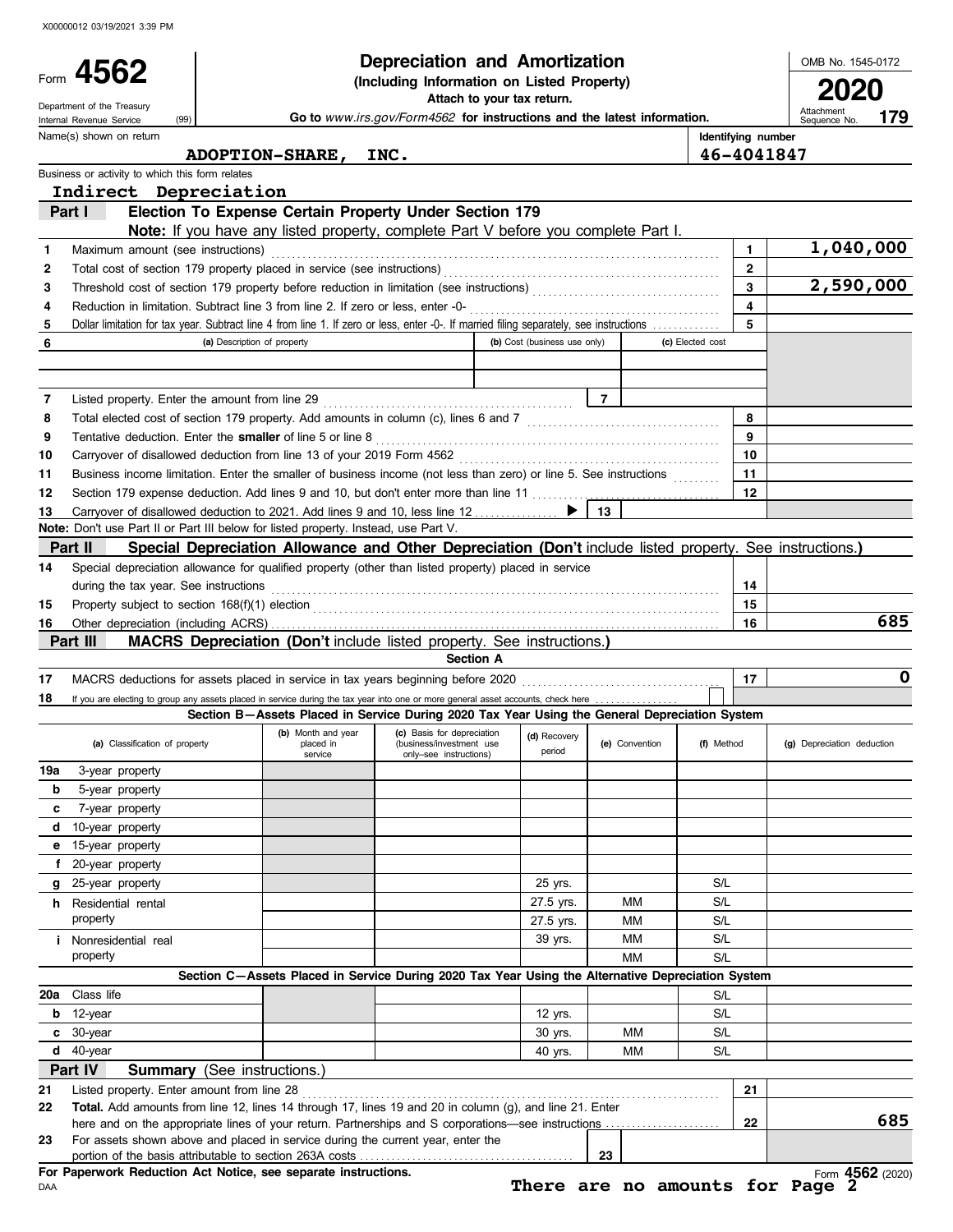# X00000012 ADOPTION-SHARE, INC. 200000012 ADOPTION-SHARE, INC.

# 46-4041847 **Federal Asset Report**

| Asset | Description                                                                                                                              | Date<br>In Service              | Cost                           | Bus<br>$\%$ | Sec<br>179 Bonus | Basis<br>for Depr              | Per Conv Meth                        | Prior                       | Current                     |
|-------|------------------------------------------------------------------------------------------------------------------------------------------|---------------------------------|--------------------------------|-------------|------------------|--------------------------------|--------------------------------------|-----------------------------|-----------------------------|
| 3     | <b>Other Depreciation:</b><br>APPLE MACBOOK PRO<br>APPLE MACBOOK PRO<br><b>COMPUTER (AMY SIMPSON)</b><br><b>Total Other Depreciation</b> | 12/11/15<br>12/04/18<br>8/01/19 | 1,551<br>1,424<br>578<br>3,553 |             |                  | 1,551<br>1.424<br>578<br>3,553 | MO S/L<br>5.<br>5 MO S/L<br>5 MO S/L | 1,266<br>309<br>48<br>1,623 | 285<br>284<br>116<br>685    |
|       | <b>Total ACRS and Other Depreciation</b>                                                                                                 |                                 | 3,553                          |             |                  | 3,553                          |                                      | 1,623                       | 685                         |
|       | <b>Grand Totals</b><br><b>Less: Dispositions and Transfers</b><br>Less: Start-up/Org Expense                                             |                                 | 3,553                          |             |                  | 3,553<br>$\theta$              |                                      | 1,623                       | 685<br>$\Omega$<br>$\bf{0}$ |
|       | <b>Net Grand Totals</b>                                                                                                                  |                                 | 3,553                          |             |                  | 3,553                          |                                      | 1,623                       | 685                         |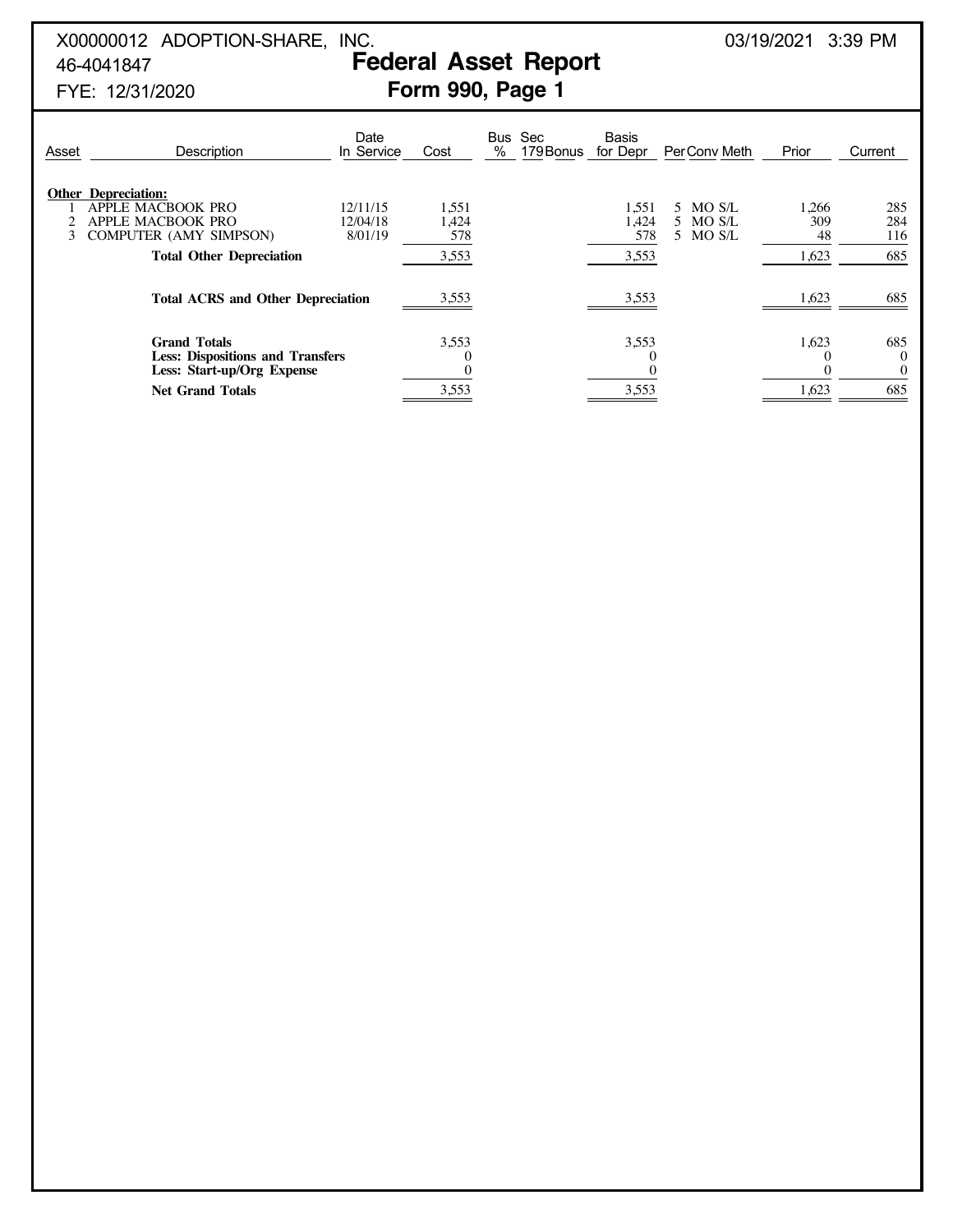## X00000012 ADOPTION-SHARE, INC. 200000012 ADOPTION-SHARE, INC. 46-4041847 **GA Asset Report**

| Asset | Description                                                                                    | Date<br>In Service              | Cost                  | <b>Basis</b><br>for Depr | GA<br>Prior        | GA<br>Current     | Federal<br>Current | <b>Difference</b><br>Fed - GA |
|-------|------------------------------------------------------------------------------------------------|---------------------------------|-----------------------|--------------------------|--------------------|-------------------|--------------------|-------------------------------|
| 3     | <b>Other Depreciation:</b><br>APPLE MACBOOK PRO<br>APPLE MACBOOK PRO<br>COMPUTER (AMY SIMPSON) | 12/11/15<br>12/04/18<br>8/01/19 | 1,551<br>1.424<br>578 | 1,551<br>1.424<br>578    | 1,266<br>309<br>48 | 285<br>284<br>116 | 285<br>284<br>116  |                               |
|       | <b>Total Other Depreciation</b>                                                                |                                 | 3,553                 | 3,553                    | 1,623              | 685               | 685                |                               |
|       | <b>Total ACRS and Other Depreciation</b>                                                       |                                 | 3,553                 | 3,553                    | 1,623              | 685               | 685                |                               |
|       | <b>Grand Totals</b><br><b>Less: Dispositions</b><br>Less: Start-up/Org Expense                 |                                 | 3,553                 | 3,553<br>$\cup$          | 1,623              | 685<br>$\Omega$   | 685                |                               |
|       | <b>Net Grand Totals</b>                                                                        |                                 | 3,553                 | 3,553                    | 1,623              | 685               | 685                |                               |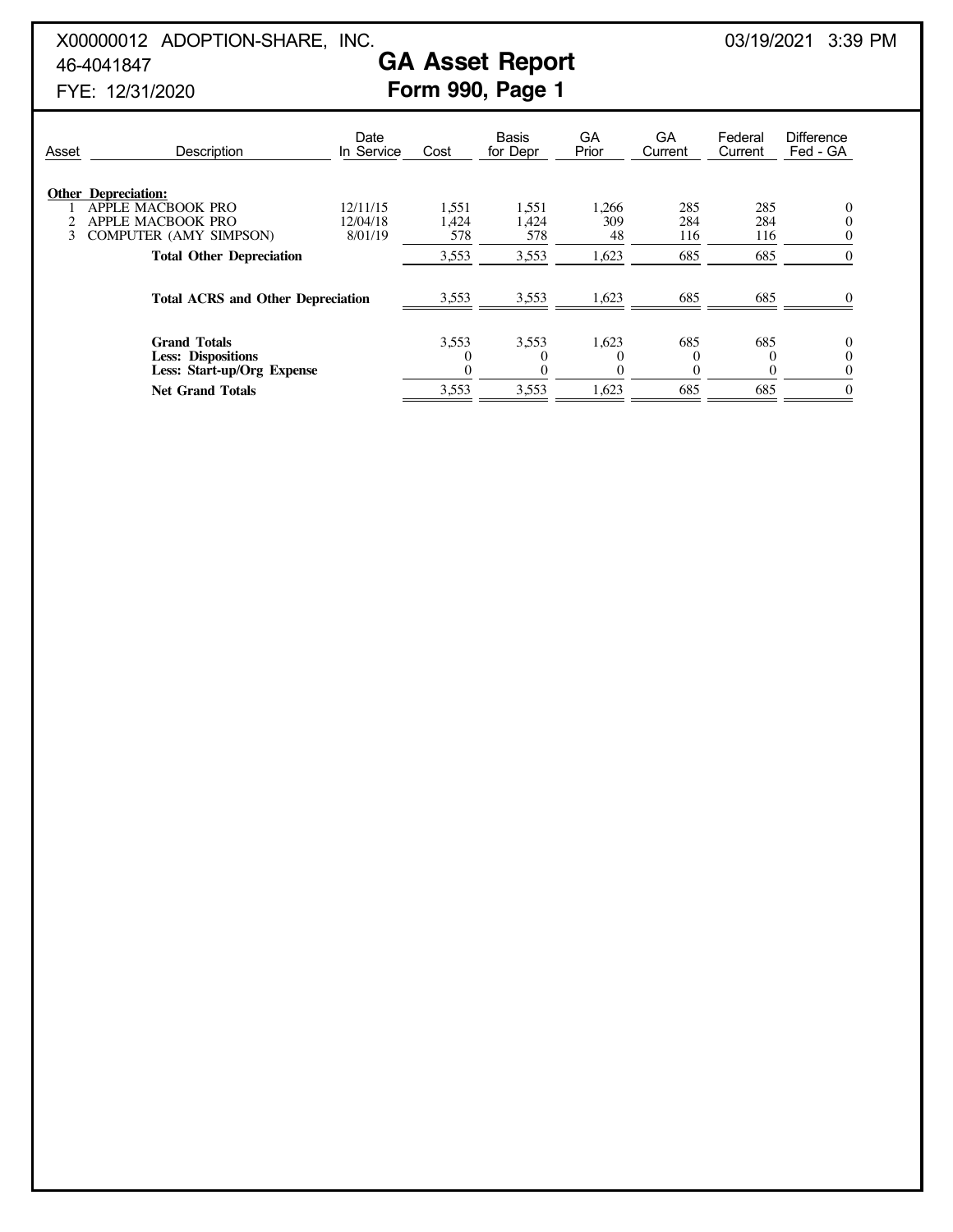## X00000012 ADOPTION-SHARE, INC. 200000012 ADOPTION-SHARE, INC. 46-4041847 **AMT Asset Report**

| Asset | Description                                                                                                                              | Date<br>In Service              | Cost                           | % | Bus Sec<br>179 Bonus | <b>Basis</b><br>for Depr       | PerConv Meth                     | Prior                       | Current                  |
|-------|------------------------------------------------------------------------------------------------------------------------------------------|---------------------------------|--------------------------------|---|----------------------|--------------------------------|----------------------------------|-----------------------------|--------------------------|
|       | <b>Other Depreciation:</b><br>APPLE MACBOOK PRO<br>APPLE MACBOOK PRO<br><b>COMPUTER (AMY SIMPSON)</b><br><b>Total Other Depreciation</b> | 12/11/15<br>12/04/18<br>8/01/19 | 1,551<br>1,424<br>578<br>3,553 |   |                      | 1,551<br>1,424<br>578<br>3,553 | 5 MO S/L<br>5 MO S/L<br>5 MO S/L | 1,266<br>309<br>48<br>1,623 | 285<br>284<br>116<br>685 |
|       | <b>Total ACRS and Other Depreciation</b>                                                                                                 |                                 | 3,553                          |   |                      | 3,553                          |                                  | 1,623                       | 685                      |
|       | <b>Grand Totals</b><br><b>Less: Dispositions and Transfers</b><br><b>Net Grand Totals</b>                                                |                                 | 3,553<br>3,553                 |   |                      | 3,553<br>3,553                 |                                  | 1,623<br>1,623              | 685<br>$\Omega$<br>685   |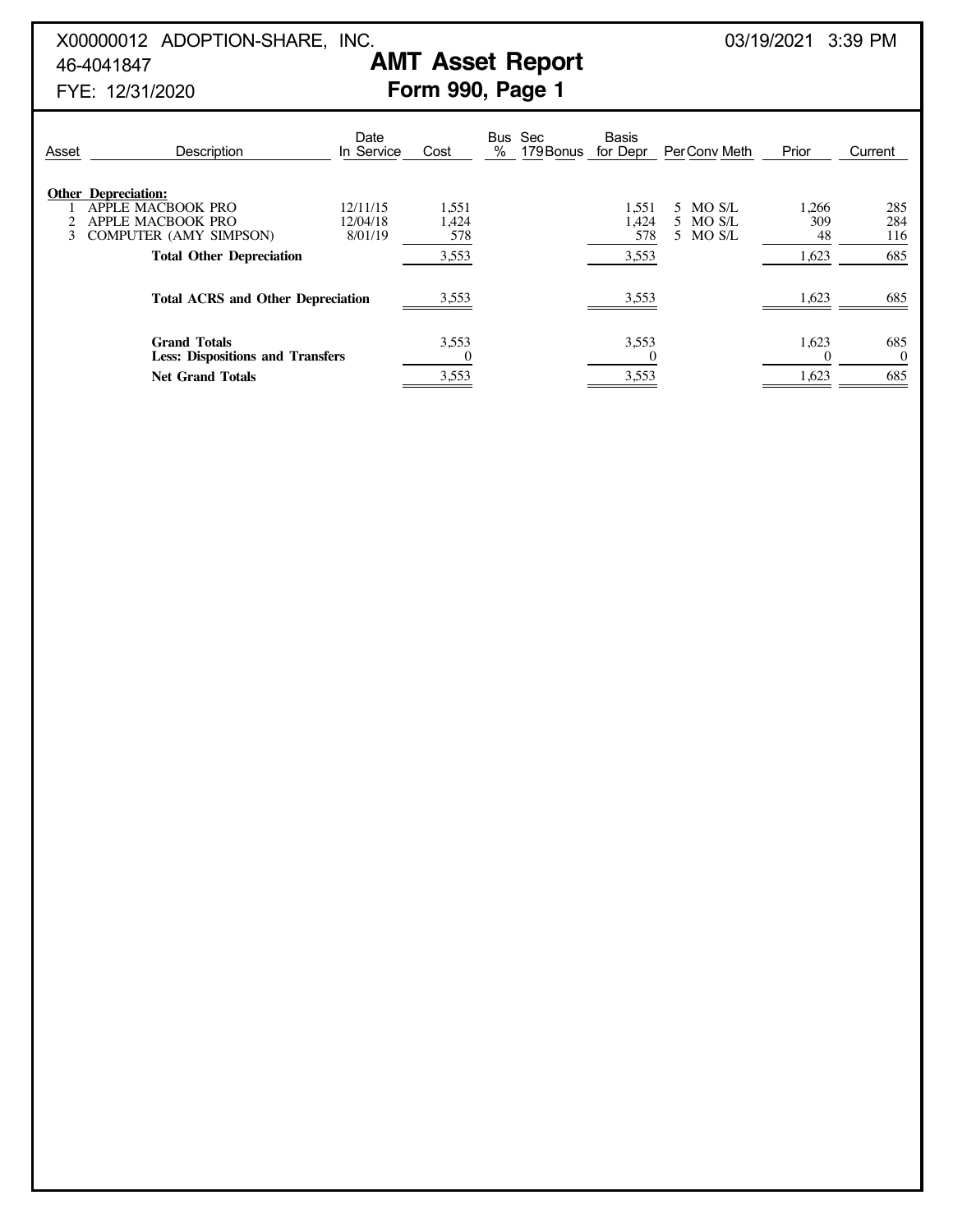| 46-4041847<br>FYE: 12/31/2020 | X00000012 ADOPTION-SHARE, INC.<br><b>Depreciation Adjustment Report</b><br><b>All Business Activities</b> | 03/19/2021 3:39 PM                 |
|-------------------------------|-----------------------------------------------------------------------------------------------------------|------------------------------------|
| Unit Asset<br><b>Form</b>     | Description<br>AMT<br>Tax<br>There are no assets that meet the criteria of this report                    | AMT<br>Adjustments/<br>Preferences |
|                               |                                                                                                           |                                    |
|                               |                                                                                                           |                                    |
|                               |                                                                                                           |                                    |
|                               |                                                                                                           |                                    |
|                               |                                                                                                           |                                    |
|                               |                                                                                                           |                                    |
|                               |                                                                                                           |                                    |
|                               |                                                                                                           |                                    |
|                               |                                                                                                           |                                    |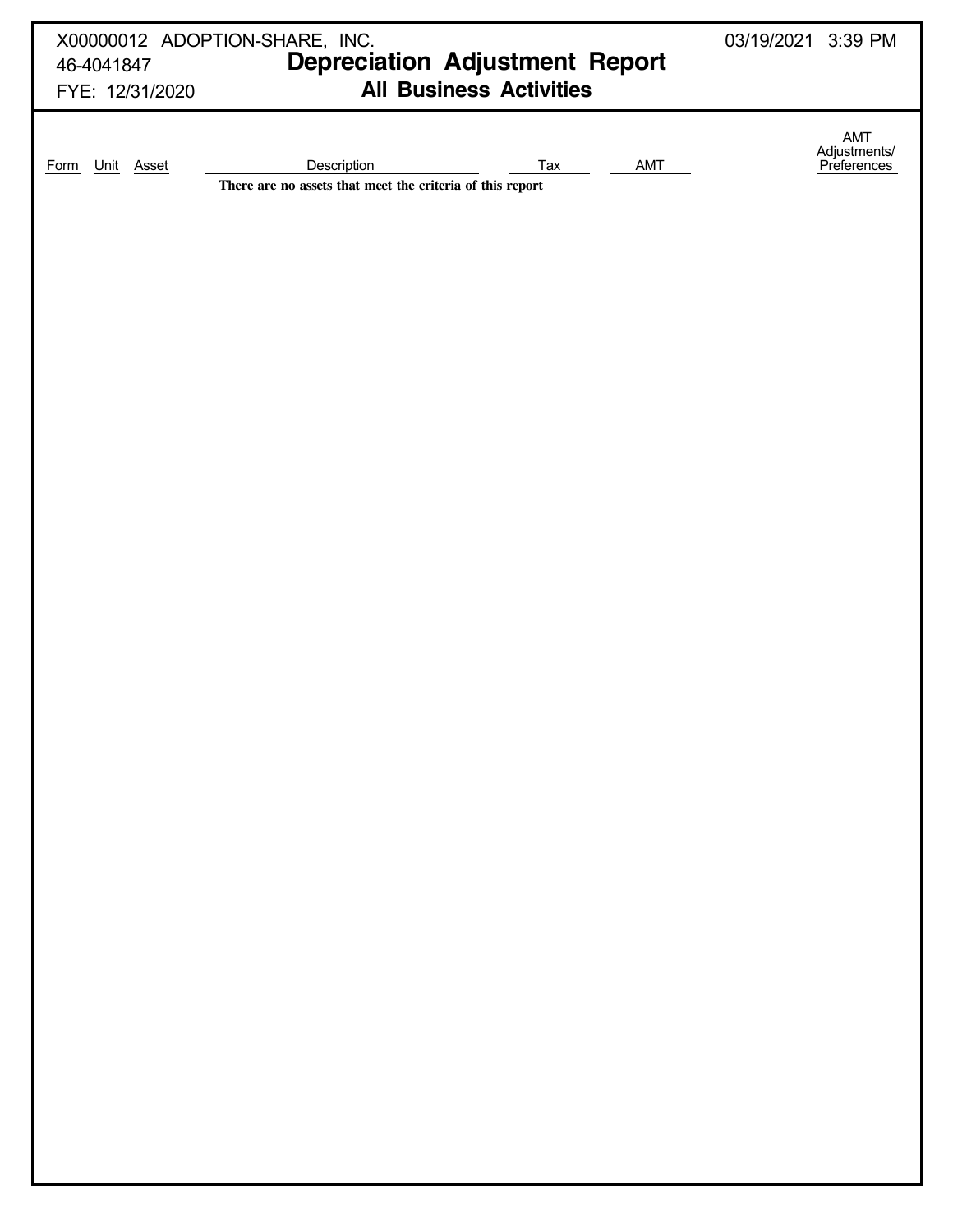# X00000012 ADOPTION-SHARE, INC. 200000012 ADOPTION-SHARE, INC. 46-4041847 **Future Depreciation Report FYE: 12/31/21** FYE: 12/31/2020 **Form 990, Page 1**

| Asset  | Description                                                             | Date In<br>Service              | Cost                  | Tax                    | <b>AMT</b>             |
|--------|-------------------------------------------------------------------------|---------------------------------|-----------------------|------------------------|------------------------|
|        | <b>Other Depreciation:</b>                                              |                                 |                       |                        |                        |
| 2<br>3 | APPLE MACBOOK PRO<br>APPLE MACBOOK PRO<br><b>COMPUTER (AMY SIMPSON)</b> | 12/11/15<br>12/04/18<br>8/01/19 | 1,551<br>1,424<br>578 | $\Omega$<br>285<br>115 | $\Omega$<br>285<br>115 |
|        | <b>Total Other Depreciation</b>                                         |                                 | 3,553                 | 400                    | 400                    |
|        | <b>Total ACRS and Other Depreciation</b>                                |                                 | 3.553                 | 400                    | 400                    |
|        | <b>Grand Totals</b>                                                     |                                 | 3.553                 | 400                    | 400                    |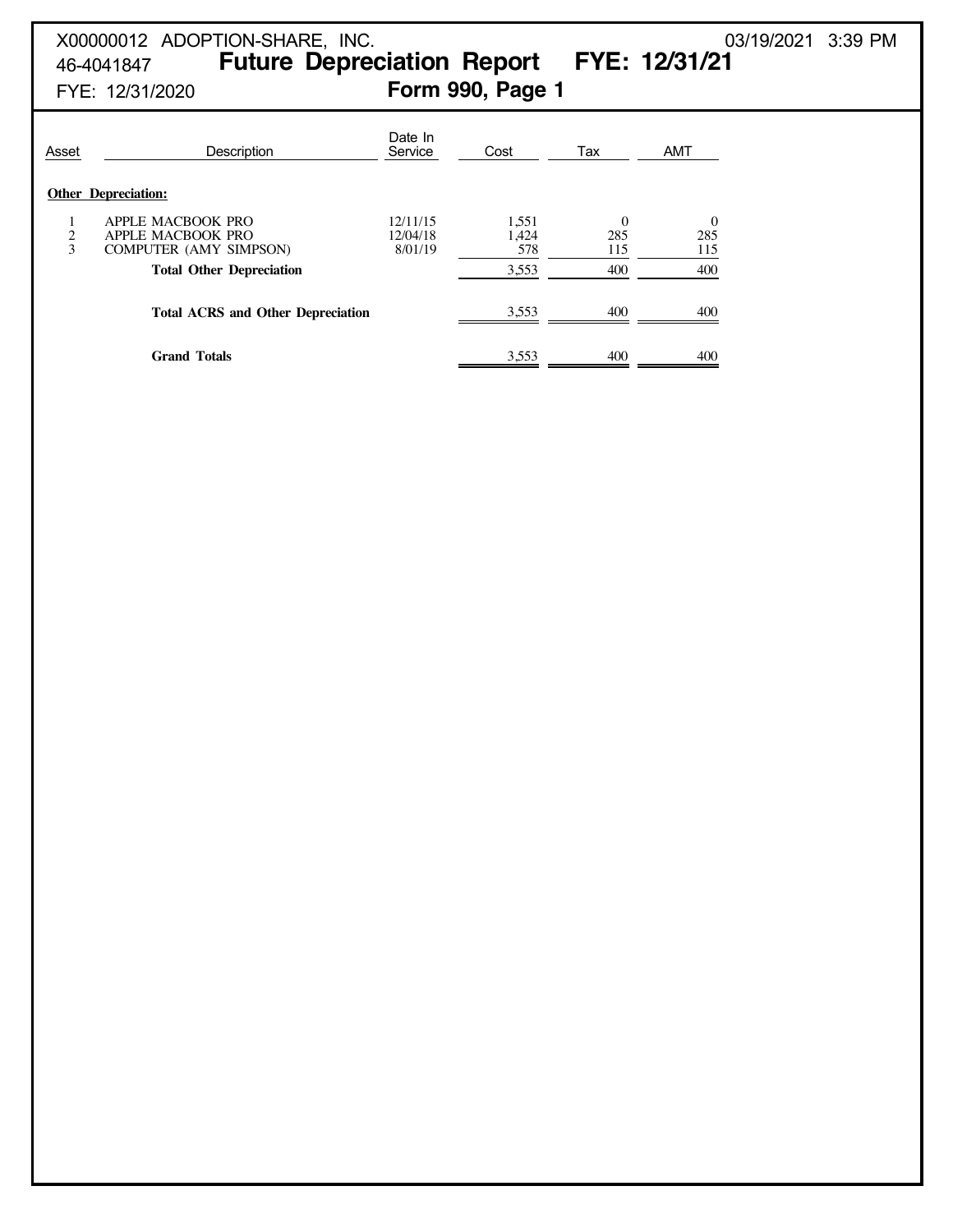# X00000012 ADOPTION-SHARE, INC. 03/19/2021 3:39 PM

46-4041847 **GA Future Depreciation Report FYE: 12/31/21**

| Asset       | Description                                                                                                | Date In<br>Service              | Cost                           | <b>GA</b>                     |
|-------------|------------------------------------------------------------------------------------------------------------|---------------------------------|--------------------------------|-------------------------------|
|             | <b>Other Depreciation:</b>                                                                                 |                                 |                                |                               |
| 1<br>2<br>3 | APPLE MACBOOK PRO<br>APPLE MACBOOK PRO<br><b>COMPUTER (AMY SIMPSON)</b><br><b>Total Other Depreciation</b> | 12/11/15<br>12/04/18<br>8/01/19 | 1,551<br>1.424<br>578<br>3,553 | $\Omega$<br>285<br>115<br>400 |
|             | <b>Total ACRS and Other Depreciation</b>                                                                   |                                 | 3,553                          | 400                           |
|             | <b>Grand Totals</b>                                                                                        |                                 | 3.553                          | 400                           |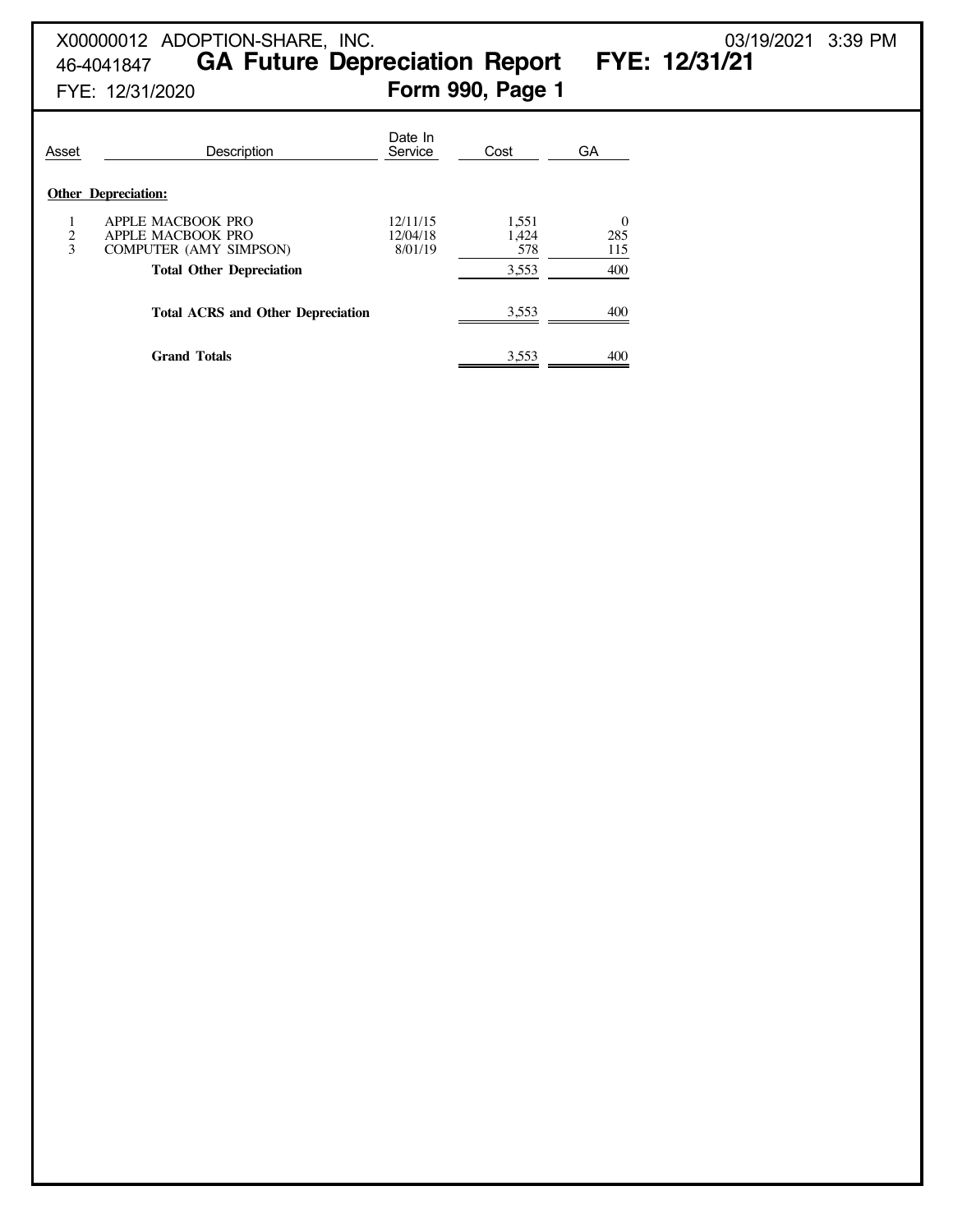$\overline{\phantom{a}}$ 

|                   | Form 990                            |                                                                                                                                                                                                                                     |     | <b>Two Year Comparison Report</b> |                         | 2019 & 2020                    |
|-------------------|-------------------------------------|-------------------------------------------------------------------------------------------------------------------------------------------------------------------------------------------------------------------------------------|-----|-----------------------------------|-------------------------|--------------------------------|
|                   |                                     | For calendar year 2020, or tax year beginning                                                                                                                                                                                       |     |                                   | ending                  |                                |
| Name              |                                     |                                                                                                                                                                                                                                     |     |                                   |                         | Taxpayer Identification Number |
|                   |                                     | ADOPTION-SHARE, INC.                                                                                                                                                                                                                |     |                                   |                         | 46-4041847                     |
|                   |                                     |                                                                                                                                                                                                                                     |     | 2019                              | 2020                    | <b>Differences</b>             |
|                   |                                     |                                                                                                                                                                                                                                     | 1.  | 601,670                           | 636,405                 | 34,735                         |
|                   |                                     |                                                                                                                                                                                                                                     | 2.  |                                   |                         |                                |
|                   |                                     |                                                                                                                                                                                                                                     | 3.  | 100,000                           | 51,904                  | $-48,096$                      |
| Ξ                 |                                     |                                                                                                                                                                                                                                     | 4.  | 3,250                             | 6,650                   | 3,400                          |
| Ξ                 |                                     |                                                                                                                                                                                                                                     | 5.  | 203                               | 87                      | $-116$                         |
| $\mathbf{v}$<br>> |                                     | 6. Proceeds from tax exempt bonds                                                                                                                                                                                                   | 6.  |                                   |                         |                                |
| ω<br>œ            |                                     | 7. Net gain or (loss) from sale of assets other than inventory                                                                                                                                                                      | 7.  |                                   |                         |                                |
|                   |                                     | 8. Net income or (loss) from fundraising events                                                                                                                                                                                     | 8.  |                                   |                         |                                |
|                   |                                     | 9. Net income or (loss) from gaming <i>manual</i> successive and set on the set of the set of the set of the set of the set of the set of the set of the set of the set of the set of the set of the set of the set of the set of t | 9.  |                                   |                         |                                |
|                   |                                     | 10. Net gain or (loss) on sales of inventory [10. 100]                                                                                                                                                                              | 10. |                                   |                         |                                |
|                   |                                     |                                                                                                                                                                                                                                     | 11. |                                   |                         |                                |
|                   |                                     | 12. Total revenue. Add lines 1 through 11                                                                                                                                                                                           | 12. | 705,123                           | $\overline{695}$ , 046  | $-10,077$                      |
|                   |                                     | 13. Grants and similar amounts paid                                                                                                                                                                                                 | 13. |                                   |                         |                                |
|                   | 14. Benefits paid to or for members |                                                                                                                                                                                                                                     | 14. |                                   |                         |                                |
|                   |                                     | 15. Compensation of officers, directors, trustees, etc.                                                                                                                                                                             | 15. | 174,167                           | 180,945                 | 6,778                          |
|                   |                                     | 16. Salaries, other compensation, and employee benefits                                                                                                                                                                             | 16. | 95,162                            | 169,656                 | 74,494                         |
| c<br>ω            |                                     | 17. Professional fundraising fees <b>constructs</b> and a series of the series and a series of the series of the series and a series of the series of the series of the series of the series of the series of the series of the ser | 17. |                                   |                         |                                |
| $\Omega$          |                                     | 18. Other professional fees <b>constants</b> and the professional fees <b>constants</b> and the professional fees <b>constants</b>                                                                                                  | 18. | 284,131                           | 205,323                 | $-78,808$                      |
| ш                 |                                     |                                                                                                                                                                                                                                     | 19. |                                   |                         |                                |
|                   |                                     |                                                                                                                                                                                                                                     | 20. | 643                               | 685                     | 42                             |
|                   | 21. Other expenses                  |                                                                                                                                                                                                                                     | 21. | 79,661                            | 65,820                  | $-13,841$                      |
|                   |                                     | 22. Total expenses. Add lines 13 through 21                                                                                                                                                                                         | 22. | 633,764                           | 622,429                 | $-11,335$                      |
|                   |                                     | 23. Excess or (Deficit). Subtract line 22 from line 12                                                                                                                                                                              | 23. | 71,359                            | 72,617                  | 1,258                          |
|                   |                                     |                                                                                                                                                                                                                                     | 24. | 705,123                           | 695,046                 | $-10,077$                      |
|                   |                                     | 25. Total unrelated revenue <i>communically</i> contained a set of the set of the set of the set of the set of the set of the set of the set of the set of the set of the set of the set of the set of the set of the set of the se | 25. |                                   |                         |                                |
|                   |                                     | 26. Total excludable revenue <i>construction</i> construction of the set of the set of the set of the set of the set of the set of the set of the set of the set of the set of the set of the set of the set of the set of the set  | 26. | 3,453                             | 6,737                   | 3,284                          |
|                   |                                     |                                                                                                                                                                                                                                     | 27. | 351,737                           | 415,447                 | 63,710                         |
| Information       | 28. Total liabilities               |                                                                                                                                                                                                                                     | 28. | 29,141                            | 20,234                  | $-8,907$                       |
|                   | 29. Retained earnings               |                                                                                                                                                                                                                                     | 29. | 322,596                           | 395,213                 | 72,617                         |
| Other             |                                     | 30. Number of voting members of governing body                                                                                                                                                                                      | 30. | 7                                 | 6                       |                                |
|                   |                                     | 31. Number of independent voting members of governing body                                                                                                                                                                          | 31. | 6                                 | 5                       |                                |
|                   | 32. Number of employees             |                                                                                                                                                                                                                                     | 32. | $\overline{\mathbf{4}}$           | $\overline{\mathbf{4}}$ |                                |
|                   | 33. Number of volunteers            |                                                                                                                                                                                                                                     | 33. | $\overline{7}$                    | 5                       |                                |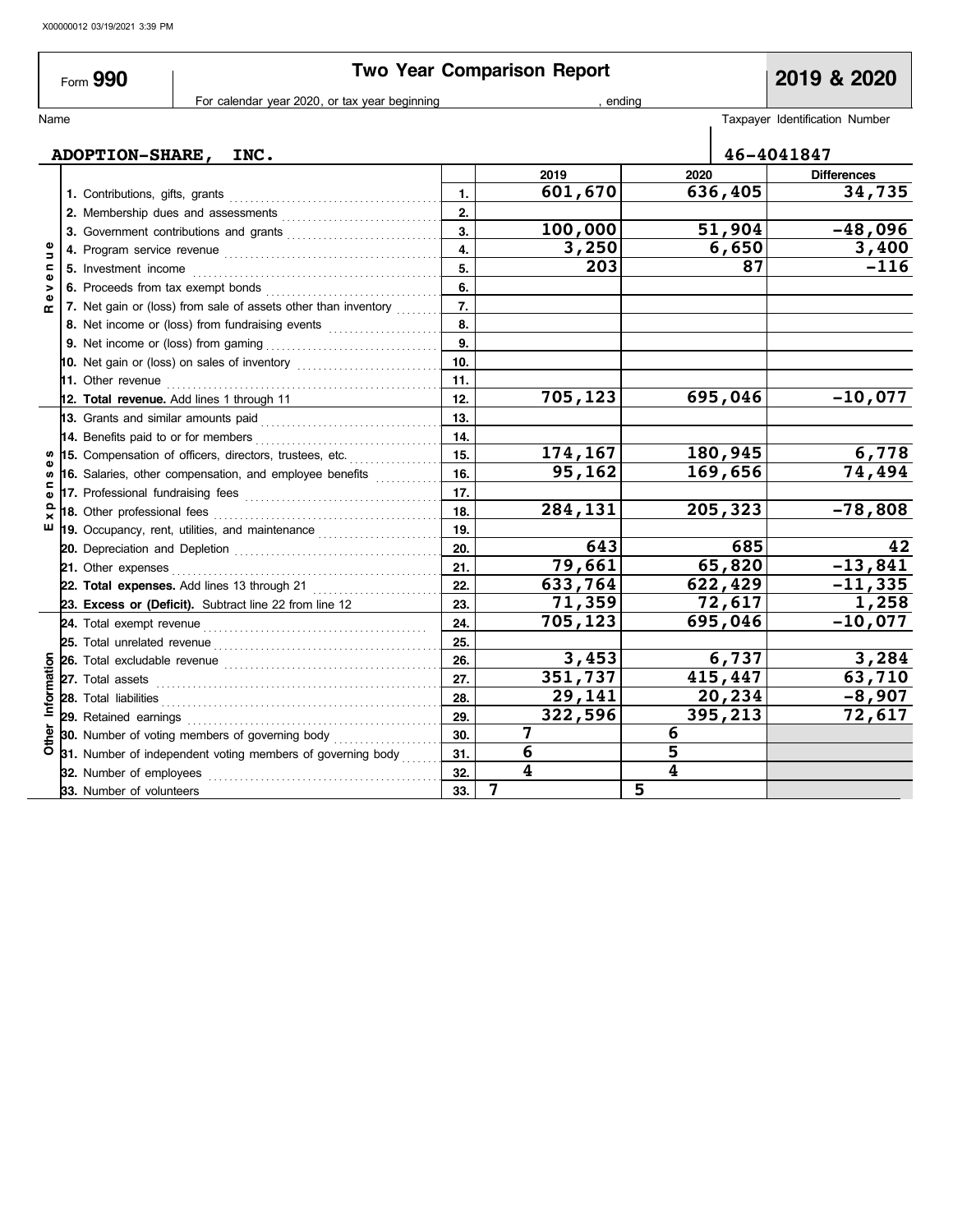| $1$ comp <b>390</b>          |                             |      | <b>Tax Return History</b> |                        |         | 2020                                         |
|------------------------------|-----------------------------|------|---------------------------|------------------------|---------|----------------------------------------------|
| Name                         | <b>ADOPTION-SHARE, INC.</b> |      |                           |                        |         | Employer Identification Number<br>46-4041847 |
|                              | <b>2016</b>                 | 2017 | <b>2018</b>               |                        | 2020    | 2021                                         |
| Contributions, gifts, grants |                             |      |                           | $\frac{2019}{701,670}$ | 602.309 |                                              |
| Membership dues              |                             |      |                           |                        |         |                                              |
| Program service revenue      |                             |      |                           | 3,250                  | 059'9   |                                              |

|                                   | 2016 | 2017 | 2018 | 2019           | 2020            | 2021 |
|-----------------------------------|------|------|------|----------------|-----------------|------|
| Contributions, gifts, grants      |      |      |      | 701,670        | 688,309         |      |
| Membership dues                   |      |      |      |                |                 |      |
| Program service revenue           |      |      |      | 3,250          | Ō<br><b>OSO</b> |      |
| Capital gain or loss              |      |      |      |                |                 |      |
| Investment income                 |      |      |      | 203            | $\frac{8}{1}$   |      |
| Fundraising revenue (income/loss) |      |      |      |                |                 |      |
| Gaming revenue (income/loss)      |      |      |      |                |                 |      |
| Other revenue                     |      |      |      |                |                 |      |
| <b>Total revenue</b>              |      |      |      | 705,123        | <b>695,046</b>  |      |
| Grants and similar amounts paid   |      |      |      |                |                 |      |
| Benefits paid to or for members   |      |      |      |                |                 |      |
| Compensation of officers, etc.    |      |      |      | 174,167        | 180,945         |      |
| Other compensation                |      |      |      | 291'56         | 169,656         |      |
| Professional fees                 |      |      |      | 284,131        | 205,323         |      |
| Occupancy costs                   |      |      |      |                |                 |      |
| Depreciation and depletion        |      |      |      | <b>643</b>     | 98<br>95        |      |
| Other expenses                    |      |      |      | 79,661         | 65,820          |      |
| Total expenses                    |      |      |      | <b>633,764</b> | 622,429         |      |
| Excess or (Deficit)               |      |      |      | 71,359         | 72,617          |      |
| Total exempt revenue              |      |      |      | 705,123        | 950'569         |      |
| Total unrelated revenue           |      |      |      |                |                 |      |
| Total excludable revenue          |      |      |      | س<br>-453      | 6,737           |      |
| Total Assets                      |      |      |      | 351,737        | 415,447         |      |

Net Fund Balances

Total Liabilities

. . . . . . . . . . . . . . . . . . . .

. . . . . . . . . . . . . . . . . . . . . . . . .

Total Liabilities<br>Total Liabilities Net Trud Barances

**29,141 322,596**

**20,234 395,213**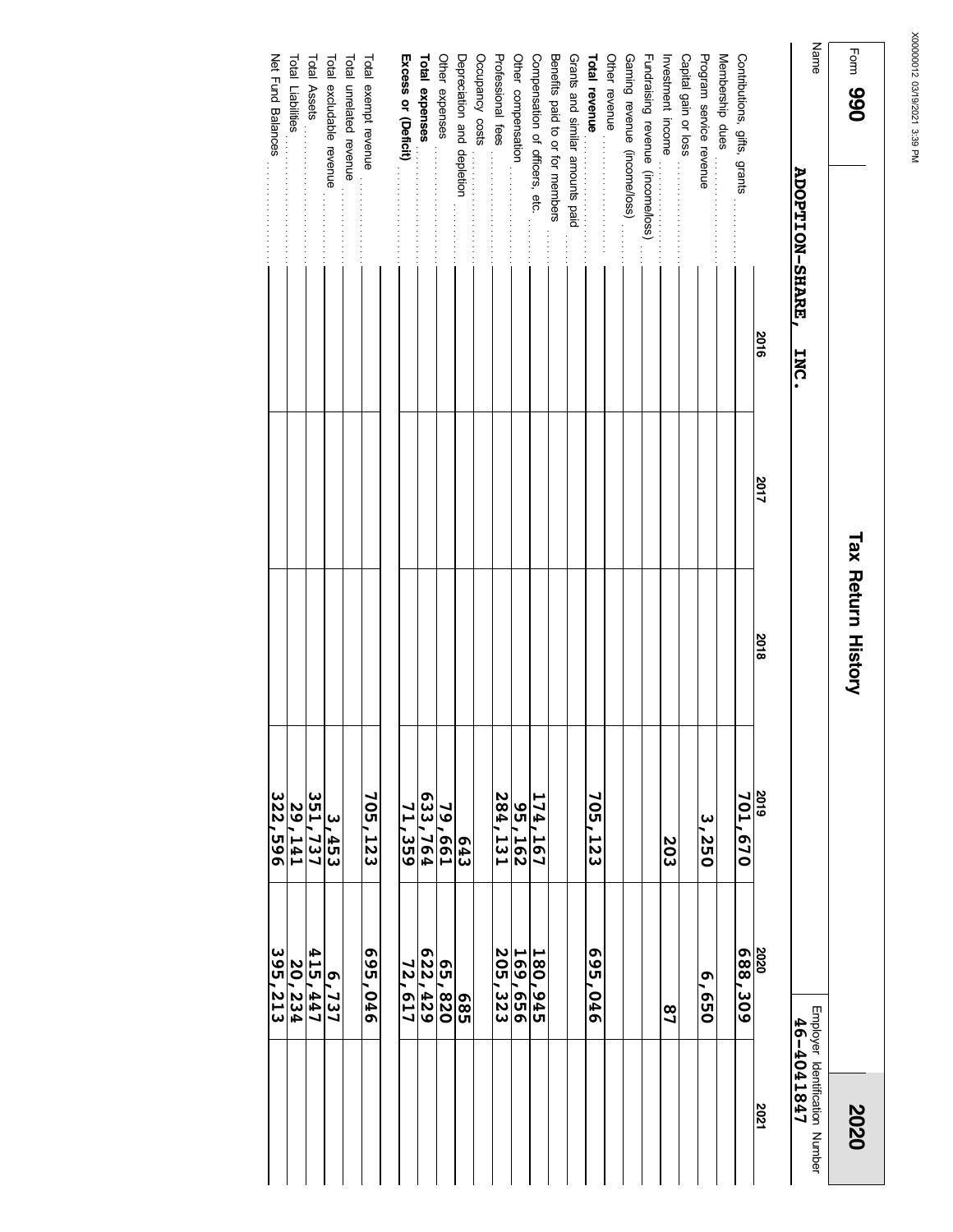| <b>MEALS</b><br>Total<br>Description                                                                                                        | $\overline{L}$<br>DEVELOPMENT,<br>Total<br><b>Description</b><br>R&D SCIENCE                                                                                           | 46-4041847<br>FYE: 12/31/2020<br>Z100000X<br><b>ADOPTION-SHARE,</b><br>INC. |
|---------------------------------------------------------------------------------------------------------------------------------------------|------------------------------------------------------------------------------------------------------------------------------------------------------------------------|-----------------------------------------------------------------------------|
| Form 990, Part IX, Line 24e -<br>$\mathbf{v}$<br>Ş<br>Expenses<br>Total<br>410<br>410                                                       | $\mathbf{v}$<br>$\mathbf{v}$<br>Expenses<br>Total<br>$\frac{182,048}{2}$<br>$\frac{182,048}{$                                                                          | <b>Federal Statements</b>                                                   |
| <b>All Other Expenses</b><br>$\mathbf{v}$<br>S<br>Program<br>Service<br>$\frac{356}{56}$<br>$rac{556}{ }$<br>$\pmb{\omega}$<br>$\mathbf{v}$ | Form 990, Part IX, Line 11g - Other Fees for Service (Non-employee)<br>w.<br>S<br>Program<br>Service<br>$\frac{182,048}{$<br>$\frac{182,048}{18}$<br>$\mathbf{v}$<br>Ş |                                                                             |
| Management &<br>Ceneral<br>Ceneral<br>∥⇔                                                                                                    | Management &<br>General<br>Oeneral<br>$\circ$                                                                                                                          |                                                                             |
| $\mathbf{v}$<br>$\infty$<br>Fund<br>Raising<br>54<br>54                                                                                     | $\alpha$ o<br><b>Raising</b><br><b>Fund</b><br>$\circ$                                                                                                                 | 3/19/2021<br>3:39 PM                                                        |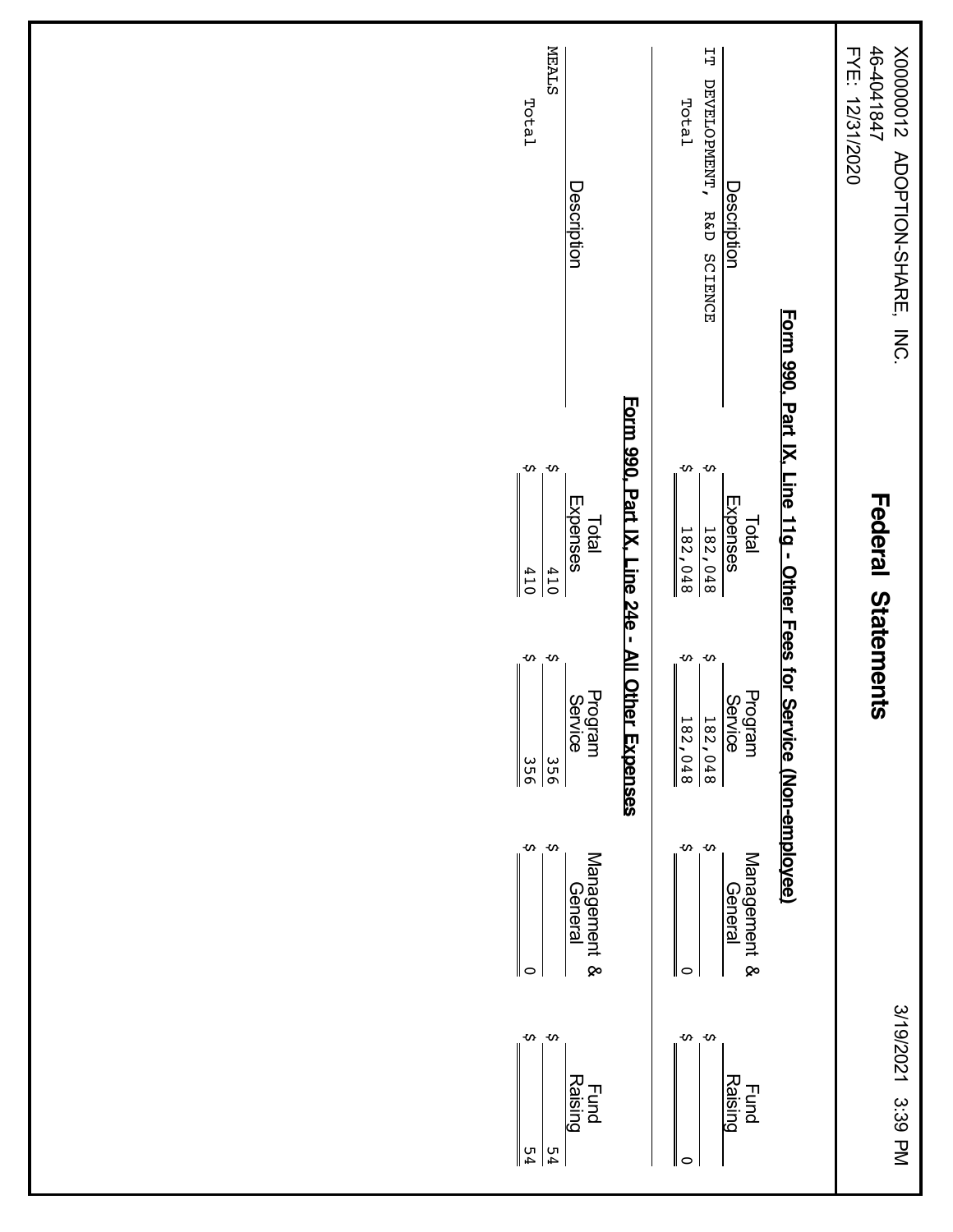X00000012 ADOPTION-SHARE, INC.<br>46-4041847<br>FYE: 12/31/2020 46-4041847 X00000012 ADOPTION-SHARE, INC.

FYE: 12/31/2020

Federal Statements **Federal Statements**

| <b>JOHNATHAN</b><br><b>ROBERTS</b>                       |        |  |
|----------------------------------------------------------|--------|--|
| NORMA LUCAS<br>Cash<br>Contribution                      | 10,000 |  |
| Cash                                                     |        |  |
| MICHAEL<br>Contribution<br>THOMPSON                      | 1,000  |  |
| Cash<br>Contribution                                     | 5,000  |  |
| MARK SHOLANDER                                           |        |  |
| Cash Contribution                                        | 2,400  |  |
| THEA<br>Cash<br><b>RAMIREZ</b><br>Contribution           | 2,500  |  |
| EINAR PETERS                                             |        |  |
| Cash<br>Contribution                                     | 005    |  |
| <b>EDUARDO</b><br><b>RAMIREZ</b>                         |        |  |
| Cash<br>Contribution                                     | 300    |  |
| DANDRIDGE<br>FAMILY TRUST                                |        |  |
| SТ<br>SNONIS<br>Cash<br>Contribution<br>COMMUNITY CHURCH | 10,497 |  |
| Cash<br>Contribution                                     | 25,000 |  |
| <b>BEAU</b><br><b>SASSER</b>                             |        |  |
| Cash<br>Contribution                                     | 5,000  |  |
| <b>RON</b><br><b>SCHMIDT</b><br>Cash Contribution        | 1,500  |  |
| WESLEY UNITED METHODIST<br><b>CHURCH</b>                 |        |  |
| Cash<br>Contribution                                     | 250    |  |
| MAS<br><b>SHOLANDER</b>                                  |        |  |
| Cash<br>Contribution                                     | 1,000  |  |
| KRNARTH<br><b>BYERS</b>                                  |        |  |
| Cash<br>Contribution                                     | 1,000  |  |